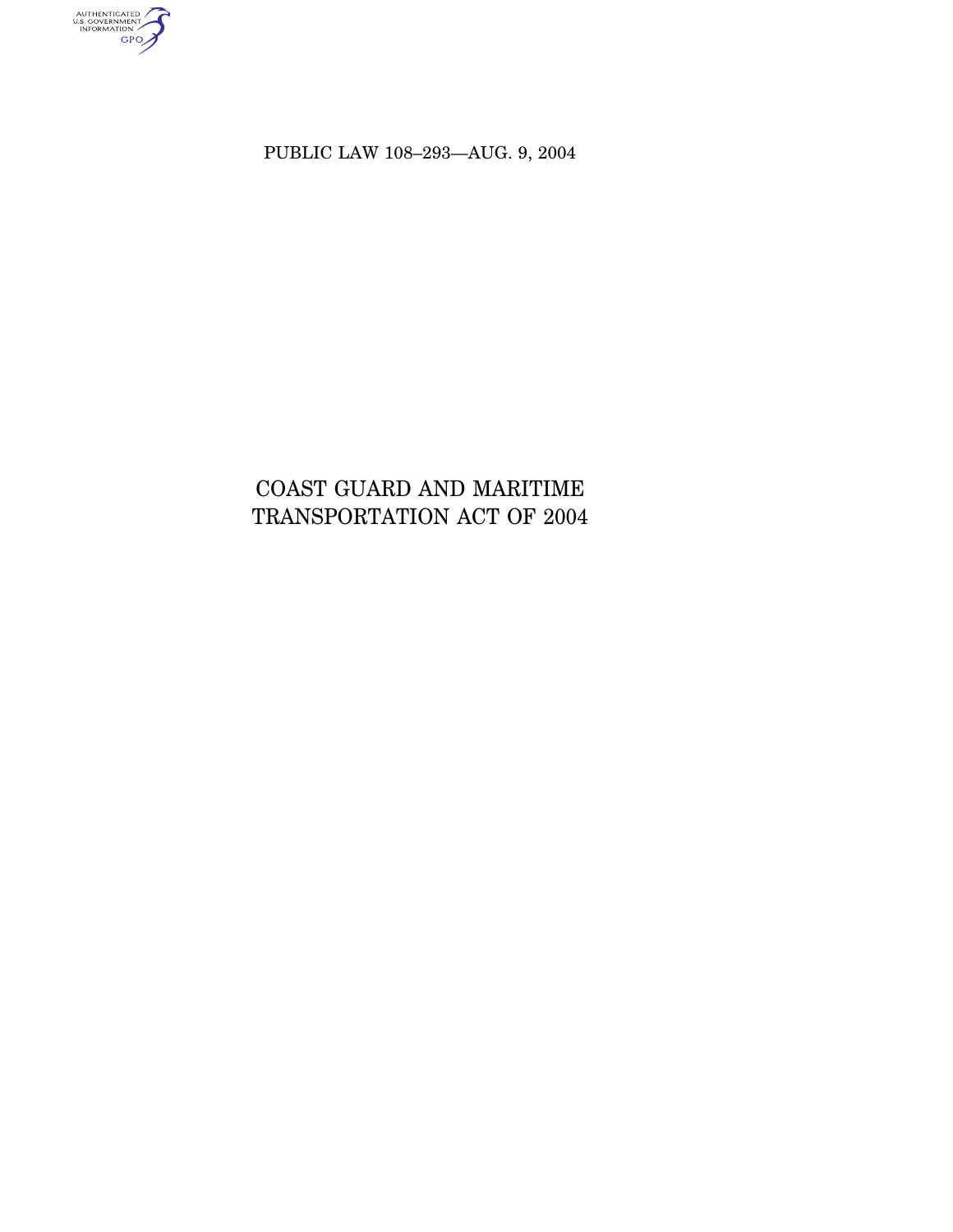# Public Law 108–293 108th Congress

# An Act

Aug. 9, 2004 [H.R. 2443]

An Act to authorize appropriations for the Coast Guard for fiscal year 2005, to amend various laws administered by the Coast Guard, and for other purposes.

*Be it enacted by the Senate and House of Representatives of the United States of America in Congress assembled*,

Coast Guard and Maritime Transportation Act of 2004. 14 USC 1 note.

# **SECTION 1. SHORT TITLE.**

This Act may be referred to as the "Coast Guard and Maritime Transportation Act of 2004''.

# **SEC. 2. TABLE OF CONTENTS.**

The table of contents for this Act is as follows:

- Sec. 1. Short title.
- Sec. 2. Table of contents.

#### TITLE I—AUTHORIZATION

- Sec. 101. Authorization of appropriations.
- Sec. 102. Authorized levels of military strength and training.

#### TITLE II—COAST GUARD MANAGEMENT

- Sec. 201. Long-term leases.
- Sec. 202. Nonappropriated fund instrumentalities.
- Sec. 203. Term of enlistments.
- Sec. 204. Enlisted member critical skill training bonus.
- Sec. 205. Indemnity for disabling vessels liable to seizure or examination.
- Sec. 206. Administrative, collection, and enforcement costs for certain fees and charges.
- Sec. 207. Expansion of Coast Guard housing authorities.
- Sec. 208. Requirement for constructive credit.
- Sec. 209. Maximum ages for retention in an active status.
- Sec. 210. Travel card management.
- Sec. 211. Coast Guard fellows and detailees.
- Sec. 212. Long-term lease of special use real property.
- Sec. 213. National Coast Guard Museum.
- Sec. 214. Limitation on number of commissioned officers.
- Sec. 215. Redistricting notification requirement.
- Sec. 216. Report on shock mitigation standards.
- Sec. 217. Recommendations to Congress by Commandant of the Coast Guard.
- Sec. 218. Coast Guard education loan repayment program.
- Sec. 219. Contingent expenses.
- Sec. 220. Reserve admirals.
- Sec. 221. Confidential investigative expenses.
- Sec. 222. Innovative construction alternatives.
- Sec. 223. Delegation of port security authority.
- Sec. 224. Fisheries enforcement plans and reporting.
- Sec. 225. Use of Coast Guard and military child development centers.
- Sec. 226. Treatment of property owned by auxiliary units and dedicated solely for auxiliary use.

#### TITLE III—NAVIGATION

- Sec. 301. Marking of underwater wrecks.
- Sec. 302. Use of electronic devices; cooperative agreements.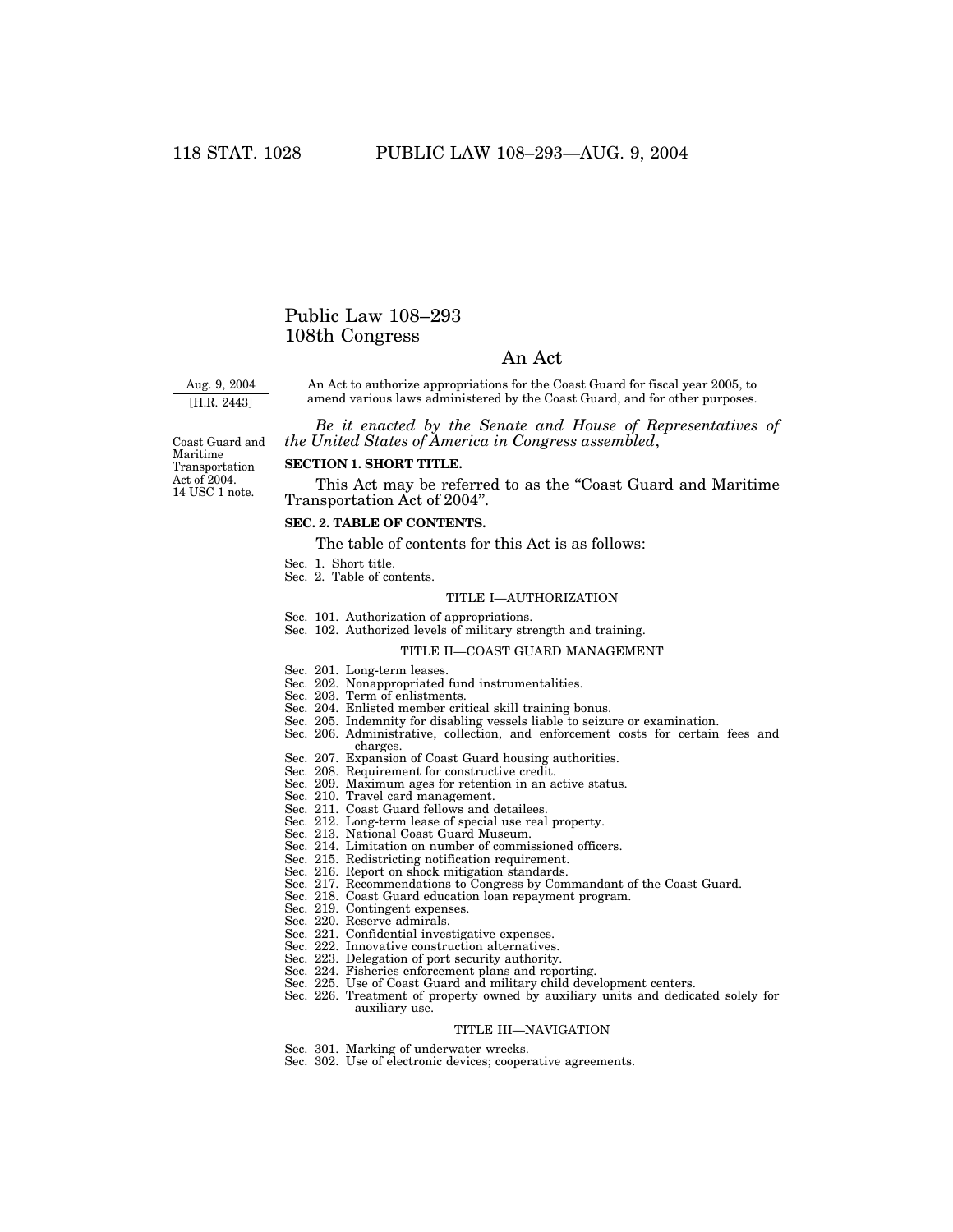- Sec. 303. Inland navigation rules promulgation authority. Sec. 304. Saint Lawrence Seaway.
- 

#### TITLE IV—SHIPPING

- Sec. 401. Reports from charterers.
- Sec. 402. Removal of mandatory revocation for proved drug convictions in suspension and revocation cases.
- Sec. 403. Records of merchant mariners' documents.
- Sec. 404. Exemption of unmanned barges from certain citizenship requirements. Sec. 405. Compliance with International Safety Management Code. Sec. 406. Penalties.
- 
- 
- Sec. 407. Revision of temporary suspension criteria in document suspension and revocation cases.
- Sec. 408. Revision of bases for document suspension and revocation cases.
- Sec. 409. Hours of service on towing vessels.
- Sec. 410. Electronic charts.
- Sec. 411. Prevention of departure.
- Sec. 412. Service of foreign nationals for maritime educational purposes.
- Sec. 413. Classification societies. Sec. 414. Drug testing reporting.
- 
- Sec. 415. Inspection of towing vessels. Sec. 416. Potable water. Sec. 417. Transportation of platform jackets.
- 
- Sec. 418. Renewal of advisory groups.

# TITLE V—FEDERAL MARITIME COMMISSION

- 
- Sec. 501. Authorization of appropriations for Federal Maritime Commission. Sec. 502. Report on ocean shipping information gathering efforts.

#### TITLE VI—MISCELLANEOUS

- Sec. 601. Increase in civil penalties for violations of certain bridge statutes.
- Sec. 602. Conveyance of decommissioned Coast Guard cutters. Sec. 603. Tonnage measurement. Sec. 604. Operation of vessel STAD AMSTERDAM.
- 
- Sec. 605. Great Lakes National Maritime Enhancement Institute. Sec. 606. Koss Cove.
- 
- Sec. 607. Miscellaneous certificates of documentation.
- Sec. 608. Requirements for coastwise endorsement.
- Sec. 609. Correction of references to National Driver Register. Sec. 610. Wateree River.
- 
- Sec. 611. Merchant mariners' documents pilot program.
- 
- 
- Sec. 612. Conveyance. Sec. 613. Bridge administration. Sec. 614. Sense of Congress regarding carbon monoxide and watercraft.
- 
- 
- Sec. 615. Mitigation of penalty due to avoidance of a certain condition. Sec. 616. Certain vessels to be tour vessels. Sec. 617. Sense of Congress regarding timely review and adjustment of Great Lakes pilotage rates.
- Sec. 618. Westlake chemical barge documentation.
- 
- 
- 
- Sec. 619. Correction to definition.<br>Sec. 620. LORAN-C.<br>Sec. 621. Deepwater report.<br>Sec. 622. Judicial review of National Transportation Safety Board final orders.<br>Sec. 623. Interim authority for dry bulk cargo residue disp
- 
- Sec. 624. Small passenger vessel report.
- 
- 
- Sec. 625. Conveyance of motor lifeboat. Sec. 626. Study on routing measures. Sec. 627. Conveyance of light stations. Sec. 628. Waiver.
- 

# Sec. 629. Approval of modular accommodation units for living quarters.

- TITLE VII—AMENDMENTS RELATING TO OIL POLLUTION ACT OF 1990
- Sec. 701. Vessel response plans for nontank vessels over 400 gross tons.
- Sec. 702. Requirements for tank level and pressure monitoring devices.
- 
- Sec. 703. Liability and cost recovery. Sec. 704. Oil Spill Recovery Institute.
- 
- Sec. 705. Alternatives. Sec. 706. Authority to settle.
- Report on implementation of the Oil Pollution Act of 1990.
- Sec. 708. Loans for fishermen and aquaculture producers impacted by oil spills.

### TITLE VIII—MARITIME TRANSPORTATION SECURITY

Sec. 801. Enforcement.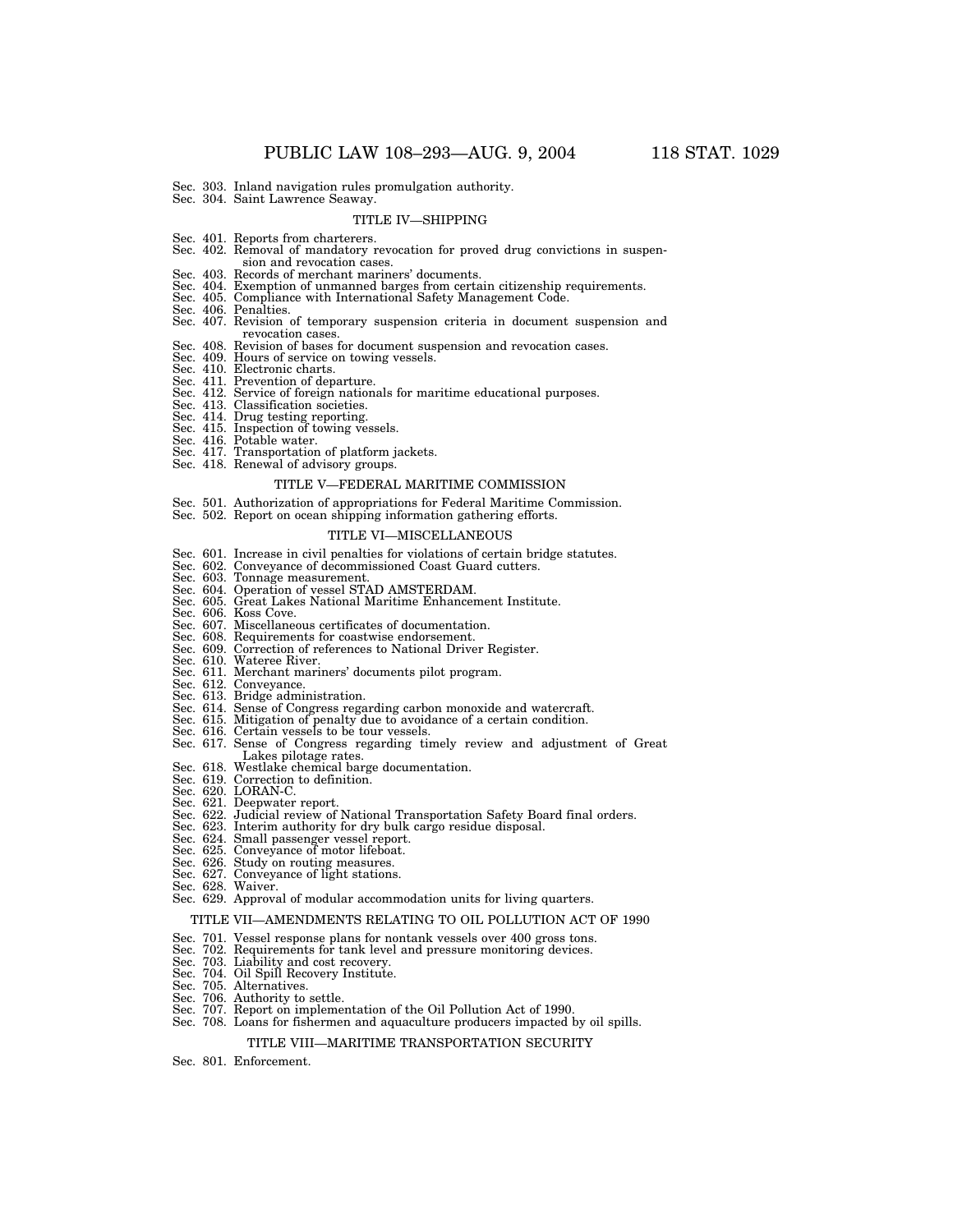- Sec. 802. In rem liability for civil penalties and costs.
- Sec. 803. Maritime information.

# Sec. 804. Maritime transportation security grants.

- Sec. 805. Security assessment of waters under the jurisdiction of the United States.
- Sec. 806. Membership of Area Maritime Security Advisory Committees.
- Sec. 807. Joint operational centers for port security.
- Sec. 808. Investigations.
- Sec. 809. Vessel and intermodal security reports.

# **TITLE I—AUTHORIZATION**

# **SEC. 101. AUTHORIZATION OF APPROPRIATIONS.**

Funds are authorized to be appropriated for fiscal year 2005 for necessary expenses of the Coast Guard as follows:<br>(1) For the operation and maintenance of the Coast Guard,

 $$5,404,300,000$ , of which  $$25,000,000$  is authorized to be derived from the Oil Spill Liability Trust Fund to carry out the purposes of section  $1012(a)(5)$  of the Oil Pollution Act of 1990.

(2) For the acquisition, construction, rebuilding, and improvement of aids to navigation, shore and offshore facilities, vessels, and aircraft, including equipment related thereto, \$1,500,000,000, of which—

(A) \$23,500,000 shall be derived from the Oil Spill Liability Trust Fund to carry out the purposes of section  $1012(a)(5)$  of the Oil Pollution Act of 1990), to remain available until expended; (B) \$1,100,000,000 is authorized for acquisition and

construction of shore and offshore facilities, vessels, and aircraft, including equipment related thereto, and other activities that constitute the Integrated Deepwater System; and

(C) \$161,000,000 shall be available for Rescue 21.

(3) For research, development, test, and evaluation of technologies, materials, and human factors directly relating to improving the performance of the Coast Guard's mission in search and rescue, aids to navigation, marine safety, marine environmental protection, enforcement of laws and treaties, ice operations, oceanographic research, and defense readiness, \$24,200,000, to remain available until expended, of which \$3,500,000 shall be derived from the Oil Spill Liability Trust Fund to carry out the purposes of section  $1012(a)(5)$  of the Oil Pollution Act of 1990.

(4) For retired pay (including the payment of obligations otherwise chargeable to lapsed appropriations for this purpose), payments under the Retired Serviceman's Family Protection and Survivor Benefit Plans, and payments for medical care of retired personnel and their dependents under chapter 55 of title 10, United States Code, \$1,085,460,000, to remain available until expended.

(5) For alteration or removal of bridges over navigable waters of the United States constituting obstructions to navigation, and for personnel and administrative costs associated with the Bridge Alteration Program, \$19,650,000, of which-

(A) \$17,150,000, to remain available until expended; and

(B) \$2,500,000, to remain available until expended, which may be utilized for construction of a new Chelsea

Massachusetts.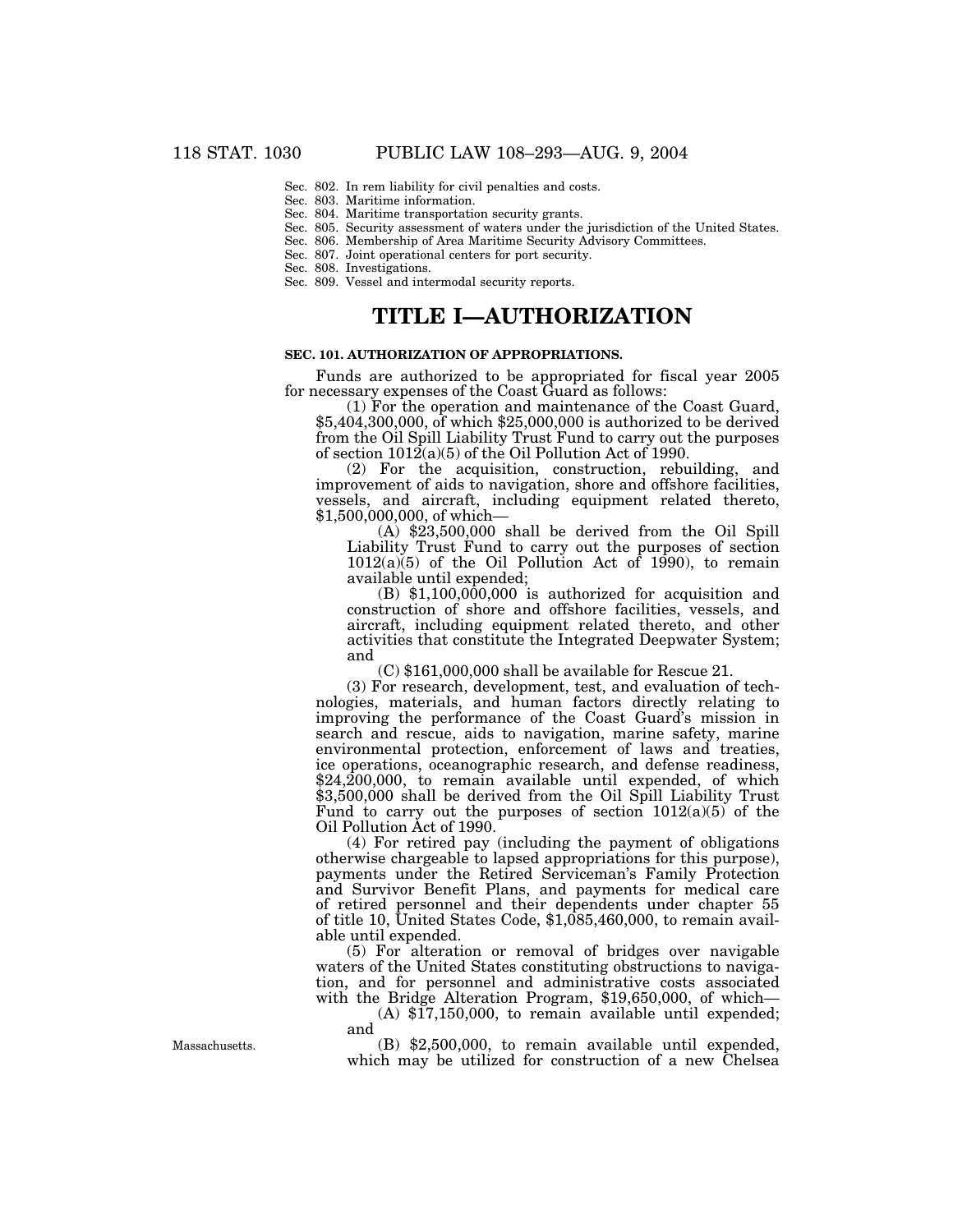Street Bridge over the Chelsea River in Boston, Massachusetts.

(6) For environmental compliance and restoration at Coast Guard facilities (other than parts and equipment associated with operation and maintenance),  $$17,000,000$ , to remain available until expended.

(7) For maintenance and operation of facilities, supplies, equipments, and services necessary for the Coast Guard Reserve, as authorized by law, \$117,000,000.

# **SEC. 102. AUTHORIZED LEVELS OF MILITARY STRENGTH AND TRAINING.**

(a) ACTIVE DUTY STRENGTH.—The Coast Guard is authorized an end-of-year strength for active duty personnel of 45,500 for the years ending on September 30, 2004, and September 30, 2005.

(b) MILITARY TRAINING STUDENT LOADS.—The Coast Guard is authorized average military training student loads as follows: (1) For recruit and special training for fiscal year 2005,

2,500 student years.

(2) For flight training for fiscal year 2005, 125 student years.

(3) For professional training in military and civilian institutions for fiscal year 2005, 350 student years.

(4) For officer acquisition for fiscal year 2005, 1,200 student years.

# **TITLE II—COAST GUARD MANAGEMENT**

## **SEC. 201. LONG-TERM LEASES.**

Section 93 of title 14, United States Code, is amended—

(1) by redesignating paragraphs (a) through (x) in order as paragraphs  $(1)$  through  $(23)$ ;

 $(2)$  in paragraph  $(18)$  (as so redesignated) by striking the comma at the end and inserting a semicolon;

 $(3)$  by inserting "(a)" before "For the purpose"; and

(4) by adding at the end the following:

"(b)(1) Notwithstanding subsection (a) $(14)$ , a lease described in paragraph (2) of this subsection may be for a term of up to 20 years.

" $(2)$  A lease referred to in paragraph  $(1)$  is a lease-

''(A) to the United States Coast Guard Academy Alumni Association for the construction of an Alumni Center on the grounds of the United States Coast Guard Academy; or

''(B) to an entity with which the Commandant has a cooperative agreement under section 4(e) of the Ports and Waterways Safety Act, and for which a term longer than 5 years is necessary to carry out the agreement.''.

# **SEC. 202. NONAPPROPRIATED FUND INSTRUMENTALITIES.**

(a) IN GENERAL.—Chapter 7 of title 14, United States Code, is amended by adding at the end the following:

# **''§ 152. Nonappropriated fund instrumentalities: contracts with other agencies and instrumentalities to provide or obtain goods and services**

''The Coast Guard Exchange System, or a morale, welfare, and recreation system of the Coast Guard, may enter into a contract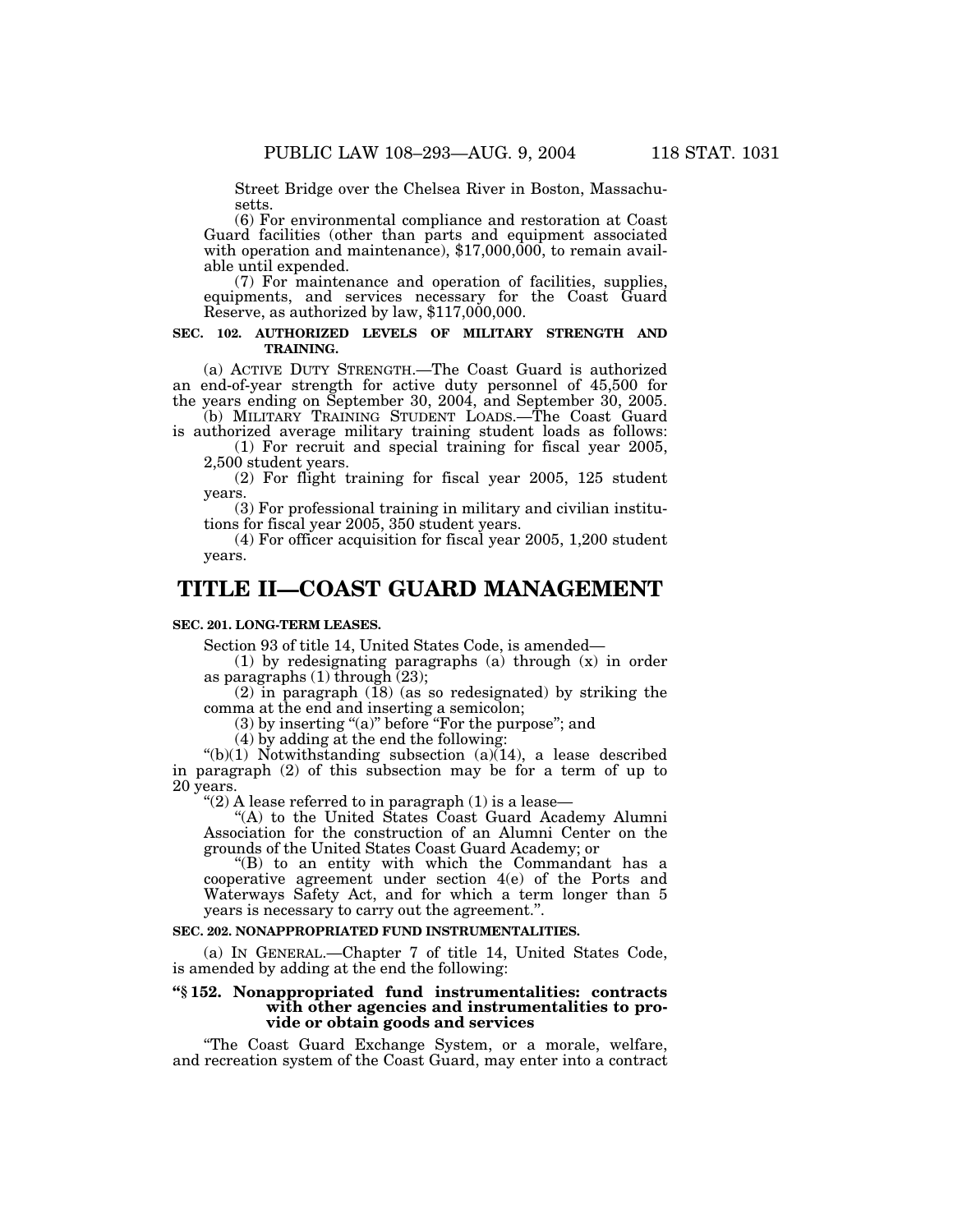or other agreement with any element or instrumentality of the Coast Guard or with another Federal department, agency, or instrumentality to provide or obtain goods and services beneficial to the efficient management and operation of the Coast Guard Exchange System or that morale, welfare, and recreation system.''.

(b) CLERICAL AMENDMENT.—The table of sections at the beginning of chapter 7 of title 14, United States Code, is amended by adding at the end the following:

''152. Nonappropriated fund instrumentalities: contracts with other agencies and instrumentalities to provide or obtain goods and services.''.

#### **SEC. 203. TERM OF ENLISTMENTS.**

Section 351(a) of title 14, United States Code, is amended by striking ''terms of full years not exceeding six years.'' and inserting ''a period of at least two years but not more than six years.''.

# **SEC. 204. ENLISTED MEMBER CRITICAL SKILL TRAINING BONUS.**

(a) IN GENERAL.—Chapter 11 of title 14, United States Code, is amended by inserting after section 373 the following:

#### **''§ 374. Critical skill training bonus**

"(a) The Secretary may provide a bonus, not to exceed \$20,000, to an enlisted member who completes training in a skill designated as critical, if at least four years of obligated active service remain on the member's enlistment at the time the training is completed. A bonus under this section may be paid in a single lump sum or in periodic installments.

''(b) If an enlisted member voluntarily or because of misconduct does not complete the member's term of obligated active service, the Secretary may require the member to repay the United States, on a pro rata basis, all sums paid under this section. The Secretary may charge interest on the amount repaid at a rate, to be determined quarterly, equal to 150 percent of the average of the yields on the 91-day Treasury bills auctioned during the calendar quarter preceding the date on which the amount to be repaid is determined.''.

(b) CLERICAL AMENDMENT.—The table of sections at the beginning of chapter 11 of title 14, United States Code, is amended by inserting the following after the item relating to section 373: ''374. Critical skill training bonus.''.

## **SEC. 205. INDEMNITY FOR DISABLING VESSELS LIABLE TO SEIZURE OR EXAMINATION.**

(a) REPEAL OF REQUIREMENT TO FIRE WARNING SHOT.—Subsection (a) of section 637 of title 14, United States Code, is amended—

(1) by inserting " $(1)$ " after " $(a)$ ";

(2) by striking ''after a'' and all that follows through ''signal,'' and inserting ''subject to paragraph (2),''; and

(3) by adding at the end the following:

''(2) Before firing at or into a vessel as authorized in paragraph (1), the person in command or in charge of the authorized vessel or authorized aircraft shall fire a gun as a warning signal, except that the prior firing of a gun as a warning signal is not required if that person determines that the firing of a warning signal would unreasonably endanger persons or property in the vicinity of the vessel to be stopped.''.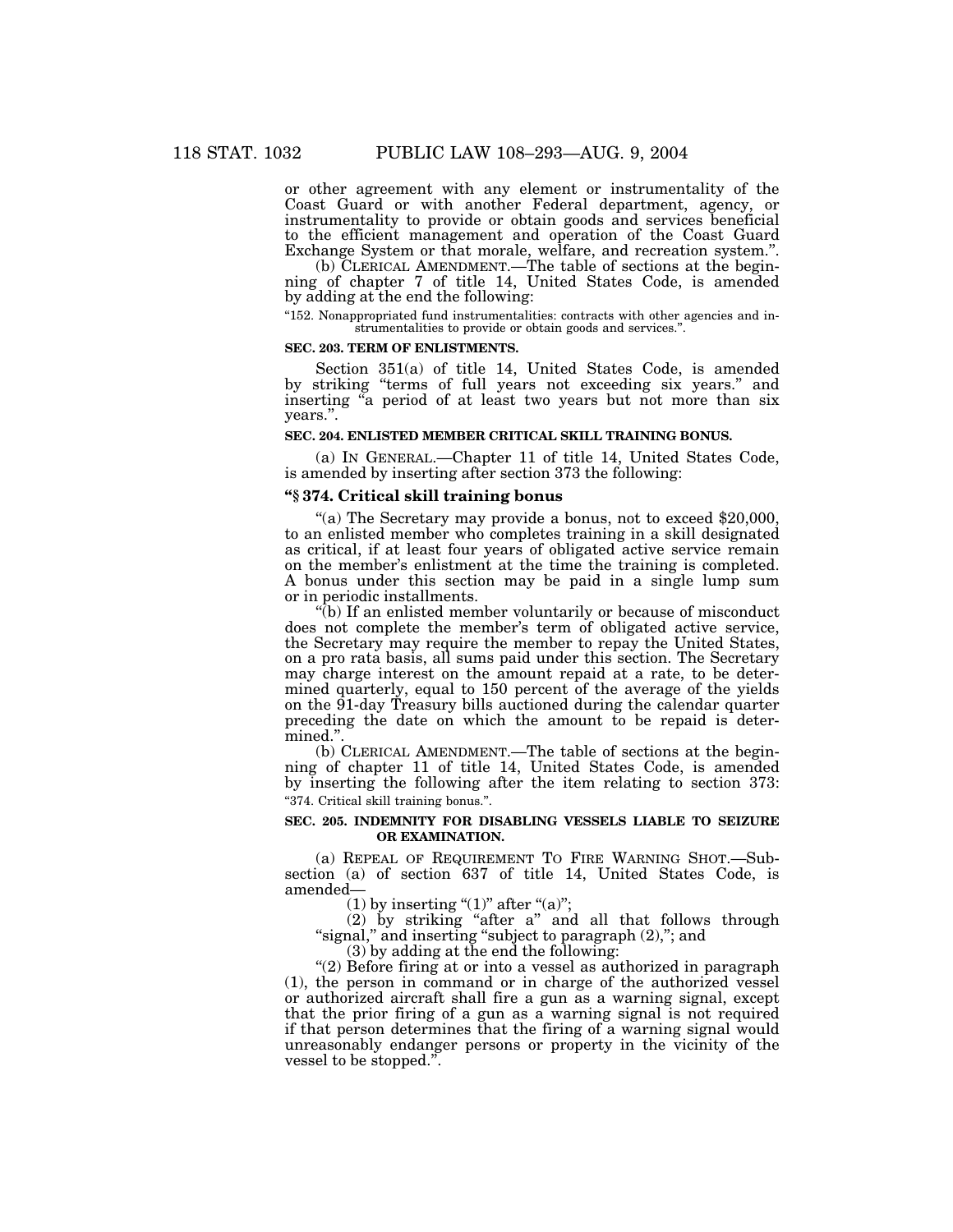(b) EXTENSION TO MILITARY AIRCRAFT OF COAST GUARD INTER-DICTION AUTHORITY.—Subsection (c) of such section is amended—

 $(1)$  in paragraph  $(1)$  by inserting "or" after the semicolon; and

 $(2)$  in paragraph  $(2)$  by-

 $(\hat{A})$  inserting "or military aircraft" after "surface naval vessel''; and

 $(B)$  striking "; or" and all that follows through paragraph (3) and inserting a period.

(c) REPEAL OF TERMINATION OF APPLICABILITY TO NAVAL AIR-CRAFT.—Subsection (d) of such section is repealed.

(d) REPORT.—The Commandant of the Coast Guard shall 14 USC 637 note. transmit a report annually to the Committee on Commerce, Science, and Transportation of the Senate and the Committee on Transportation and Infrastructure of the House of Representatives describing the location, vessels or aircraft, circumstances, and consequences of each incident in the 12-month period covered by the report in which the person in command or in charge of an authorized vessel or an authorized aircraft (as those terms are used in section 637 of title 14, United States Code) fired at or into a vessel without prior use of the warning signal as authorized by that section. (e) TECHNICAL CORRECTION.—

(1) CORRECTION.—Section 637 of title 14, United States Code, is amended in the section heading by striking ''**immunity**'' and inserting ''**indemnity**''.

(2) CLERICAL AMENDMENT.—The table of sections at the beginning of chapter 17 of title 14, United States Code, is amended by striking the item relating to section 637 and inserting the following:

''637. Stopping vessels; indemnity for firing at or into vessel.''.

#### **SEC. 206. ADMINISTRATIVE, COLLECTION, AND ENFORCEMENT COSTS FOR CERTAIN FEES AND CHARGES.**

Section 664 of title 14, United States Code, is amended— (1) by redesignating subsection (c) as subsection (f);

(2) by inserting after subsection (b) the following:

''(c) In addition to the collection of fees and charges established under this section, the Secretary may recover from the person liable for the fee or charge the costs of collecting delinquent payments of the fee or charge, and enforcement costs associated with delinquent payments of the fees and charges.

 $\hat{d}(d)(1)$  The Secretary may employ any Federal, State, or local agency or instrumentality, or any private enterprise or business, to collect a fee or charge established under this section.

"(2) A private enterprise or business employed by the Secretary to collect fees or charges—

''(A) shall be subject to reasonable terms and conditions agreed to by the Secretary and the enterprise or business;

''(B) shall provide appropriate accounting to the Secretary; and

''(C) may not institute litigation as part of that collection. ''(e) The Secretary shall account for the agency's costs of col-

lecting a fee or charge as a reimbursable expense, subject to the availability of appropriations, and the costs shall be credited to the account from which expended.''; and

(3) by adding at the end the following: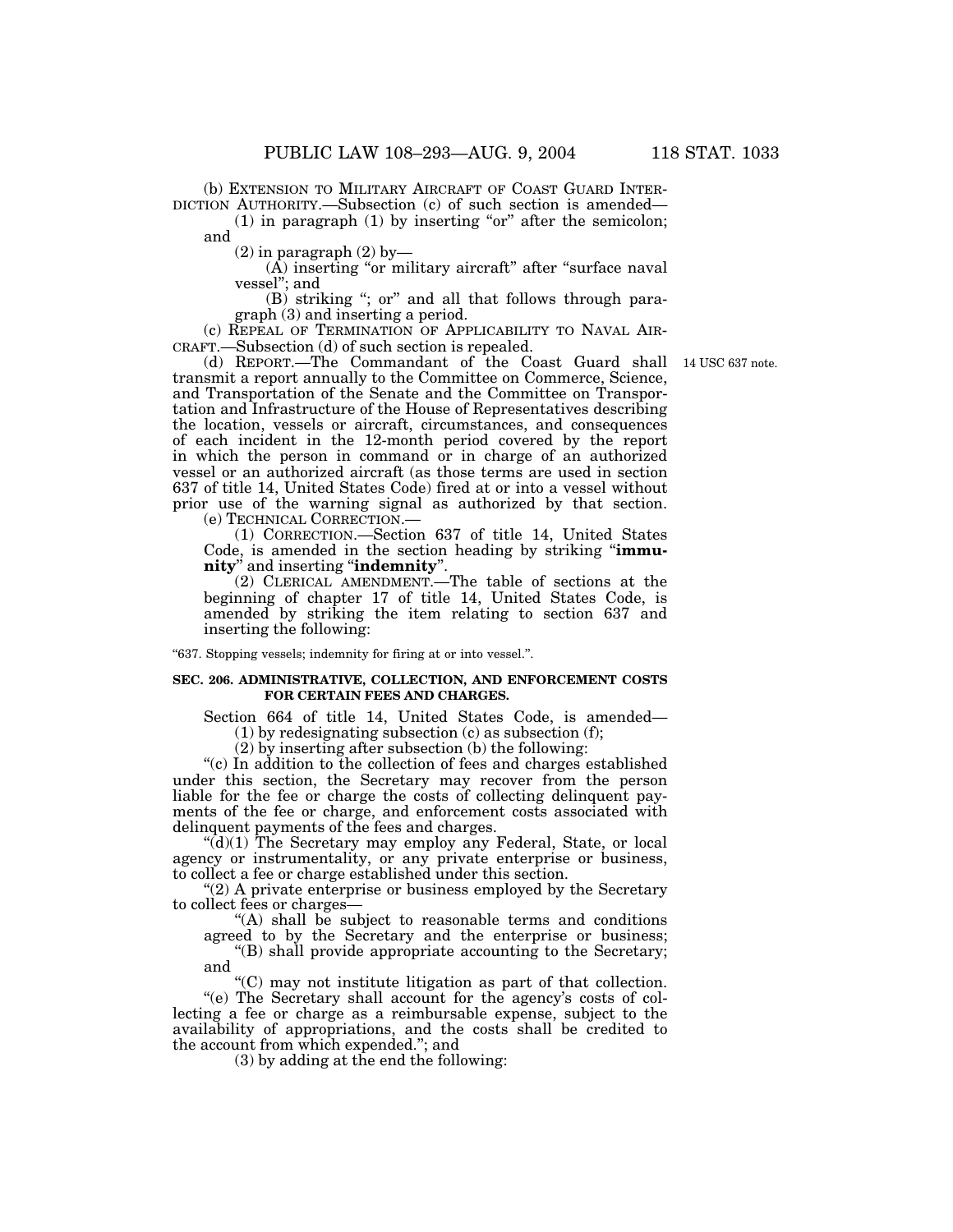$'(g)$  In this section the term 'costs of collecting a fee or charge' includes the reasonable administrative, accounting, personnel, contract, equipment, supply, training, and travel expenses of calculating, assessing, collecting, enforcing, reviewing, adjusting, and reporting on a fee or charge."

# **SEC. 207. EXPANSION OF COAST GUARD HOUSING AUTHORITIES.**

(a) ELIGIBLE ENTITY DEFINED.—Section 680 of title 14, United States Code, is amended—

(1) by redesignating paragraphs (3) and (4) in order as paragraphs (4) and (5); and

(2) by inserting after paragraph (2) the following:

"(3) The term 'eligible entity' means any private person, corporation, firm, partnership, or company and any State or local government or housing authority of a State or local government.''.

(b) DIRECT LOANS FOR PROVIDING HOUSING.—Section 682 of title 14, United States Code, is amended—

(1) in the section heading by striking ''**Loan guarantees**'' and inserting ''**Direct loans and loan guarantees**'';

(2) by redesignating subsections (a) and (b) as (b) and (c) respectively;

 $(3)$  by inserting before subsection (b) (as so redesignated) the following:

"(a) DIRECT LOANS.—(1) Subject to subsection (c), the Secretary may make direct loans to an eligible entity in order to provide funds to the eligible entity for the acquisition or construction of housing units that the Secretary determines are suitable for use as military family housing or as military unaccompanied housing.

"(2) The Secretary shall establish such terms and conditions" with respect to loans made under this subsection as the Secretary considers appropriate to protect the interests of the United States, including the period and frequency for repayment of such loans and the obligations of the obligors on such loans upon default.'';

(4) in subsection (b) (as so redesignated) by striking ''subsection (b)," and inserting "subsection (c),"; and

(5) in subsection (c) (as so redesignated)—

(A) in the heading by striking ''GUARANTEE''; and

(B) by striking ''Loan guarantees'' and inserting ''Direct loans and loan guarantees".

(c) LIMITED PARTNERSHIPS WITH ELIGIBLE ENTITIES.—Section 684 of title 14, United States Code, is amended—

(1) in the section heading by striking ''**nongovernmental**'' and inserting "eligible";

(2) in subsection (a) by striking ''nongovernmental'' and inserting "eligible";

 $(3)$  in subsection  $(b)(1)$  by striking "a nongovernmental" and inserting ''an eligible'';

 $(4)$  in subsection  $(b)(2)$  by striking "a nongovernmental" and inserting ''an eligible''; and

(5) in subsection (c) by striking ''nongovernmental'' and inserting "eligible".

(d) HOUSING DEMONSTRATION PROJECTS IN ALASKA.—Section 687(g) of title 14, United Sates Code, is amended—

(1) in the heading by striking ''PROJECT'' and inserting "PROJECTS";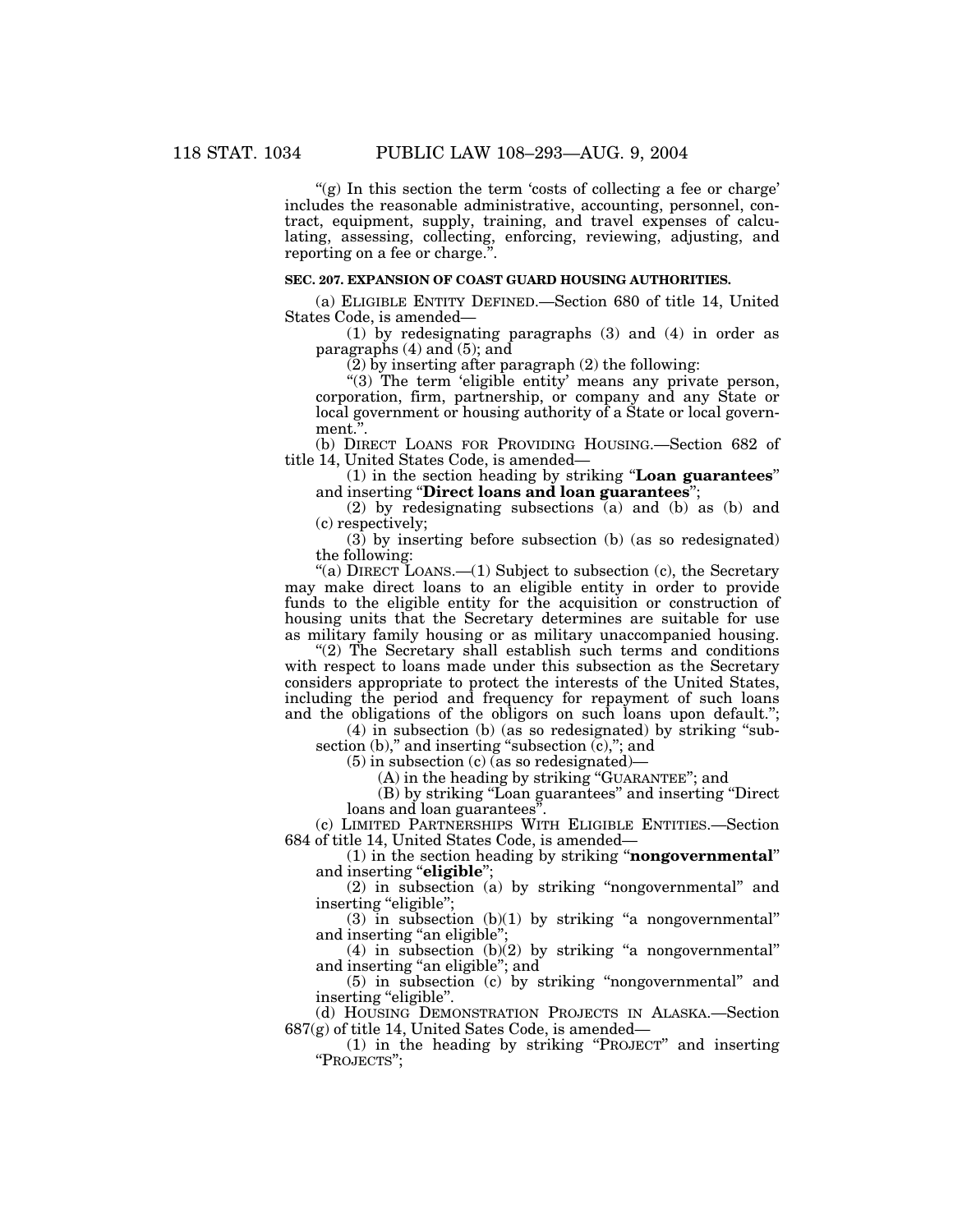(2) in paragraph (1) by striking ''a demonstration project'' and inserting ''demonstration projects'';

(3) in paragraph (1) by striking ''Kodiak, Alaska;'' and inserting ''Kodiak, Alaska, or any other Coast Guard installation in Alaska;'';

(4) in paragraph (2) by striking ''the demonstration project'' and inserting ''such a demonstration project''; and

(5) in paragraph (4) by striking ''the demonstration project'' and inserting ''such demonstration projects''.

(e) DIFFERENTIAL LEASE PAYMENTS.—Chapter 18 of title 14, United States Code, is amended by inserting after section 687 the following:

# **''§ 687a. Differential lease payments**

''Pursuant to an agreement entered into by the Secretary and a lessor of military family housing or military unaccompanied housing to members of the armed forces, the Secretary may pay the lessor an amount, in addition to the rental payments for the housing made by the members, as the Secretary determines appropriate to encourage the lessor to make the housing available to members of the armed forces as military family housing or as military unaccompanied housing.''.

(f) CLERICAL AMENDMENT.—The table of sections at the beginning of chapter 18 of title 14, United States Code, is amended—

(1) by striking the item related to section 682 and inserting the following:

''682. Direct loans and loan guarantees.'';

 $(2)$  in the item related to section 684 by striking "nongovernmental'' and inserting ''eligible''; and

(3) by inserting after the item related to section 687 the following:

''687a. Differential lease payments.''.

#### **SEC. 208. REQUIREMENT FOR CONSTRUCTIVE CREDIT.**

Section 727 of title 14, United States Code, is amended in the second sentence by striking ''three years'' and inserting ''one year''.

# **SEC. 209. MAXIMUM AGES FOR RETENTION IN AN ACTIVE STATUS.**

Section 742 of title 14, United States Code, is amended to read as follows:

# **''§ 742. Maximum ages for retention in an active status**

"(a) A Reserve officer, if qualified, shall be transferred to the Retired Reserve on the day the officer becomes 60 years of age unless on active duty. If not qualified for retirement, a Reserve officer shall be discharged effective upon the day the officer becomes 60 years of age unless on active duty.

''(b) A Reserve officer on active duty shall, if qualified, be retired effective upon the day the officer become 62 years of age. If not qualified for retirement, a Reserve officer on active duty shall be discharged effective upon the day the officer becomes 62 years of age.

 $\degree$ (c) Notwithstanding subsection (a)and (b), the Secretary may authorize the retention of a Reserve rear admiral or rear admiral (lower half) in an active status not longer than the day on which the officer concerned becomes 64 years of age.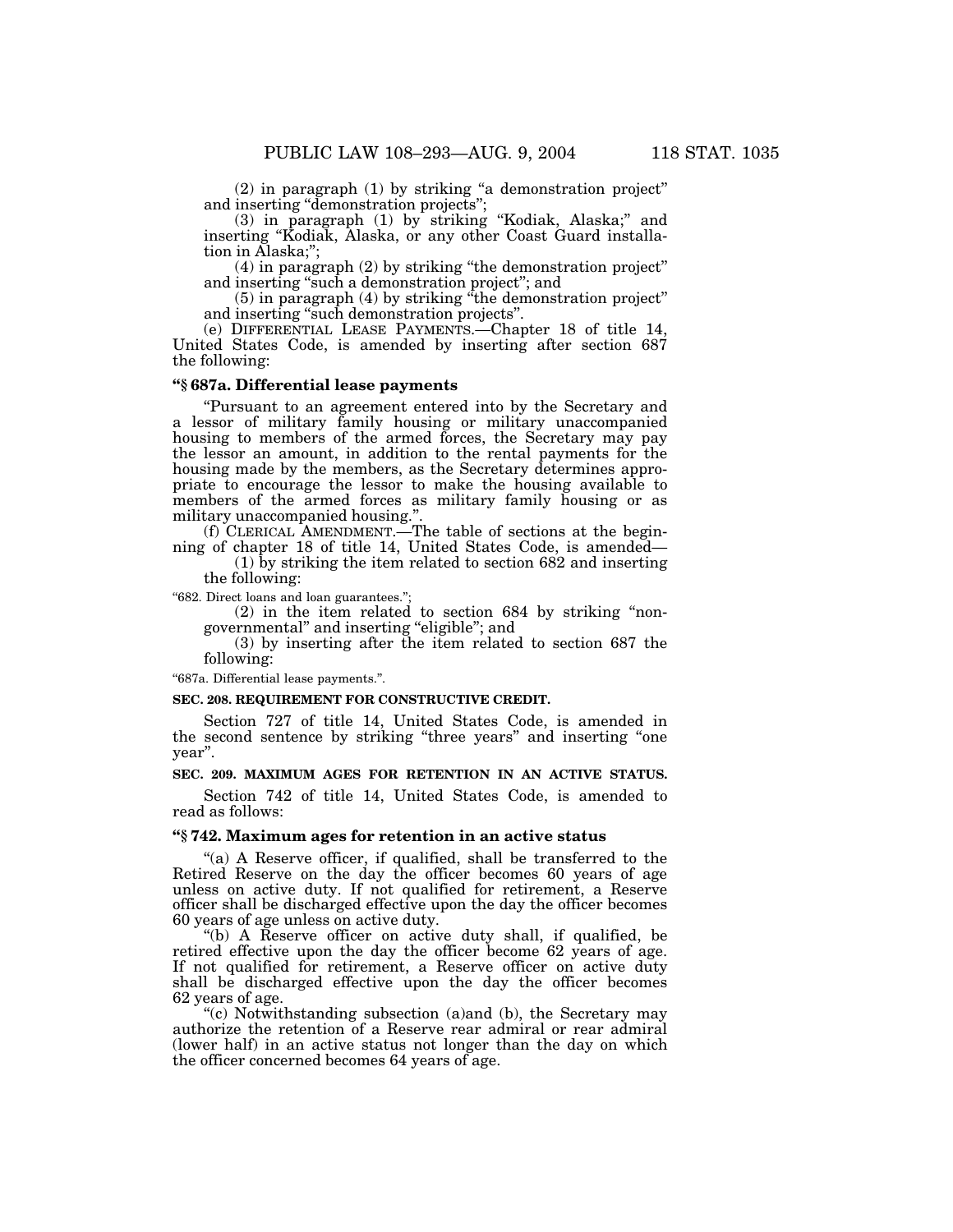''(d) For purposes of this section, 'active duty' does not include active duty for training, duty on a board, or duty of a limited or temporary nature if assigned to active duty from an inactive duty status.''.

#### **SEC. 210. TRAVEL CARD MANAGEMENT.**

(a) IN GENERAL.—Chapter 13 of title 14, United States Code, is amended by adding at the end the following:

# **''§ 517. Travel card management**

"(a) IN GENERAL.—The Secretary may require that travel or transportation allowances due a civilian employee or military member of the Coast Guard be disbursed directly to the issuer of a Federal contractor-issued travel charge card, but only in an amount not to exceed the authorized travel expenses charged by that Coast Guard member to that travel charge card issued to that employee or member.

''(b) WITHHOLDING OF NONDISPUTED OBLIGATIONS.—The Secretary may also establish requirements similar to those established by the Secretary of Defense pursuant to section 2784a of title 10 for deduction or withholding of pay or retired pay from a Coast Guard employee, member, or retired member who is delinquent in payment under the terms of the contract under which the card was issued and does not dispute the amount of the delinquency.''.

(b) CONFORMING AMENDMENT.—The chapter analysis for chapter 13 of title 14, United States Code, is amended by inserting after the item relating to section 516 the following:

''517. Travel card management.''.

## **SEC. 211. COAST GUARD FELLOWS AND DETAILEES.**

The Secretary of the department in which the Coast Guard is operating, in consultation with the Attorney General, shall by not later than 6 months after the date of the enactment of this  $\det$ —

(1) review the Coast Guard Commandant Instruction 5730.3, regarding congressional detailees (COMDTINST 5370.3), dated April 18, 2003, and compare the standards set forth in the instruction to the standards applied by other executive agencies to congressional detailees;

(2) determine if any changes to such instruction are necessary to protect against conflicts of interest and preserve the doctrine of separation of powers; and

(3) submit a report to the Committee on Commerce, Science, and Transportation of the Senate and the Committee on Transportation and Infrastructure of the House of Representatives on the findings and conclusions of the review.

# **SEC. 212. LONG-TERM LEASE OF SPECIAL USE REAL PROPERTY.**

(a) IN GENERAL.—Section 672 of title 14, United States Code, is amended by—

(1) striking the heading and inserting the following:

# **''§ 672. Long-term lease of special purpose facilities'';**

(2) in subsection (a), inserting ''special purpose facilities, including," after "automatic renewal clauses, for"; and

(3) striking ''(b) The'' and inserting:

Deadline.

Reports.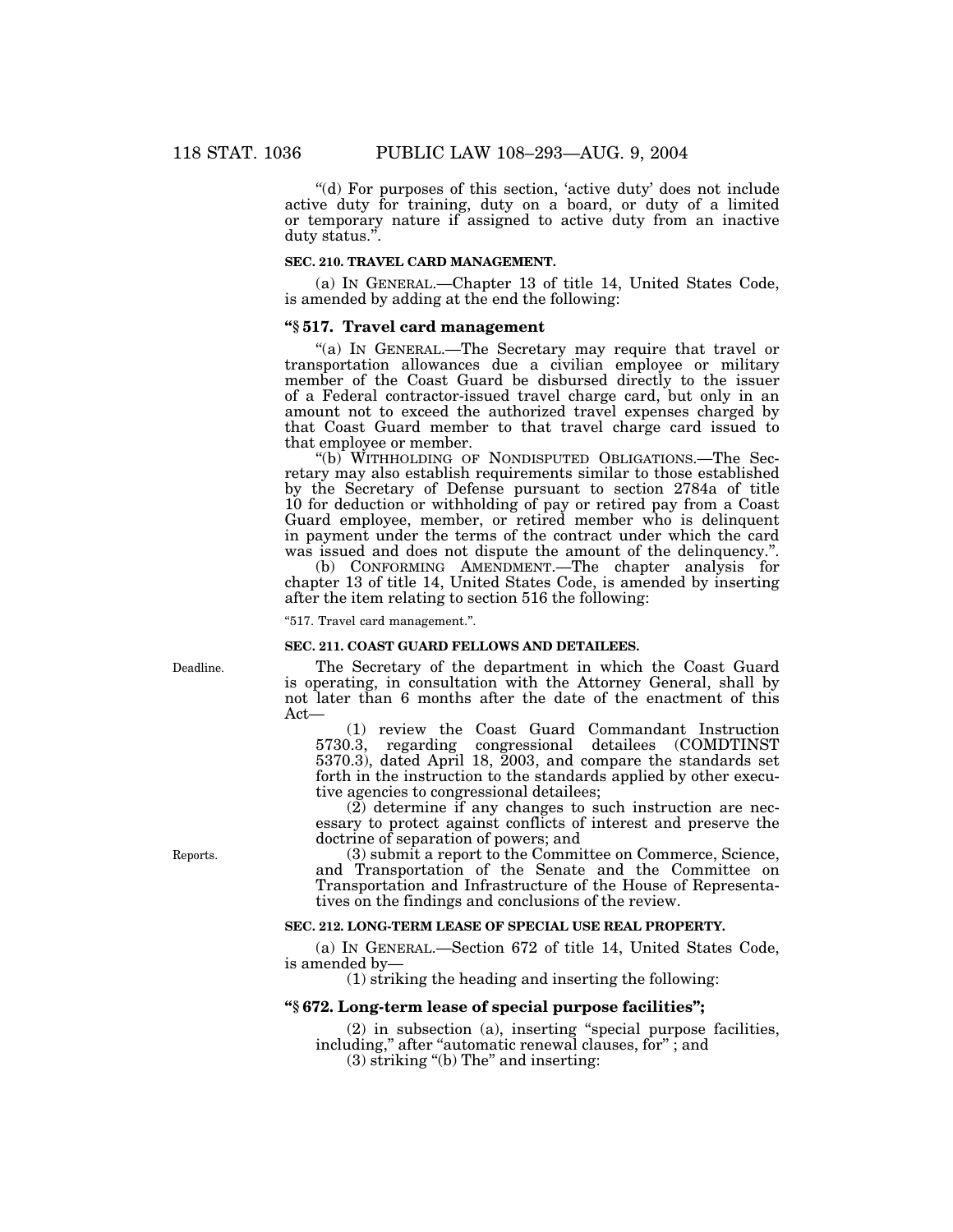''(b) For purposes of this section, the term 'special purpose facilities' means any facilities used to carry out Coast Guard aviation, maritime, or navigation missions other than general purpose office and storage space facilities.

''(c) In the case of ATON, VTS, or NDS sites, the''.

(b) CLERICAL AMENDMENT.—The table of sections at the beginning of chapter 17, United States Code, is amended by striking the item relating to section 672 and inserting the following:

''672. Long-term lease of special purpose facilities.''.

#### **SEC. 213. NATIONAL COAST GUARD MUSEUM.**

(a) IN GENERAL.—Chapter 5 of title 14, United States Code, is amended by adding at the end the following:

# **''§ 98. National Coast Guard Museum**

''(a) ESTABLISHMENT.—The Commandant may establish a National Coast Guard Museum, on lands which will be federally owned and administered by the Coast Guard, and are located in New London, Connecticut, at, or in close proximity to, the Coast Guard Academy.

''(b) LIMITATION ON EXPENDITURES.—(1) Except as provided in paragraph (2), the Secretary shall not expend any appropriated Federal funds for the engineering, design, or construction of any museum established under this section.

"(2) The Secretary shall fund the operation and maintenance of the National Coast Guard Museum with nonappropriated and non-Federal funds to the maximum extent practicable. The priority use of Federal operation and maintenance funds should be to preserve and protect historic Coast Guard artifacts.

"(c) FUNDING PLAN.—Before the date on which the Commandant establishes a museum under subsection (a), the Commandant shall provide to the Committee on Commerce, Science, and Transportation of the Senate and the Committee on Transportation and Infrastructure of the House of Representatives a plan for constructing, operating, and maintaining such a museum, including—

 $\sqrt[4]{(1)}$  estimated planning, engineering, design, construction, operation, and maintenance costs;

"(2) the extent to which appropriated, nonappropriated, and non-Federal funds will be used for such purposes, including the extent to which there is any shortfall in funding for engineering, design, or construction; and

Certification.

 $(3)$  a certification by the Inspector General of the department in which the Coast Guard is operating that the estimates provided pursuant to paragraphs  $(1)$  and  $(2)$  are reasonable and realistic.

''(d) AUTHORITY.—The Commandant may not establish a Coast Guard museum except as set forth in this section.''.

(b) CLERICAL AMENDMENT.—The chapter analysis at the beginning of chapter 5 of title 14, United States Code, is amended by adding at the end the following:

''98. National Coast Guard Museum.''.

# **SEC. 214. LIMITATION ON NUMBER OF COMMISSIONED OFFICERS.**

Section 42 of title 14, United States Code, is amended—

(1) in subsection (a), by striking ''6,200'' and inserting ''6,700 in each fiscal year 2004, 2005, and 2006''; and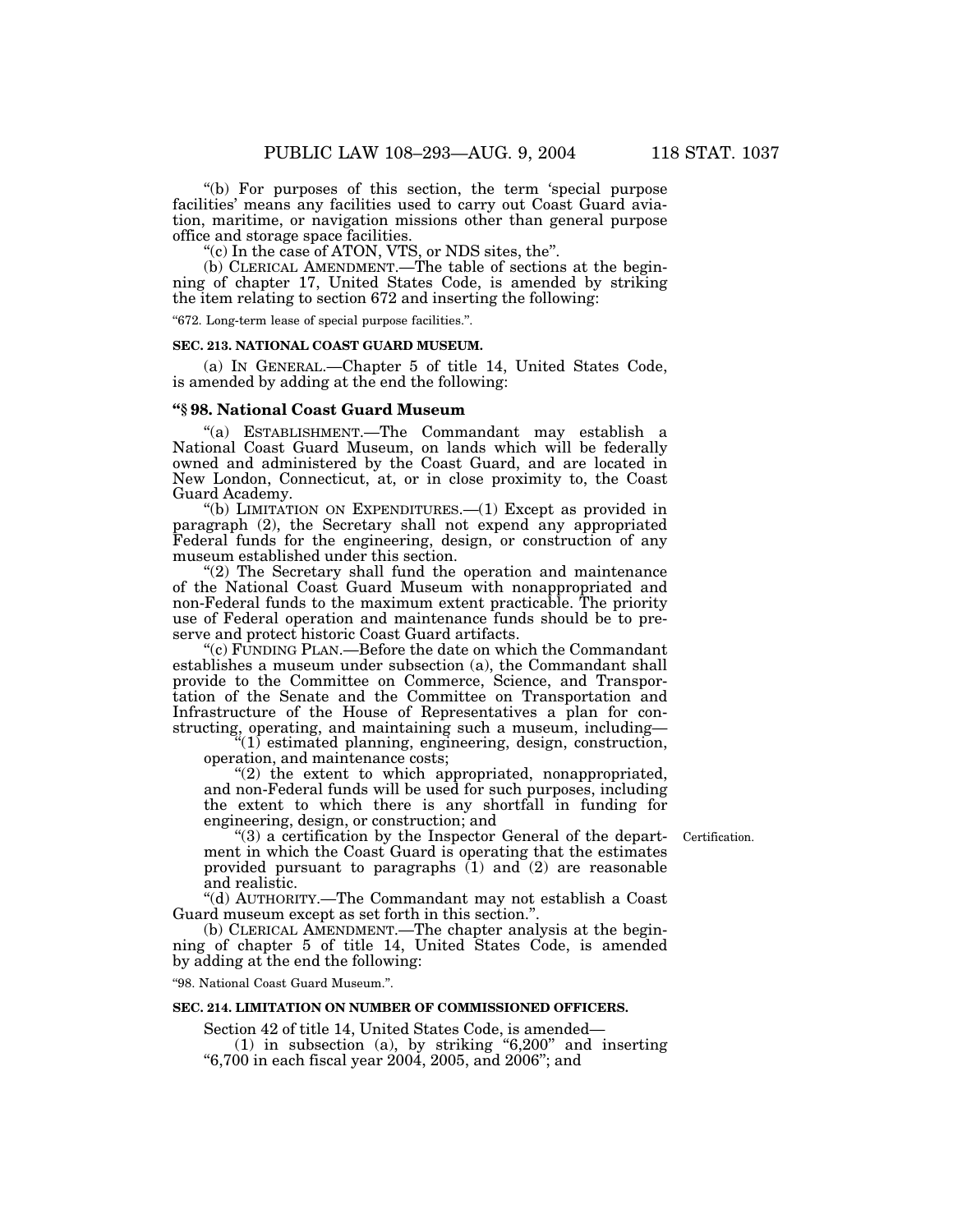(2) in subsection (b), by striking ''commander 12.0; lieutenant commander 18.0" and inserting "commander 15.0; lieutenant commander 22.0''.

14 USC 93 note.

# **SEC. 215. REDISTRICTING NOTIFICATION REQUIREMENT.**

The Commandant shall notify the Committee on Transportation and Infrastructure of the House of Representatives and the Committee on Commerce, Science, and Transportation of the Senate at least 180 days before—

(1) implementing any plan to reduce the number of, change the location of, or change the geographic area covered by any existing Coast Guard Districts; or

(2) permanently transferring more than 10 percent of the personnel or equipment from a district office where such personnel or equipment is based.

# **SEC. 216. REPORT ON SHOCK MITIGATION STANDARDS.**

(a) REPORT REQUIREMENT.—Not later than 180 days after the date of the enactment of this Act, the Commandant of the Coast Guard shall issue a report on the necessity of, and possible standards for, decking materials for Coast Guard vessels to mitigate the adverse effects on crew members from shock and vibration.

(b) RECOMMENDED STANDARDS.—The standards recommended in the report may—

(1) incorporate appropriate industry or manufacturing standards; and

(2) consider the weight and durability of decking material, the effects of repeated use and varying weather conditions, and the capability of decking material to lessen impact.

## **SEC. 217. RECOMMENDATIONS TO CONGRESS BY COMMANDANT OF THE COAST GUARD.**

Section 93 of title 14, United States Code, is amended—

 $(1)$  in paragraph  $(w)$  by striking "and" after the semicolon at the end;

(2) in paragraph (x) by striking the period at the end and inserting ''; and''; and

(3) by adding at the end the following:

''(y) after informing the Secretary, make such recommendations to the Congress relating to the Coast Guard as the Commandant considers appropriate.''.

## **SEC. 218. COAST GUARD EDUCATION LOAN REPAYMENT PROGRAM.**

(a) PROGRAM AUTHORIZED.—Chapter 13 of title 14, United States Code, is amended by inserting after section 471 the following:

# **''§ 472. Education loan repayment program**

 $\degree$ (a)(1) Subject to the provisions of this section, the Secretary may repay—

''(A) any loan made, insured, or guaranteed under part B of title IV of the Higher Education Act of 1965 (20 U.S.C. 1071 et seq.);

''(B) any loan made under part D of such title (the William D. Ford Federal Direct Loan Program, 20 U.S.C. 1087a et seq.); or

''(C) any loan made under part E of such title (20 U.S.C. 1087aa et seq.).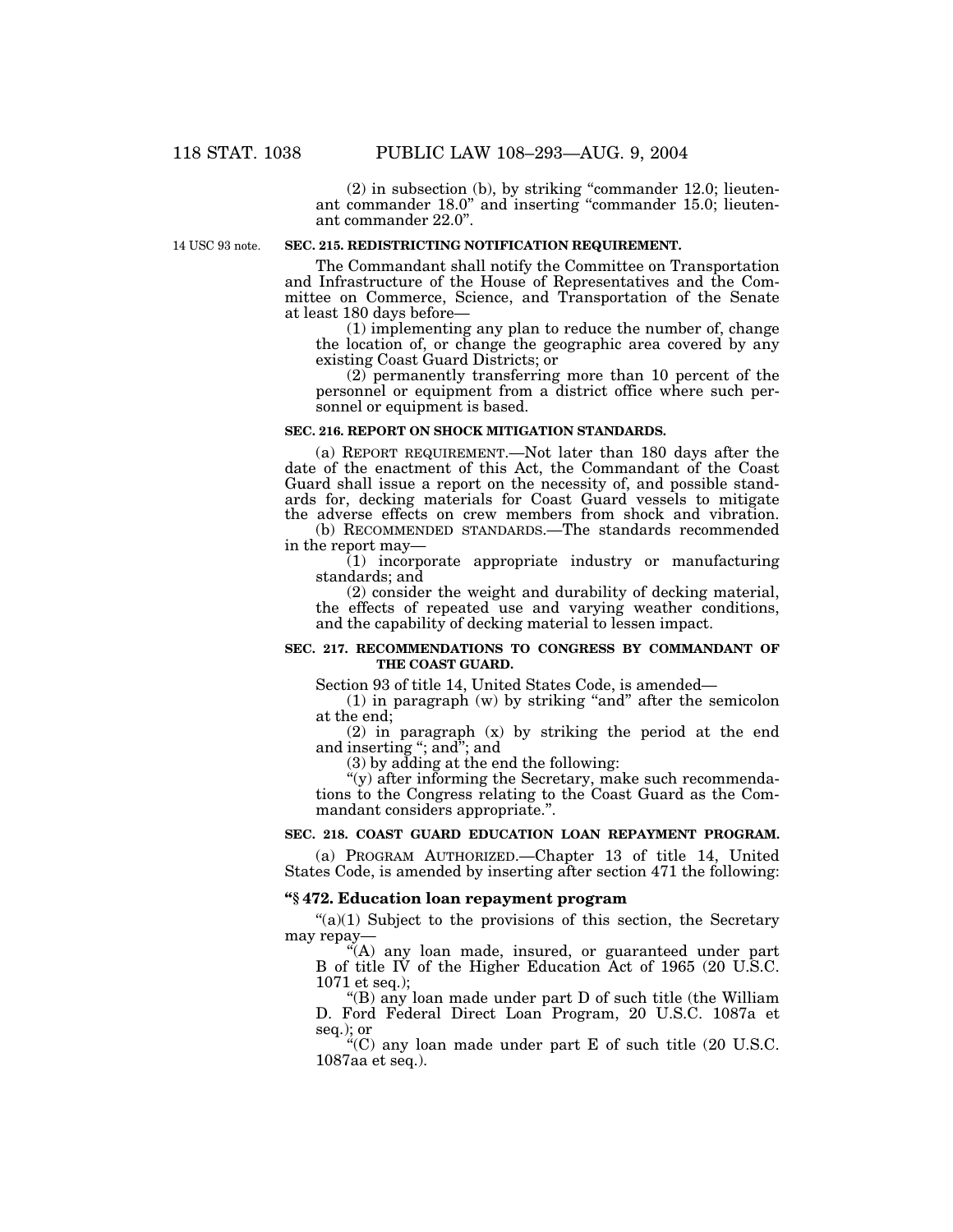Repayment of any such loan shall be made on the basis of each complete year of service performed by the borrower.

''(2) The Secretary may repay loans described in paragraph (1) in the case of any person for service performed on active duty as an enlisted member of the Coast Guard in a specialty specified by the Secretary.

''(b) The portion or amount of a loan that may be repaid under subsection (a) is  $33\frac{1}{3}$  percent or \$1,500, whichever is greater, for each year of service.

"(c) If a portion of a loan is repaid under this section for any year, interest on the remainder of such loan shall accrue and be paid in the same manner as is otherwise required.

''(d) Nothing in this section shall be construed to authorize refunding any repayment of a loan.

Regulations.

''(e) The Secretary shall, by regulation, prescribe a schedule for the allocation of funds made available to carry out this section during any year for which funds are not sufficient to pay the sum of the amounts eligible for repayment under subsection (a).".

(b) CLERICAL AMENDMENT.—The table of sections at the beginning of chapter 13 of title 14, United States Code, is amended by inserting after the item relating to section 471 the following:

''472. Education loan repayment program.''.

#### **SEC. 219. CONTINGENT EXPENSES.**

Section 476 of title 14, United States Code, is amended— (1) by striking ''\$7,500'' and inserting ''\$50,000''; and (2) by striking the second sentence.

#### **SEC. 220. RESERVE ADMIRALS.**

(a) PRECEDENCE.—Section 725 of title 14, United States Code, is amended by adding at the end the following:

''(d) Notwithstanding any other law, a Reserve officer shall not lose precedence by reason of promotion to the grade of rear admiral or rear admiral (lower half), if the promotion is determined in accordance with a running mate system.

''(e) The Secretary shall adjust the date of rank of a Reserve officer so that no changes of precedence occur.''.

(b) PROMOTION.—Section 736(b) of title 14, United States Code, is amend to read as follows:

''(b) Notwithstanding any other provision of law and subject to subsection (c), if promotion of an inactive duty promotion list officer to the grade of rear admiral or rear admiral (lower half) is determined in accordance with a running mate system, a reserve officer, if acceptable to the President and the Senate, shall be promoted to the next higher grade no later than the date the officer's running mate is promoted.''.

(c) DATE OF APPOINTMENT.—Section 736(c) of title 14, United States Code, is amend by striking ''of subsection (a)''.

(d) MAXIMUM SERVICE.—Section 743 of title 14, United States Code, is amended to read as follows:

# **''§743. Rear admiral and rear admiral (lower half); maximum service in grade**

''(a) Unless retained in or removed from an active status under any other law, a reserve rear admiral or rear admiral (lower half) shall be retired on July 1 of the promotion year immediately following the promotion year in which that officer completes 4 years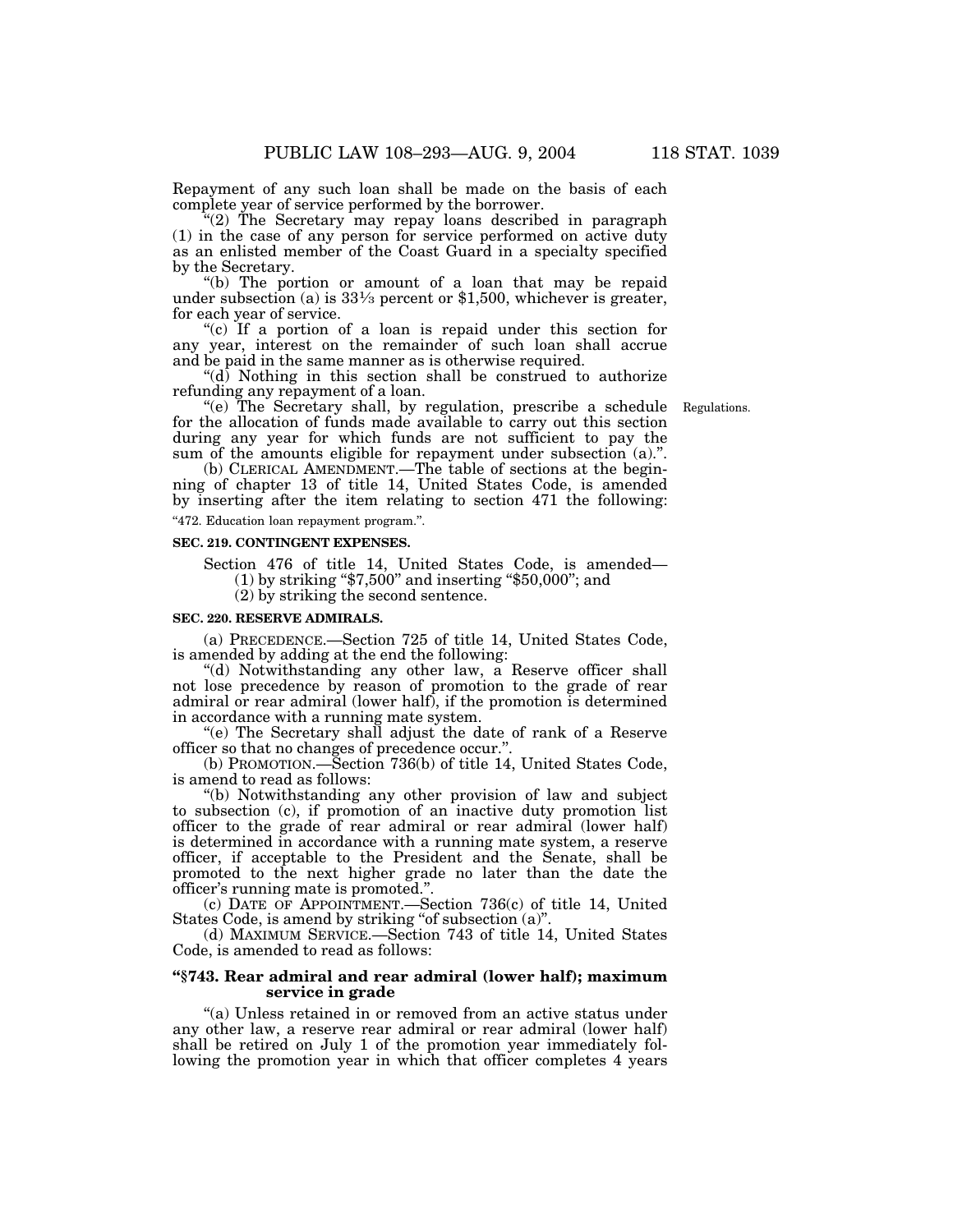of service after the appointment of the officer to rear admiral (lower half).

''(b) Notwithstanding any other provision of law, if promotion of inactive duty promotion list officers to the grade of rear admiral is not determined in accordance with a running mate system, a Reserve officer serving in an active status in the grade of rear admiral (lower half) shall be promoted to the grade of rear admiral, if acceptable to the President and the Senate, on the date the officer has served 2 years in an active status in grade of rear admiral (lower half), or in the case of a vacancy occurring prior to having served 2 years in an active status, on the date the vacancy occurs, if the officer served at least 1 year in an active status in the grade of rear admiral (lower half).''.

#### **SEC. 221. CONFIDENTIAL INVESTIGATIVE EXPENSES.**

Section 658 of title 14, United States Code, is amended by striking ''\$15,000 per annum'' and inserting ''\$45,000 each fiscal year''.

14 USC 93 note.

# **SEC. 222. INNOVATIVE CONSTRUCTION ALTERNATIVES.**

The Commandant of the Coast Guard may consult with the Office of Naval Research and other Federal agencies with research and development programs that may provide innovative construction alternatives for the Integrated Deepwater System.

# **SEC. 223. DELEGATION OF PORT SECURITY AUTHORITY.**

The undesignated text following paragraph (b) of the second unnumbered paragraph of section 1 of title II of the Act of June 15, 1917 (chapter 30; 40 Stat. 220; 50 U.S.C. 191) is amended by adding at the beginning the following: ''The President may delegate the authority to issue such rules and regulations to the Secretary of the department in which the Coast Guard is operating.''.

16 USC 1861b.

## **SEC. 224. FISHERIES ENFORCEMENT PLANS AND REPORTING.**

(a) FISHERIES ENFORCEMENT PLANS.—In preparing the Coast Guard's annual fisheries enforcement plan, the Commandant of the Coast Guard shall consult with the Under Secretary of Commerce for Oceans and Atmosphere and with State and local enforcement authorities.

(b) FISHERY PATROLS.—Prior to undertaking fisheries patrols, the Commandant of the Coast Guard shall notify the Under Secretary of Commerce for Oceans and Atmosphere and appropriate State and local enforcement authorities of the projected dates for such patrols.

(c) ANNUAL SUMMARY.—The Commandant of the Coast Guard shall prepare and make available to the Under Secretary of Commerce for Oceans and Atmosphere, State and local enforcement entities, and other relevant stakeholders, an annual summary report of fisheries enforcement activities for the preceding year, including a summary of the number of patrols, law enforcement actions taken, and resource hours expended.

14 USC 515 note.

#### **SEC. 225. USE OF COAST GUARD AND MILITARY CHILD DEVELOPMENT CENTERS.**

The Secretary of Defense and the Secretary of the department in which the Coast Guard is operating, when operating other than as a service in the Navy, may agree to provide child care services

Notification.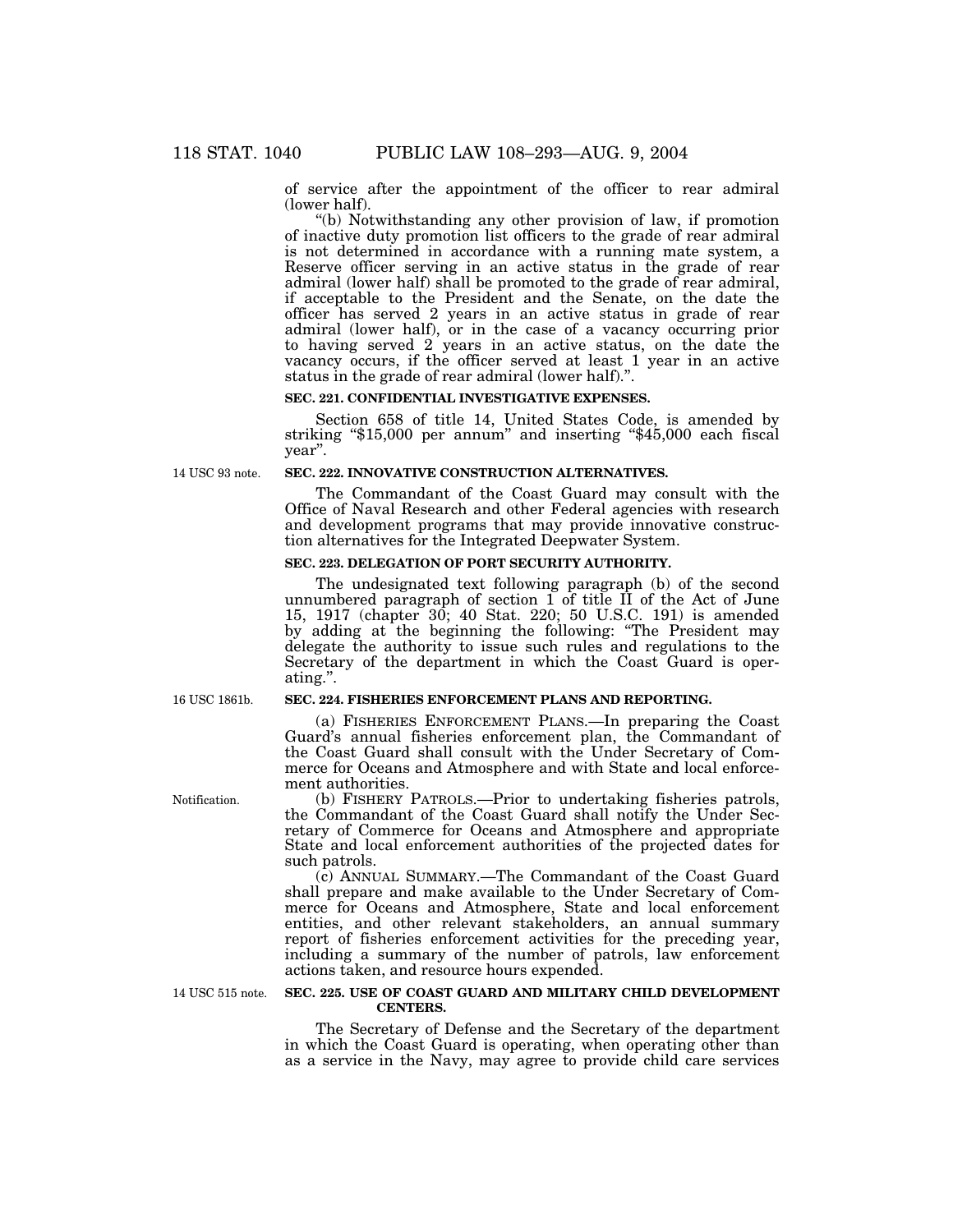to members of the armed forces, with reimbursement, in Coast Guard and military child development centers supported in whole or in part with appropriated funds. For purposes of military child development centers operated under the authority of subchapter II of chapter 88 of title 10, United States Code, the child of a member of the Coast Guard shall be considered the same as the child of a member of any of the other armed forces.

# **SEC. 226. TREATMENT OF PROPERTY OWNED BY AUXILIARY UNITS AND DEDICATED SOLELY FOR AUXILIARY USE.**

Section 821 of title 14, United States Code, is amended by adding at the end the following:

 $\mathcal{H}(\mathbf{d})(1)$  Except as provided in paragraph (2), personal property of the auxiliary shall not be considered property of the United States.

 $(2)$  The Secretary may treat personal property of the auxiliary as property of the United States—

''(A) for the purposes of—

''(i) the statutes and matters referred to in paragraphs (1) through (6) of subsection (b); and

''(ii) section 641 of this title; and

''(B) as otherwise provided in this chapter.

"(3) The Secretary may reimburse the Auxiliary, and each organizational element and unit of the Auxiliary, for necessary expenses of operation, maintenance, and repair or replacement of personal property of the Auxiliary.

 $''(4)$  In this subsection, the term 'personal property of the Auxiliary' means motor boats, yachts, aircraft, radio stations, motorized vehicles, trailers, or other equipment that is under the administrative jurisdiction of the Coast Guard Auxiliary or an organizational element or unit of the Auxiliary and that is used solely for the purposes described in this subsection.''.

# **TITLE III—NAVIGATION**

# **SEC. 301. MARKING OF UNDERWATER WRECKS.**

Section 15 of the Act of March 3, 1899 (30 Stat. 1152; 33 U.S.C. 409) is amended—

(1) by striking ''day and a lighted lantern'' in the second sentence inserting ''day and, unless otherwise granted a waiver by the Commandant of the Coast Guard, a light''; and

(2) by adding at the end ''The Commandant of the Coast Guard may waive the requirement to mark a wrecked vessel, raft, or other craft with a light at night if the Commandant determines that placing a light would be impractical and granting such a waiver would not create an undue hazard to navigation.''.

# **SEC. 302. USE OF ELECTRONIC DEVICES; COOPERATIVE AGREEMENTS.**

Section 4(a) of the Ports and Waterways Safety Act of 1972  $(33$  U.S.C.  $1223(a)$ ) is amended by-

(1)(A) striking ''and'' after the semicolon at the end of paragraph (4);

(B) striking the period at the end of paragraph (5) and inserting ''; and''; and

(C) adding at the end the following: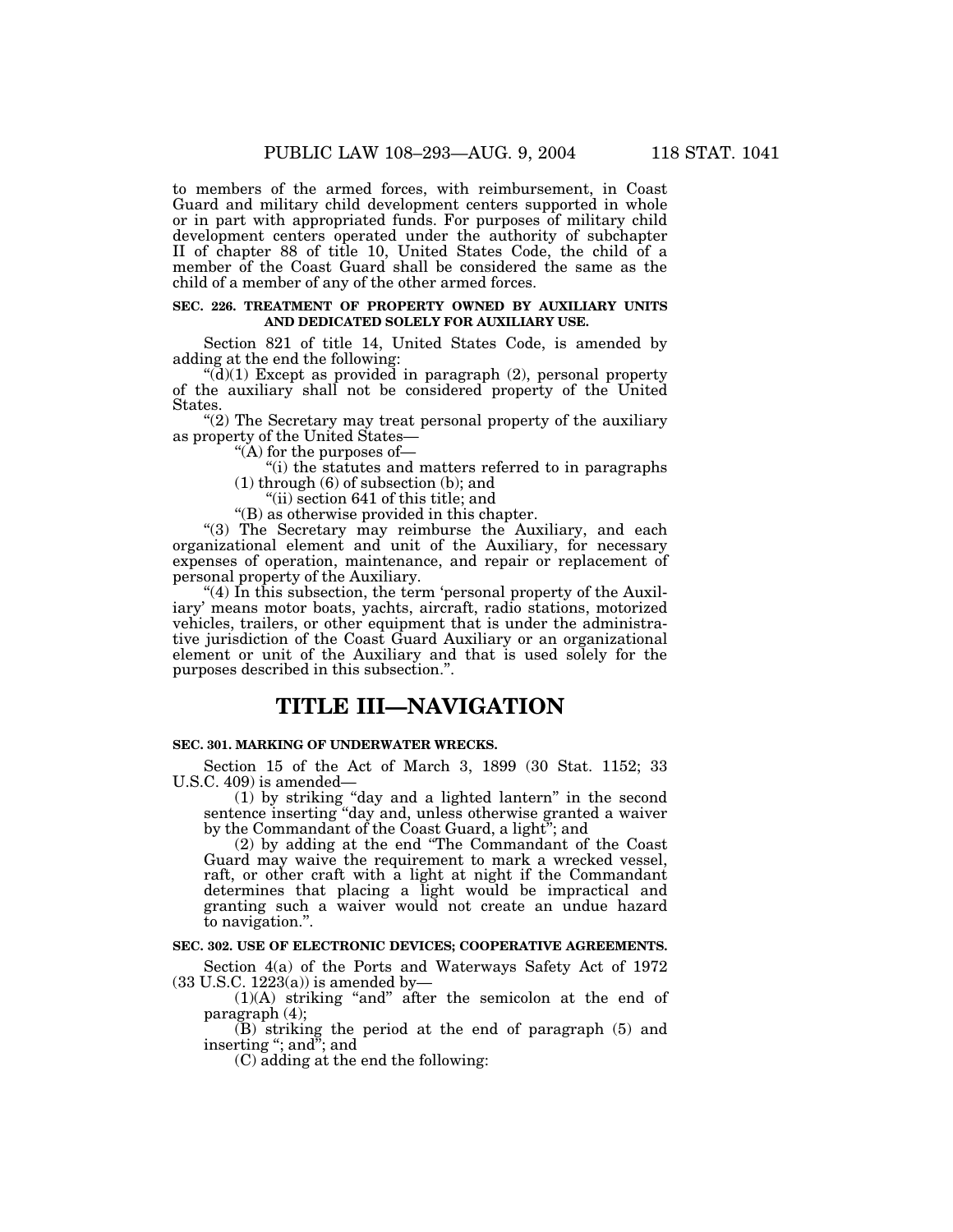''(6) may prohibit the use on vessels of electronic or other devices that interfere with communication and navigation equipment, except that such authority shall not apply to electronic or other devices certified to transmit in the maritime services by the Federal Communications Commission and used within the frequency bands 157.1875–157.4375 MHz and 161.7875–162.0375 MHz.''; and

(2) adding at the end the following:

"(e) COOPERATIVE AGREEMENTS.—(1) The Secretary may enter into cooperative agreements with public or private agencies, authorities, associations, institutions, corporations, organizations, or other persons to carry out the functions under subsection (a)(1).

" $(2)$  A nongovernmental entity may not under this subsection carry out an inherently governmental function.

" $(3)$  As used in this paragraph, the term 'inherently governmental function' means any activity that is so intimately related to the public interest as to mandate performance by an officer or employee of the Federal Government, including an activity that requires either the exercise of discretion in applying the authority of the Government or the use of judgment in making a decision for the Government.''.

# **SEC. 303. INLAND NAVIGATION RULES PROMULGATION AUTHORITY.**

(a) REPEAL OF INLAND RULES.—Section 2 of the Inland Navigational Rules Act of 1980 (33 U.S.C. 2001–38) is repealed.

(b) AUTHORITY TO ISSUE REGULATIONS.—Section 3 of the Inland Navigational Rules Act of 1980 (33 U.S.C. 2001) is amended to read as follows:

# **''SEC. 3. INLAND NAVIGATION RULES.**

''The Secretary of the Department in which the Coast Guard is operating may issue inland navigation regulations applicable to all vessels upon the inland waters of the United States and technical annexes that are as consistent as possible with the respective annexes to the International Regulations.''.

(c) EFFECTIVE DATE.—Subsection (a) is effective on the effective date of final regulations prescribed by the Secretary of the Department in which the Coast Guard is operating under section 3 of the Inland Navigation Rules Act of 1980 (33 U.S.C. 2001), as amended by this Act.

#### **SEC. 304. SAINT LAWRENCE SEAWAY.**

Section 3(2) of the Ports and Waterways Safety Act (33 U.S.C.  $1222(2)$ ) is amended by inserting ", except that 'Secretary' means the Secretary of Transportation with respect to the application of this Act to the Saint Lawrence Seaway'' after ''in which the Coast Guard is operating''.

# **TITLE IV—SHIPPING**

# **SEC. 401. REPORTS FROM CHARTERERS.**

Section 12120 of title 46, United States Code, is amended by striking "owners and masters" and inserting "owners, masters, and charterers''.

33 USC 2001 note.

33 USC 2071.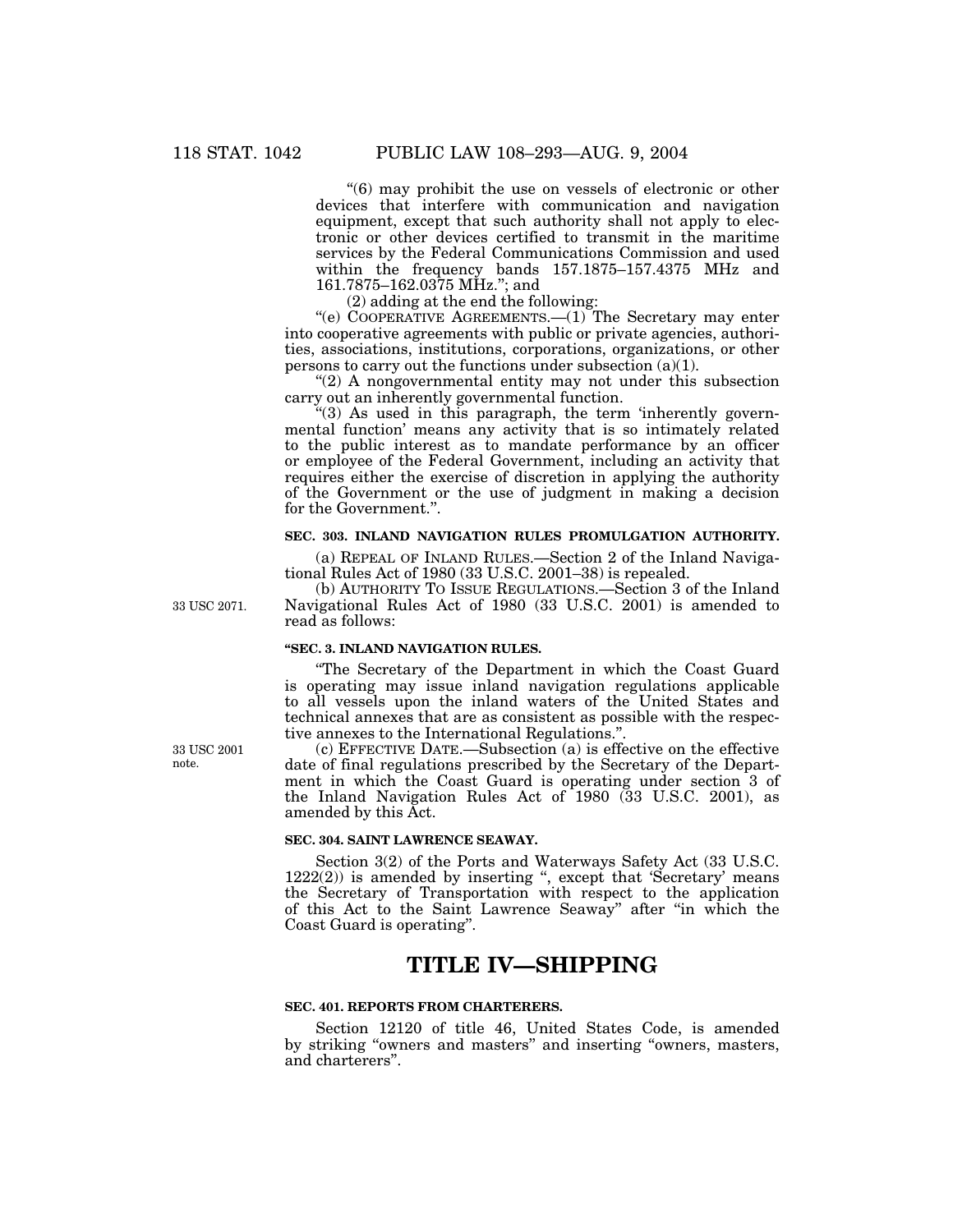## **SEC. 402. REMOVAL OF MANDATORY REVOCATION FOR PROVED DRUG CONVICTIONS IN SUSPENSION AND REVOCATION CASES.**

Section 7704(b) of title 46, United States Code, is amended by inserting "suspended or" after "shall be".

## **SEC. 403. RECORDS OF MERCHANT MARINERS' DOCUMENTS.**

Section 7319 of title 46, United States Code, is amended by striking the second sentence.

# **SEC. 404. EXEMPTION OF UNMANNED BARGES FROM CERTAIN CITI-ZENSHIP REQUIREMENTS.**

(a) LIMITATION ON COMMAND.—Section 12110(d) of title 46, United States Code, is amended by inserting "or an unmanned barge operating outside of the territorial waters of the United States,'' after ''recreational endorsement,''.

(b) PENALTY.—Section 12122(b)(6) of title 46, United States Code, is amended by inserting ''or an unmanned barge operating outside of the territorial waters of the United States,'' after ''recreational endorsement,''.

## **SEC. 405. COMPLIANCE WITH INTERNATIONAL SAFETY MANAGEMENT CODE.**

(a) APPLICATION OF EXISTING LAW.—Section 3202(a) of title 46, United States Code, is amended to read as follows:

"(a) MANDATORY APPLICATION.—This chapter applies to a vessel that—

 $\Gamma(1)(A)$  is transporting more than 12 passengers described in section 2101(21)(A) of this title; or

" $(B)$  is of at least 500 gross tons as measured under section 14302 of this title and is a tanker, freight vessel, bulk freight vessel, high speed freight vessel, or self-propelled mobile offshore drilling unit; and

 $C(2)(A)$  is engaged on a foreign voyage; or

"(B) is a foreign vessel departing from a place under the jurisdiction of the United States on a voyage, any part of which is on the high seas.".

(b) COMPLIANCE OF REGULATIONS WITH INTERNATIONAL SAFETY MANAGEMENT CODE.—Section 3203(b) of title 46, United States Code, is amended by striking ''vessels engaged on a foreign voyage.'' and inserting ''vessels to which this chapter applies under section  $3202(a)$  of this title.".

# **SEC. 406. PENALTIES.**

Section 4311(b) of title 46, United States Code, is amended to read as follows:

"(b)(1) A person violating section  $4307(a)$  of this title is liable to the United States Government for a civil penalty of not more than \$5,000, except that the maximum civil penalty may be not more than \$250,000 for a related series of violations.

"(2) If the Secretary decides under section  $4310(f)$  that a recreational vessel or associated equipment contains a defect related to safety or fails to comply with an applicable regulation and directs the manufacturer to provide the notifications specified in this chapter, any person, including a director, officer or executive employee of a corporation, who knowingly and willfully fails to comply with that order, may be fined not more than \$10,000, imprisoned for not more than one year, or both.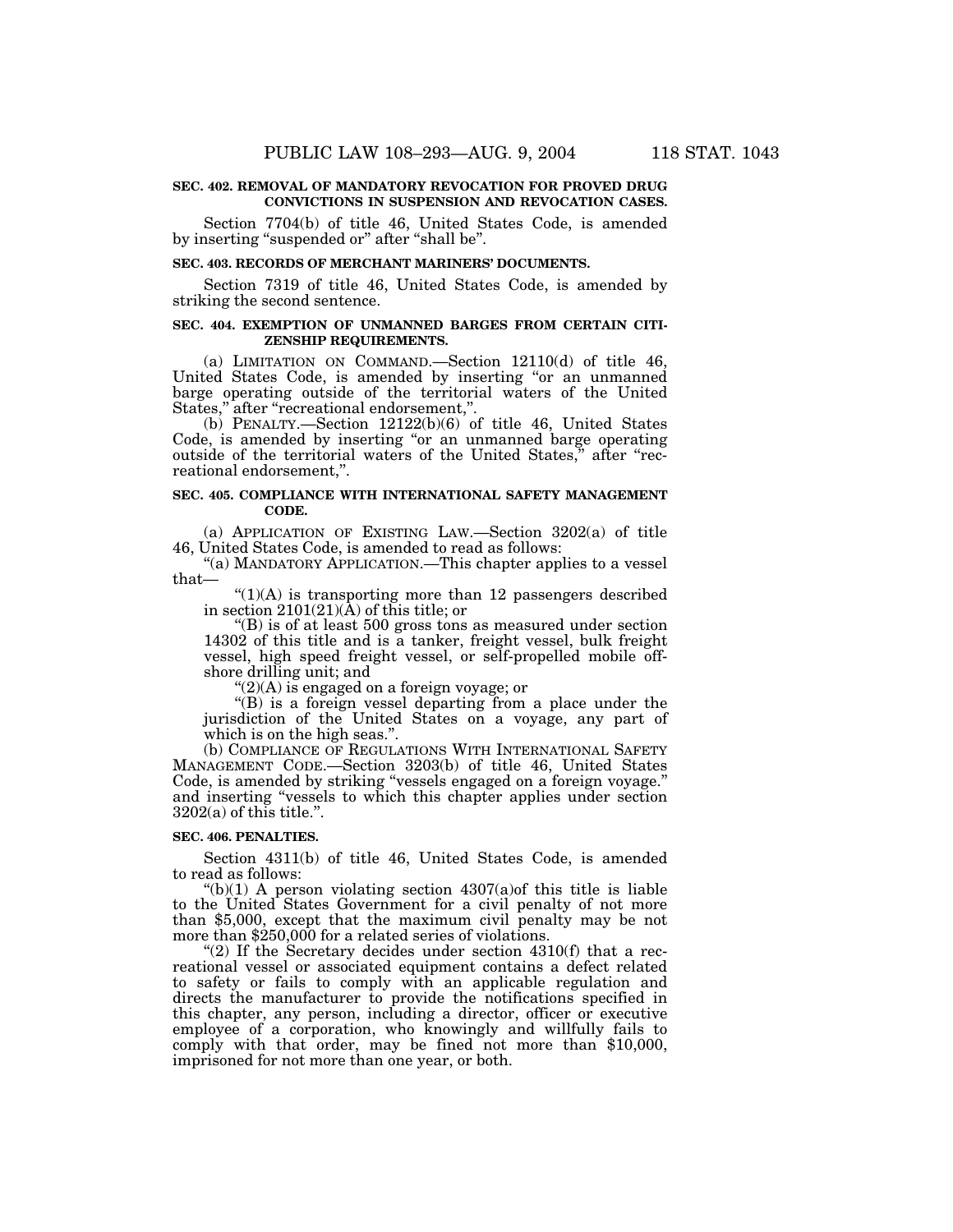"(3) When a corporation violates section  $4307(a)$ , or fails to comply with the Secretary's decision under section 4310(f), any director, officer, or executive employee of the corporation who knowingly and willfully ordered, or knowingly and willfully authorized, a violation is individually liable to the Government for a penalty under paragraphs  $(1)$  or  $(2)$  in addition to the corporation. However, the director, officer, or executive employee is not liable individually under this subsection if the director, officer, or executive employee can demonstrate by a preponderance of the evidence that—

"(A) the order or authorization was issued on the basis of a decision, in exercising reasonable and prudent judgment, that the defect or the nonconformity with standards and regulations constituting the violation would not cause or constitute a substantial risk of personal injury to the public; and

''(B) at the time of the order or authorization, the director, officer, or executive employee advised the Secretary in writing of acting under this subparagraph and subparagraph  $(A)$ ."

# **SEC. 407. REVISION OF TEMPORARY SUSPENSION CRITERIA IN DOCU-MENT SUSPENSION AND REVOCATION CASES.**

Section 7702(d) of title 46, United States Code, is amended— (1) in paragraph (1) by striking ''if, when acting under the authority of that license, certificate, or document—'' and inserting "if—";

 $(2)$  in paragraph  $(1)(B)(i)$ , by inserting ", while acting under the authority of that license, certificate, or document,'' after ''has'';

(3) by striking "or" after the semicolon at the end of para $graph (1)(B)(ii);$ 

(4) by striking the period at the end of paragraph  $(1)(B)(iii)$ and inserting ''; or''; and

 $(5)$  by adding at the end of paragraph  $(1)(B)$  the following:

 $\ddot{C}$ (iv) is a security risk that poses a threat to the safety or security of a vessel or a public or commercial structure located within or adjacent to the marine environment.".

#### **SEC. 408. REVISION OF BASES FOR DOCUMENT SUSPENSION AND REV-OCATION CASES.**

Section 7703 of title 46, United States Code, is amended—  $(1)$  in paragraph  $(1)(B)$ —

 $(\overline{A})$  by striking "incompetence,"; and

(B) by striking the comma after ''misconduct'';

 $(2)$  by striking "or" after the semicolon at the end of para $graph (2)$ ;

(3) by striking the period at the end of paragraph (3) and inserting a semicolon; and

(4) by adding at the end the following:

"(4) has committed an act of incompetence relating to the operation of a vessel; or

" $(5)$  is a security risk that poses a threat to the safety or security of a vessel or a public or commercial structure located within or adjacent to the marine environment.''.

#### **SEC. 409. HOURS OF SERVICE ON TOWING VESSELS.**

(a) REGULATIONS.—Section 8904 of title 46, United States Code, is amended by adding at the end of the following: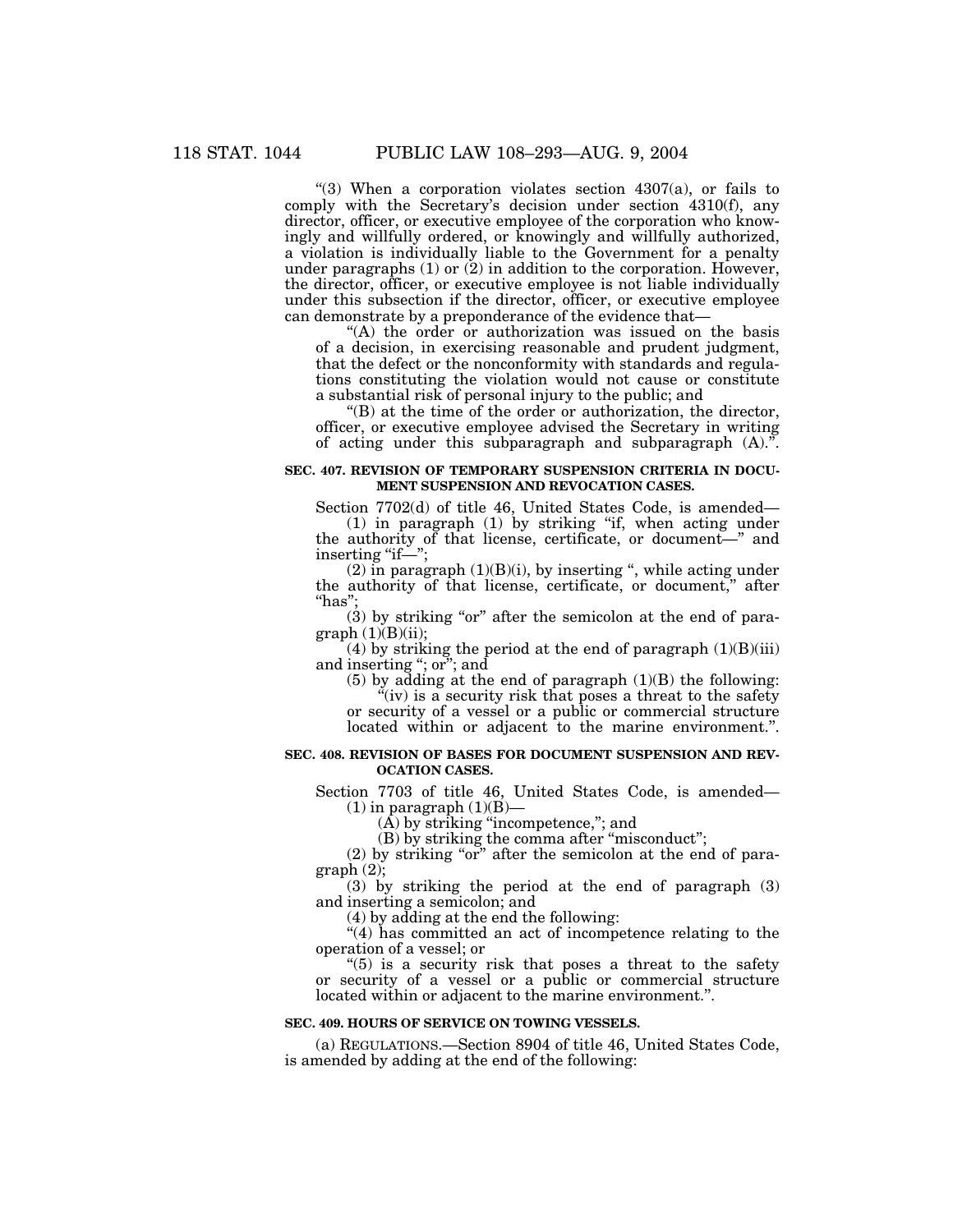"(c) The Secretary may prescribe by regulation requirements for maximum hours of service (including recording and recordkeeping of that service) of individuals engaged on a towing vessel that is at least 26 feet in length measured from end to end over the deck (excluding the sheer).''.

(b) DEMONSTRATION PROJECT.—Prior to prescribing regulations under this section the Secretary shall conduct and report to the Congress on the results of a demonstration project involving the implementation of Crew Endurance Management Systems on towing vessels. The report shall include a description of the public and private sector resources needed to enable implementation of Crew Endurance Management Systems on all United States-flag towing vessels. note.

# **SEC. 410. ELECTRONIC CHARTS.**

The Ports and Waterways Safety Act (33 U.S.C. 1221 et seq.) is amended by inserting after section 4 the following:

#### **''SEC. 4A. ELECTRONIC CHARTS.**

''(a) SYSTEM REQUIREMENTS.—

''(1) REQUIREMENTS.—Subject to paragraph (2), the following vessels, while operating on the navigable waters of the United States, shall be equipped with and operate electronic charts under regulations prescribed by the Secretary of the department in which the Coast Guard is operating:

"(A) A self-propelled commercial vessel of at least 65 feet overall length.

''(B) A vessel carrying more than a number of passengers for hire determined by the Secretary.

''(C) A towing vessel of more than 26 feet in overall length and 600 horsepower.

''(D) Any other vessel for which the Secretary decides that electronic charts are necessary for the safe navigation of the vessel.

"(2) EXEMPTIONS AND WAIVERS.—The Secretary may-

"(A) exempt a vessel from paragraph  $(1)$ , if the Secretary finds that electronic charts are not necessary for the safe navigation of the vessel on the waters on which the vessel operates; and

''(B) waive the application of paragraph (1) with respect to operation of vessels on navigable waters of the United States specified by the Secretary, if the Secretary finds that electronic charts are not needed for safe navigation on those waters.

''(b) REGULATIONS.—The Secretary of the department in which Deadline. the Coast Guard is operating shall prescribe regulations implementing subsection (a) before January 1, 2007, including requirements for the operation and maintenance of the electronic charts required under subsection (a)."

#### **SEC. 411. PREVENTION OF DEPARTURE.**

(a) IN GENERAL.—Section 3505 of title 46, United States Code, is amended to read as follows:

# **''§ 3505. Prevention of departure**

''Notwithstanding section 3303 of this title, a foreign vessel carrying a citizen of the United States as a passenger or embarking passengers from a United States port may not depart from a United

33 USC 1223a.

Reports. 46 USC 8904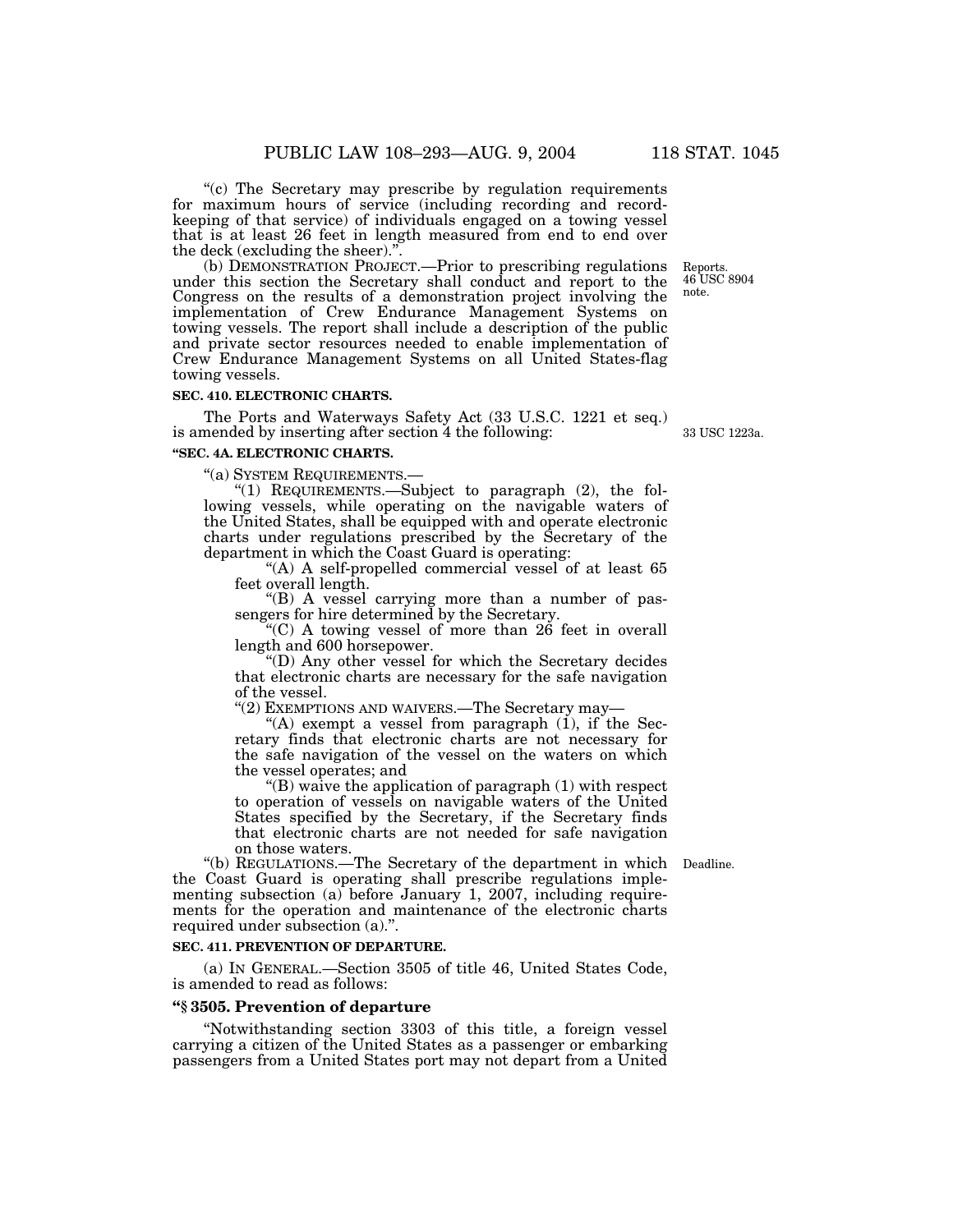States port if the Secretary finds that the vessel does not comply with the standards stated in the International Convention for the Safety of Life at Sea to which the United States Government is currently a party."

(b) CONFORMING AMENDMENT.—Section 3303 of title 46, United States Code, is amended by inserting "and section 3505" after "chapter 37".

# **SEC. 412. SERVICE OF FOREIGN NATIONALS FOR MARITIME EDU-CATIONAL PURPOSES.**

Section 8103(b)(1)(A) of title 46, United State Code, is amended to read as follows:

''(A) each unlicensed seaman must be—

"(i) a citizen of the United States;

"(ii) an alien lawfully admitted to the United States for permanent residence; or

"(iii) a foreign national who is enrolled in the United States Merchant Marine Academy.''.

# **SEC. 413. CLASSIFICATION SOCIETIES.**

(a) IN GENERAL.—Section 3316 of title 46, United States Code, is amended by adding at the end the following:

 $C(1)$  A classification society (including an employee or agent of that society) may not review, examine, survey, or certify the construction, repair, or alteration of a vessel in the United States unless—

> ''(A) the society has applied for approval under this subsection and the Secretary has reviewed and approved that society with respect to the conduct of that society under paragraph (2); or

> "(B) the society is a full member of the International Association of Classification Societies.

"(2) The Secretary may approve a person for purposes of paragraph (1) only if the Secretary determines that—

" $(\hat{A})$  the vessels surveyed by the person while acting as a classification society have an adequate safety record; and

''(B) the person has an adequate program to—

''(i) develop and implement safety standards for vessels surveyed by the person;

''(ii) make the safety records of the person available to the Secretary in an electronic format;

''(iii) provide the safety records of a vessel surveyed by the person to any other classification society that requests those records for the purpose of conducting a survey of the vessel; and

"(iv) request the safety records of a vessel the person will survey from any classification society that previously surveyed the vessel.''.

(b) APPLICATION.—Section  $3316(c)(1)$  of title 46, United States Code, shall apply with respect to operation as a classification society on or after January 1, 2005.

#### **SEC. 414. DRUG TESTING REPORTING.**

(a) IN GENERAL.—Chapter 77 of title 46, United States Code, is amended by adding at the end:

46 USC 3316 note.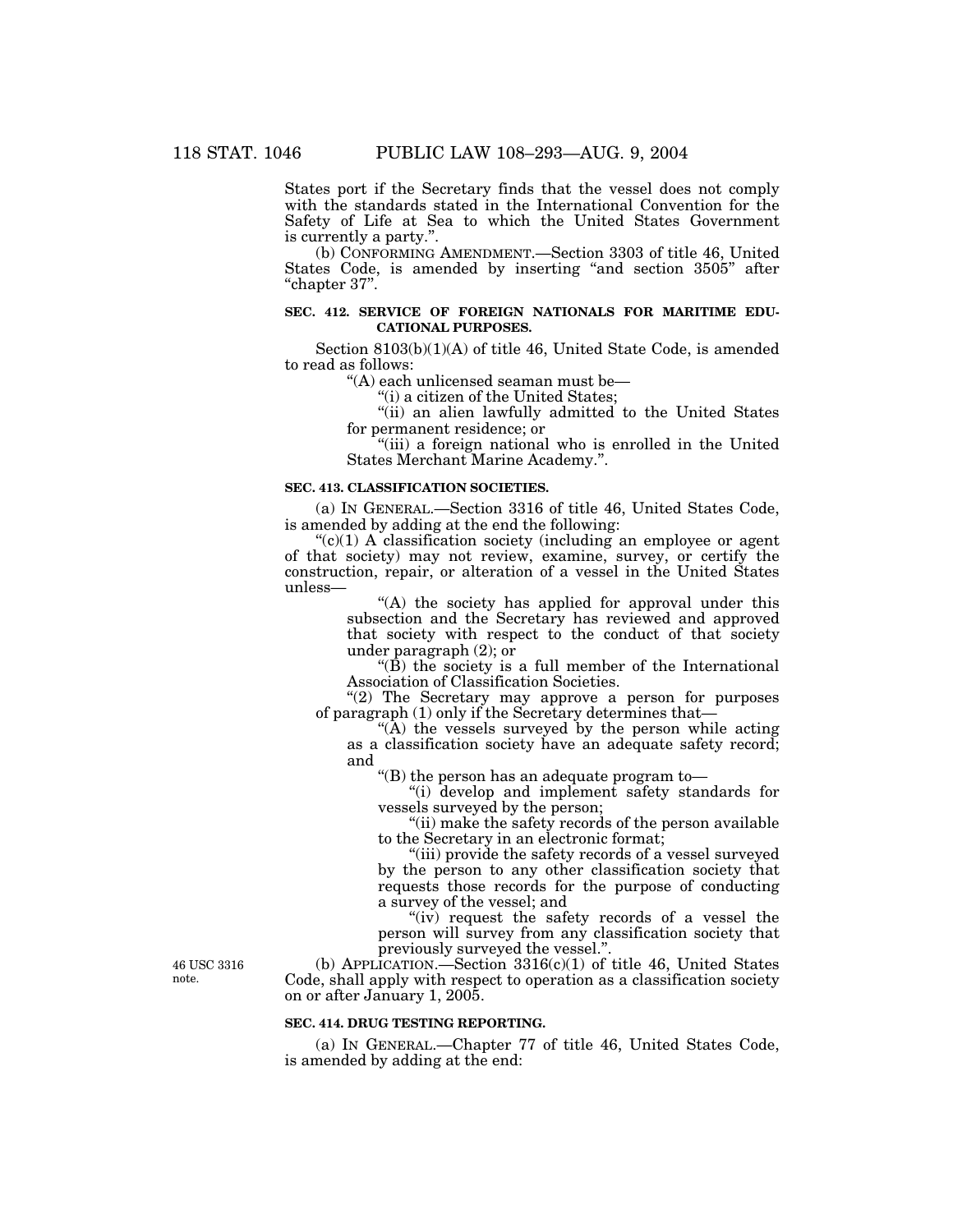# **''§ 7706. Drug testing reporting**

''(a) RELEASE OF DRUG TEST RESULTS TO COAST GUARD.—Not later than 2 weeks after receiving from a Medical Review Officer a report of a verified positive drug test or verified test violation by a civilian employee of a Federal agency, an officer in the Public Health Services, or an officer in the National Oceanic and Atmospheric Administration Commissioned Officer Corps, who is employed in any capacity on board a vessel operated by the agency, the head of the agency shall release to the Commandant of the Coast Guard the report.

''(b) STANDARDS, PROCEDURES, AND REGULATIONS.—The head of a Federal agency shall carry out a release under subsection (a) in accordance with the standards, procedures, and regulations applicable to the disclosure and reporting to the Coast Guard of drug tests results and drug test records of individuals employed on vessels documented under the laws of the United States.

''(c) WAIVER.—Notwithstanding section 503(e) of the Supplemental Appropriations Act, 1987 (5 U.S.C. 7301 note), the report of a drug test of an employee may be released under this section without the prior written consent of the employee.''.

(b) CONFORMING AMENDMENT.—The chapter analysis for chapter 77 of title 46, United States Code, is amended by adding at the end the following:

''7706. Drug testing reporting.''.

# **SEC. 415. INSPECTION OF TOWING VESSELS.**

(a) VESSELS SUBJECT TO INSPECTION.—Section 3301 of title 46, United States Code, is amended by adding at the end the following:

 $\degree$ (15) towing vessels.".

(b) SAFETY MANAGEMENT SYSTEM.—Section 3306 of chapter 33 of title 46, United States Code, is amended by adding at the end the following:

''(j) The Secretary may establish by regulation a safety management system appropriate for the characteristics, methods of operation, and nature of service of towing vessels.''.

## **SEC. 416. POTABLE WATER.**

(a) IN GENERAL.—Section 3305(a) of title 46, United States Code, is amended—

(1) by redesignating paragraphs (4) and (5) in order as paragraphs (5) and (6); and

(2) by inserting after paragraph (3) the following:

"(4) has an adequate supply of potable water for drinking and washing by passengers and crew;

(b) ADEQUACY DETERMINATION.—Section 3305(a) of title 46, United States Code, as amended by subsection (a), is further amended—

(1) by inserting " $(1)$ " after " $(a)$ ";

(2) by redesignating paragraphs (1) through (6) as subparagraphs (A) through (F), respectively; and

(3) by adding at the end the following:

"(2) In determining the adequacy of the supply of potable water under paragraph  $(1)(D)$ , the Secretary shall consider—

''(A) the size and type of vessel;

"(B) the number of passengers or crew on board;

''(C) the duration and routing of voyages; and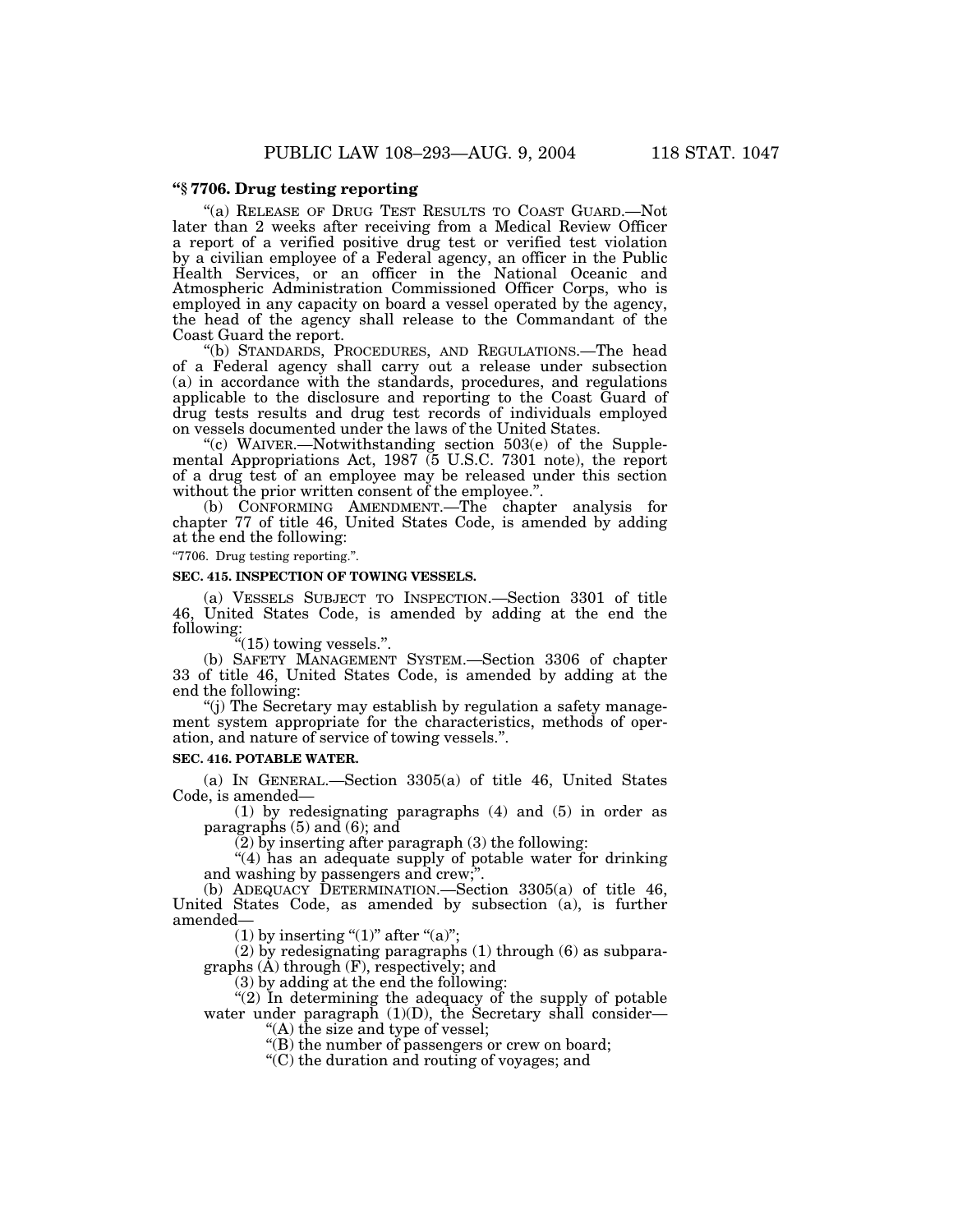''(D) guidelines for potable water recommended by the Centers for Disease Control and Prevention and the Public Health Service.''.

# **SEC. 417. TRANSPORTATION OF PLATFORM JACKETS.**

Federal Register, publication. Deadlines.

The thirteenth proviso (pertaining to transportation by launch barge) of section 27 of the Merchant Marine Act, 1920 (46 App. U.S.C. 883) is amended to read as follows: ''*Provided further*, That the transportation of any platform jacket in or on a non-coastwise qualified launch barge, that was built before December 31, 2000, and has a launch capacity of 12,000 long tons or more, between two points in the United States, at one of which there is an installation or other device within the meaning of section 4(a) of the Outer Continental Shelf Lands Act (43 U.S.C. 1333(a)), shall not be deemed transportation subject to this section if the Secretary of Transportation makes a determination, in accordance with procedures established pursuant to this proviso that a suitable coastwise-qualified vessel is not available for use in the transportation and, if needed, launch or installation of a platform jacket and; that the Secretary of Transportation shall adopt procedures implementing this proviso that are reasonably designed to provide timely information so as to maximize the use of coastwise qualifiedvessels, which procedures shall, among other things, establish that for purposes of this proviso, a coastwise-qualified vessel shall be deemed to be not available only (1) if upon application by an owner or operator for the use of a non-coastwise qualified launch barge for transportation of a platform jacket under this section, which application shall include all relevant information, including engineering details and timing requirements, the Secretary promptly publishes a notice in the Federal Register describing the project and the platform jacket involved, advising that all relevant information reasonably needed to assess the transportation requirements for the platform jacket will be made available to interested parties upon request, and requesting that information on the availability of coastwise-qualified vessels be submitted within 30 days after publication of that notice; and (2) if either (A) no information is submitted to the Secretary within that 30 day period, or (B) although the owner or operator of a coastwise-qualified vessel submits information to the Secretary asserting that the owner or operator has a suitable coastwise-qualified vessel available for this transportation, the Secretary, within 90 days of the date on which the notice is first published determines that the coastwisequalified vessel is not suitable or reasonably available for the transportation; and that, for the purposes of this proviso, the term 'coastwise-qualified vessel' means a vessel that has been issued a certificate of documentation with a coastwise endorsement under section 12106 of title 46, United States Code, and the term 'platform jacket' refers to a single physical component and includes any type of offshore exploration, development, or production structure or component thereof, including platform jackets, tension leg or SPAR platform superstructures (including the deck, drilling rig and support utilities, and supporting structure), hull (including vertical legs and connecting pontoons or vertical cylinder), tower and base sections of a platform jacket, jacket structures, and deck modules (known as 'topsides').''.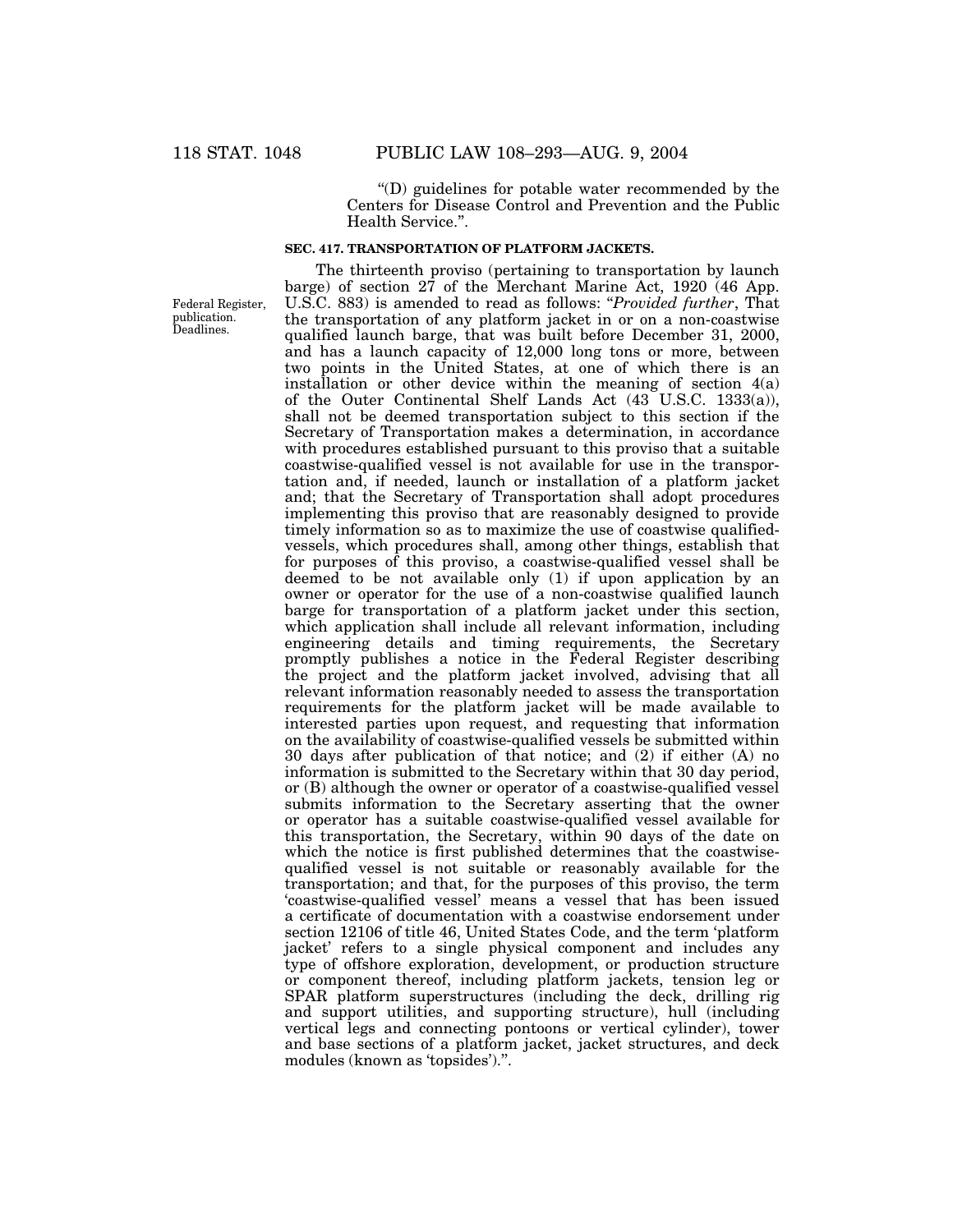# **SEC. 418. RENEWAL OF ADVISORY GROUPS.**

(a) COMMERCIAL FISHING INDUSTRY VESSEL SAFETY ADVISORY COMMITTEE.—Section 4508(e)(1) of title 46, United States Code, is amended by striking "of September 30, 2005" and inserting "on September 30, 2010".<br>
(b) HOUSTON-GALVESTON NAVIGATION SAFETY ADVISORY COM-

MITTEE.-Section 18 of the Coast Guard Authorization Act of 1991 (Public Law 102–241; 105 Stat. 2213) is amended—

(1) in subsection (b) by striking ''eighteen'' and inserting  $^{\prime\prime}$ 19".

(2) by adding at the end of subsection (b) the following: "(12) One member representing recreational boating interests.''; and

(3) in subsection (h) by striking ''September 30, 2005'' and inserting ''September 30, 2010''.

(c) LOWER MISSISSIPPI RIVER WATERWAY SAFETY ADVISORY COMMITTEE.—Section 19(g) of the Coast Guard Authorization Act of 1991 (Public Law 102–241) is amended by striking ''September 110 Stat. 3918. 30, 2005'' and inserting ''September 30, 2010''.

(d) GREAT LAKES PILOTAGE ADVISORY COMMITTEE.—Section 9307(f)(1) of title 46, United States Code, is amended by striking ''September 30, 2005'' and inserting ''September 30, 2010''.

(e) NAVIGATION SAFETY ADVISORY COUNCIL.—Section 5(d) of the Inland Navigational Rules Act of 1980 (33 U.S.C. 2073(d)) is amended by striking ''September 30, 2005'' and inserting ''September 30, 2010".

(f) NATIONAL BOATING SAFETY ADVISORY COUNCIL.—Section 13110(e) of title 46, United States Code, is amended by striking ''September 30, 2005'' and inserting ''September 30, 2010''.

(g) TOWING SAFETY ADVISORY COMMITTEE.—Public Law 96– 380 (33 U.S.C. 1231a) is amended in subsection (e) by striking ''September 30, 2005'' and inserting ''September 30, 2010''.

# **TITLE V—FEDERAL MARITIME COMMISSION**

# **SEC. 501. AUTHORIZATION OF APPROPRIATIONS FOR FEDERAL MARI-TIME COMMISSION.**

There are authorized to be appropriated to the Federal Maritime Commission—

(1) for fiscal year 2005, \$19,500,000;

(2) for fiscal year 2006, \$20,750,000;

(3) for fiscal year 2007, \$21,500,000; and

(4) for fiscal year 2008, \$22,575,000.

# **SEC. 502. REPORT ON OCEAN SHIPPING INFORMATION GATHERING EFFORTS.**

The Federal Maritime Commission shall transmit to the Senate Committee on Commerce, Science, and Transportation of the Senate and the Committee on Transportation and Infrastructure of the House of Representatives a report within 90 days after the date of the enactment of this Act on the status of any agreements, or ongoing discussions with, other Federal, State, or local government agencies concerning the sharing of ocean shipping information for the purpose of assisting law enforcement or anti-terrorism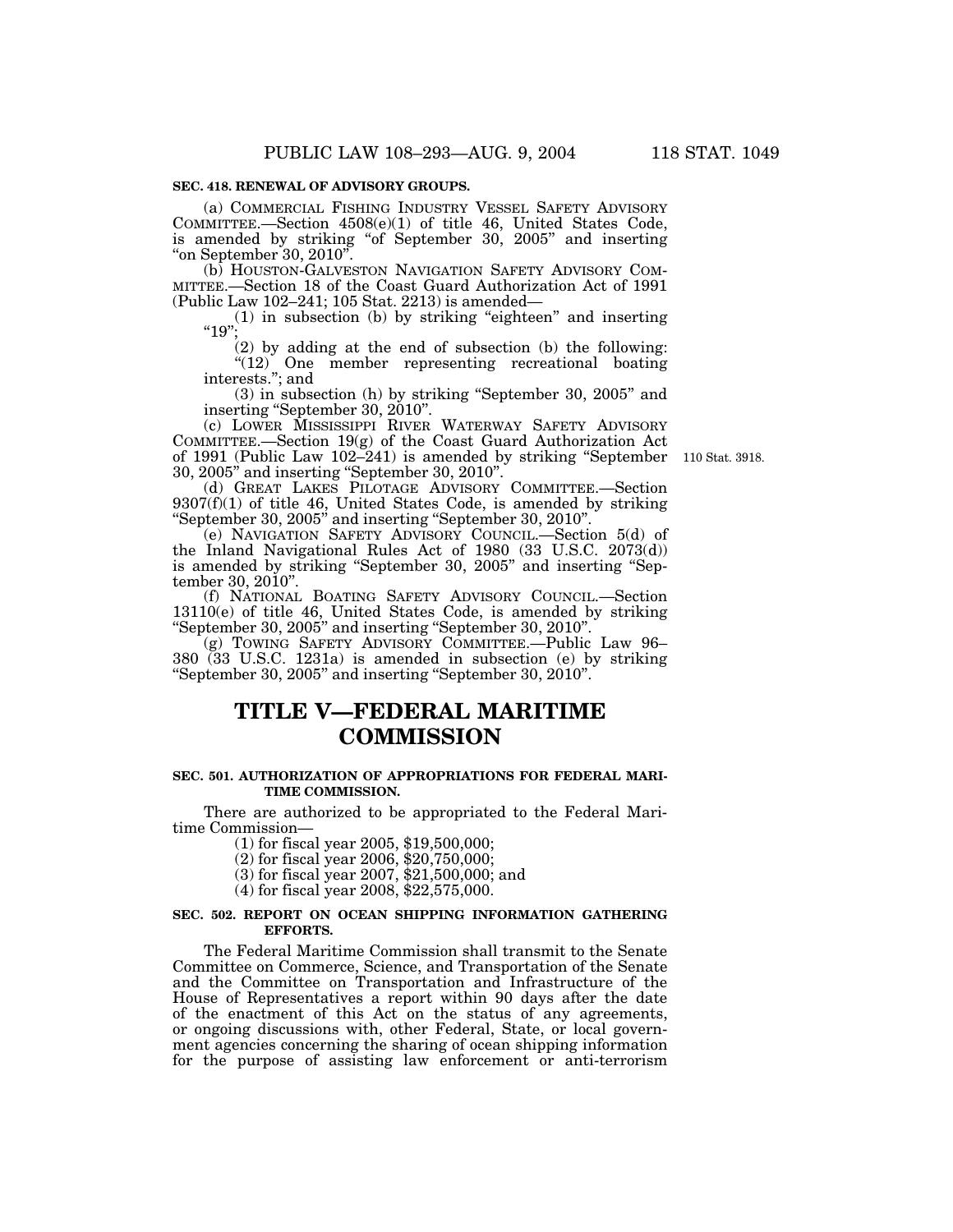efforts. The Commission shall include in the report recommendations on how the Commission's ocean shipping information could be better utilized by it and other Federal agencies to improve port security.

# **TITLE VI—MISCELLANEOUS**

# **SEC. 601. INCREASE IN CIVIL PENALTIES FOR VIOLATIONS OF CERTAIN BRIDGE STATUTES.**

(a) GENERAL BRIDGE ACT OF 1906.—Section 5(b) of Act of March 23, 1906 (chapter 1130; 33 U.S.C. 495), popularly known as the General Bridge Act, is amended by striking ''\$1,000'' and inserting ''\$5,000 for a violation occurring in 2004; \$10,000 for a violation occurring in 2005; \$15,000 for a violation occurring in 2006; \$20,000 for a violation occurring in 2007; and \$25,000 for a violation occurring in 2008 and any year thereafter"

(b) DRAWBRIDGES.—Section 5(c) of the Act entitled ''An Act making appropriations for the construction, repair, and preservation of certain public works on rivers and harbors, and for other purposes'', approved August 18, 1894 (33 U.S.C. 499(c)), is amended by striking ''\$1,000'' and inserting ''\$5,000 for a violation occurring in 2004; \$10,000 for a violation occurring in 2005; \$15,000 for a violation occurring in 2006; \$20,000 for a violation occurring in 2007; and \$25,000 for a violation occurring in 2008 and any year thereafter''.

(c) ALTERATION, REMOVAL, OR REPAIR OF BRIDGES.—Section 18(c) of the Act entitled ''An Act making appropriations for the construction, repair, and preservation of certain public works on rivers and harbors, and for other purposes'', approved March 3, 1899 (33 U.S.C.  $502(c)$ ) is amended by striking "\$1,000" and inserting ''\$5,000 for a violation occurring in 2004; \$10,000 for a violation occurring in 2005; \$15,000 for a violation occurring in 2006; \$20,000 for a violation occurring in 2007; and \$25,000 for a violation occurring in 2008 and any year thereafter''.

(d) GENERAL BRIDGE ACT OF 1946.—Section 510(b) of the General Bridge Act of 1946 (33 U.S.C. 533(b)) is amended by striking " $$1,000"$  and inserting " $$5,000$  for a violation occurring in 2004; \$10,000 for a violation occurring in 2005; \$15,000 for a violation occurring in 2006; \$20,000 for a violation occurring in 2007; and \$25,000 for a violation occurring in 2008 and any year thereafter".

#### **SEC. 602. CONVEYANCE OF DECOMMISSIONED COAST GUARD CUT-TERS.**

(a) IN GENERAL.—The Commandant of the Coast Guard may convey all right, title, and interest of the United States in and to a vessel described in subsection (b) to the person designated in subsection (b) with respect to the vessel (in this section referred to as the ''recipient''), without consideration, if the person complies with the conditions under subsection (c).

(b) VESSELS DESCRIBED.—The vessels referred to in subsection (a) are the following:

(1) The Coast Guard Cutter BRAMBLE, to be conveyed to the Port Huron Museum of Arts and History (a nonprofit corporation under the laws of the State of Michigan), located in Port Huron, Michigan.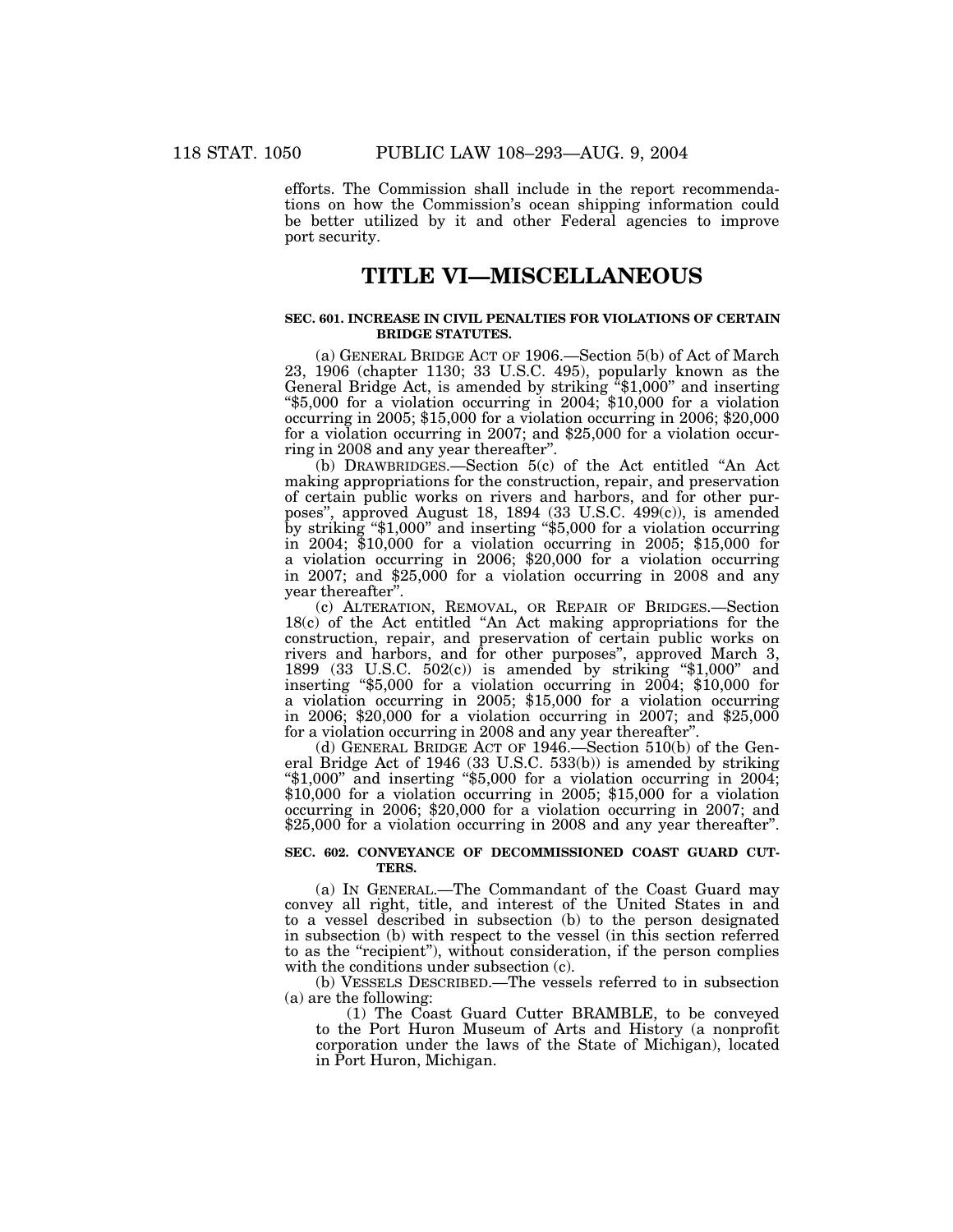(2) The Coast Guard Cutter PLANETREE, to be conveyed to Jewish Life (a nonprofit corporation under the laws of the State of California), located in Sherman Oaks, California.

(3) The Coast Guard Cutter SUNDEW, to be conveyed to Duluth Entertainment and Convention Center Authority (a nonprofit corporation under the laws of the State of Minnesota), located in Duluth, Minnesota.

(c) CONDITIONS.—As a condition of any conveyance of a vessel under subsection (a), the Commandant shall require the recipient—

(1) to agree—

(A) to use the vessel for purposes of education and historical display;

(B) not to use the vessel for commercial transportation purposes;

(C) to make the vessel available to the United States Government if needed for use by the Commandant in time of war or a national emergency; and

(D) to hold the Government harmless for any claims arising from exposure to hazardous materials, including asbestos and polychlorinated biphenyls (PCBs), after conveyance of the vessel, except for claims arising from use of the vessel by the Government under subparagraph  $(C);$ 

(2) to have funds available that will be committed to operate and maintain the vessel conveyed in good working condition—

(A) in the form of cash, liquid assets, or a written loan commitment; and

(B) in an amount of at least \$700,000; and

(3) to agree to any other conditions the Commandant considers appropriate.

(d) MAINTENANCE AND DELIVERY OF VESSEL.—Prior to conveyance of a vessel under this section, the Commandant may, to the extent practical, and subject to other Coast Guard mission requirements, make every effort to maintain the integrity of the vessel and its equipment until the time of delivery. The Commandant shall deliver a vessel conveyed under this section at the place where the vessel is located, in its present condition, and without cost to the Government. The conveyance of a vessel under this section shall not be considered a distribution in commerce for purposes of section 6(e) of the Toxic Substances Control Act  $(15\ \textrm{\v{U.S.C.}}\ 2605(\textrm{e})).$ 

(e) OTHER EXCESS EQUIPMENT.—The Commandant may convey to the recipient of a vessel under this section any excess equipment or parts from other decommissioned Coast Guard vessels for use to enhance the vessel's operability and function as an historical display.

# **SEC. 603. TONNAGE MEASUREMENT.**

(a) IN GENERAL.—The Secretary of the department in which the Coast Guard is operating may apply section  $8104(0)(2)$  of title 46, United States Code, to the vessels described in subsection (b) without regard to the tonnage of those vessels.

(b) VESSELS DESCRIBED.—The vessels referred to in subsection (a) are the following:

(1) The M/V BLUEFIN (United States official number 620431).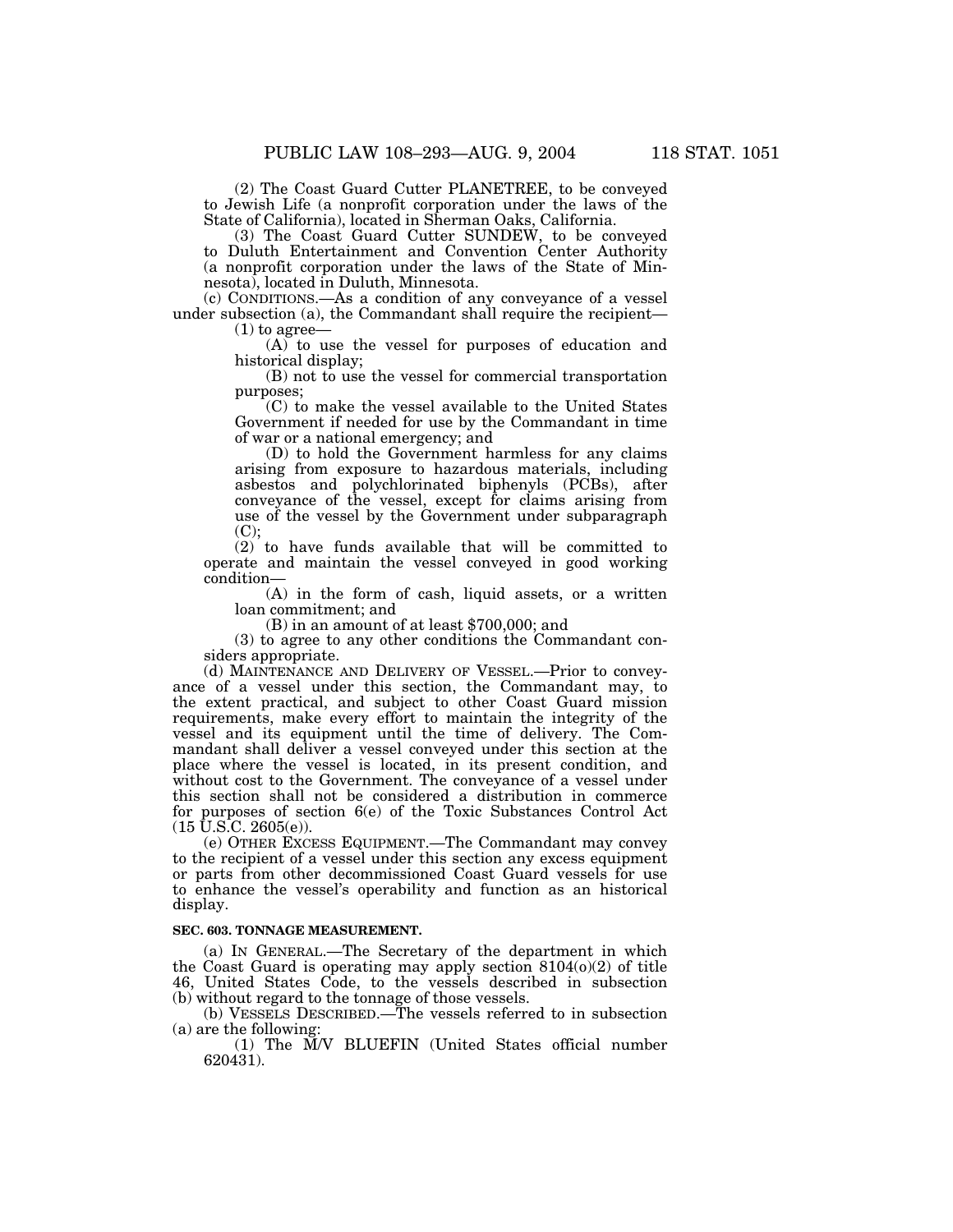(2) The M/V COASTAL MERCHANT (United States official number 1038382).

(c) APPLICATION.—Subsection (a) shall not apply to a vessel described in subsection (b)—

(1) until the Secretary determines that the application of subsection (a) will not compromise safety; and

(2) on or after any date on which the Secretary determines that the vessel has undergone any major modification.

#### **SEC. 604. OPERATION OF VESSEL STAD AMSTERDAM.**

(a) IN GENERAL.—Notwithstanding section 8 of the Act of June 19, 1886 (46 App. U.S.C. 289), and the ruling by the Acting Director of the International Trade Compliance Division of the Customs Service on May 17, 2002 (Customs Bulletins and Decisions, Vol. 36, No. 23, June 5, 2002), the vessel STAD AMSTERDAM (International Maritime Organization number 9185554) shall be authorized to carry within United States waters and between ports or places in the United States individuals who are not directly and substantially connected with the operation, navigation, ownership, or business of the vessel, who are friends, guests, or employees of the owner of the vessel, and who are not actual or prospective customers for hire of the vessel.

(b) LIMITATION.—This section does not authorize the vessel STAD AMSTERDAM—

(1) to be used to carry individuals for a fare or to be chartered on a for hire basis in the coastwise trade; or

(2) to carry individuals described in subsection (a) within United States waters and between ports or places in the United States for more than 45 calendar days in any calendar year.

(c) REVOCATION.—The Secretary of the department in which the Coast Guard is operating shall revoke the authorization provided by subsection (a) if the Secretary determines that the STAD AMSTERDAM has been operated in violation of the limitations imposed by subsection (b).

### **SEC. 605. GREAT LAKES NATIONAL MARITIME ENHANCEMENT INSTITUTE.**

(a) AUTHORITY TO DESIGNATE INSTITUTE.—The Secretary of Transportation may designate a National Maritime Enhancement Institute for the Great Lakes region under section 8 of the Act of October 13, 1989 (103 Stat. 694; 46 U.S.C. App. 1121–2). In making any decision on the designation of such an institute, the Secretary shall consider the unique characteristics of Great Lakes maritime industry and trade.

(b) STUDY AND REPORT.—

(1) IN GENERAL.—The Secretary of Transportation shall conduct a study that—

(A) evaluates short sea shipping market opportunities on the Great Lakes, including the expanded use of freight ferries, improved mobility, and regional supply chain efficiency;

(B) evaluates markets for foreign trade between ports on the Great Lakes and draft-limited ports in Europe and Africa;

(C) evaluates the environmental benefits of waterborne transportation in the Great Lakes region;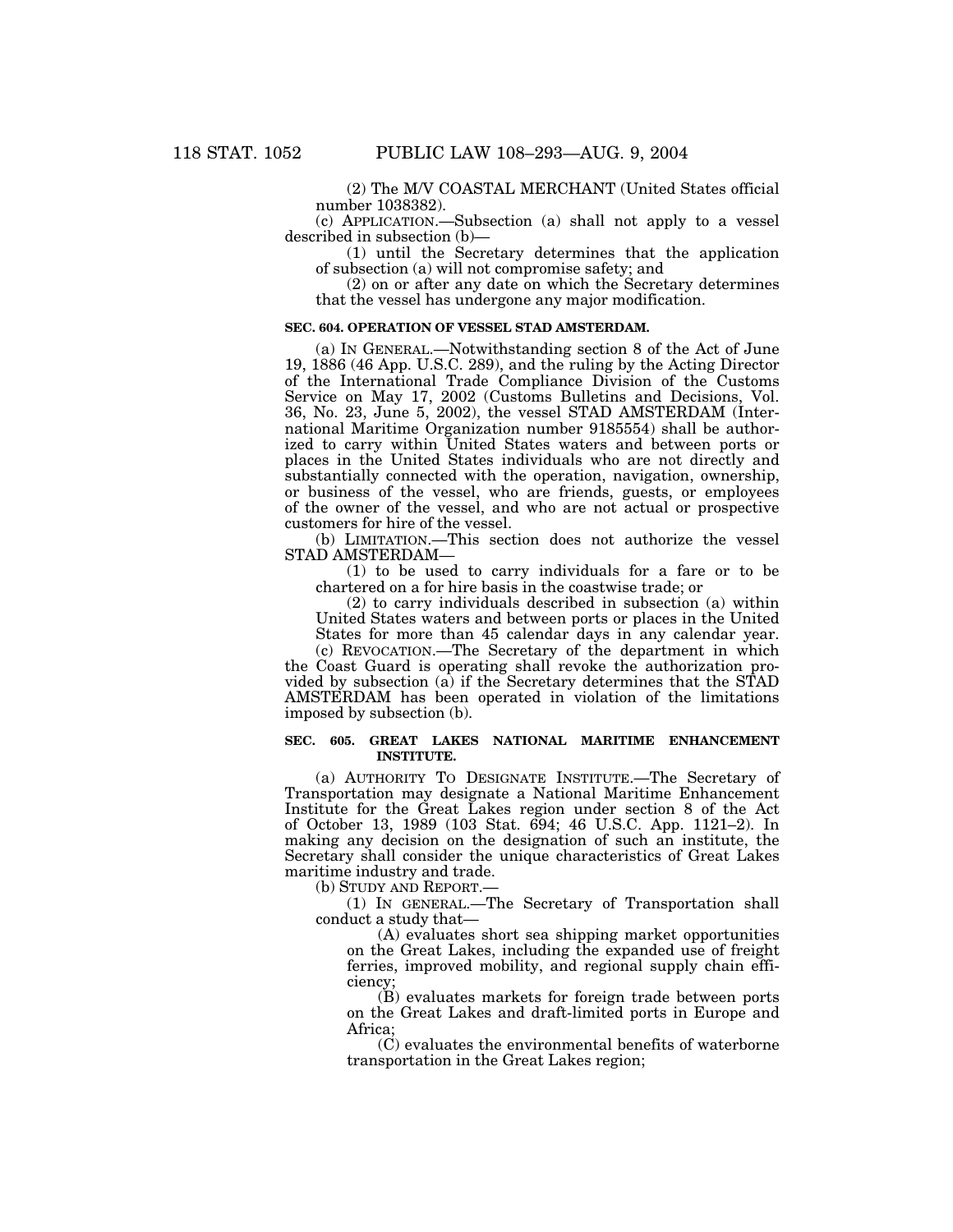(D) analyzes the effect on Great Lakes shipping of the tax imposed by section 4461(a) of the Internal Revenue Code of 1986;

(E) evaluates the state of shipbuilding and ship repair bases on the Great Lakes;

(F) evaluates opportunities for passenger vessel services on the Great Lakes;

(G) analyzes the origin-to-destination flow of freight cargo in the Great Lakes region that may be transported on vessels to relieve congestion in other modes of transportation;

(H) evaluates the economic viability of establishing transshipment facilities for oceangoing cargoes on the Great Lakes;

(I) evaluates the adequacy of the infrastructure in Great Lakes ports to meet the needs of marine commerce; and

(J) evaluates new vessel designs for domestic and international shipping on the Great Lakes.<br>(2) USE OF NATIONAL MARITIME

ENHANCEMENT INSTITUTES.—In conducting the study required by paragraph (1), the Secretary may utilize the services of any recognized National Maritime Enhancement Institute.

(3) REPORTS.—The Secretary shall submit an annual report on the findings and conclusions of the study under this section to the Committee on Commerce, Science, and Transportation of the Senate and the Committee on Transportation and Infrastructure of the House of Representatives—

(A) by not later than 1 year after the date of the enactment of this Act; and

(B) by not later than 1 year after the date of submission of the report under subparagraph (A).

(4) AUTHORIZATION OF APPROPRIATIONS.—There is authorized to be appropriated to the Secretary \$1,500,000 for each of fiscal years 2005 and 2006 to carry out paragraph (1).

# **SEC. 606. KOSS COVE.**

(a) IN GENERAL.—Notwithstanding any other provision of law or existing policy, the cove described in subsection (b) shall be known and designated as ''Koss Cove'', in honor of the late Able Bodied Seaman Eric Steiner Koss of the National Oceanic and Atmospheric Administration vessel RAINIER who died in the performance of a nautical charting mission off the coast of Alaska.

(b) COVE DESCRIBED.—The cove referred to in subsection (a)  $1S-$ 

(1) adjacent to and southeast of Point Elrington, Alaska, and forms a portion of the southern coast of Elrington Island;

(2) 3⁄4 mile across the mouth;

(3) centered at 59 degrees 56.1 minutes North, 148 degrees 14 minutes West; and

(4) 45 miles from Seward, Alaska.

(c) REFERENCES.—Any reference in any law, regulation, document, record, map, or other paper of the United States to the cove described in subsection (b) is deemed to be a reference to Koss Cove.

Alaska.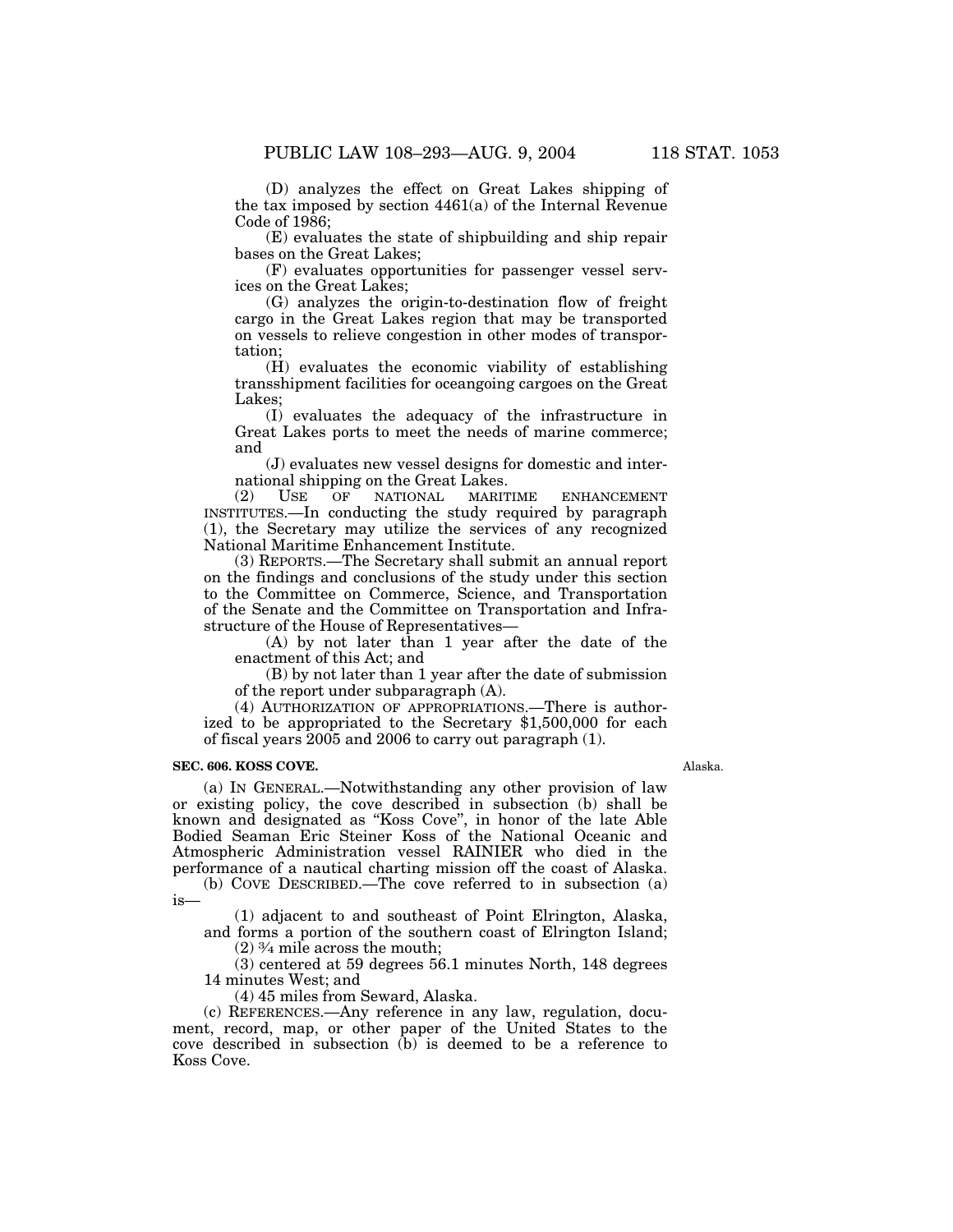# **SEC. 607. MISCELLANEOUS CERTIFICATES OF DOCUMENTATION.**

Notwithstanding section 27 of the Merchant Marine Act, 1920 (46 App. U.S.C. 883), section 8 of the Act of June 19, 1886 (24 Stat. 81, chapter 421; 46 App. U.S.C. 289), and section 12106 of title 46, United States Code, the Secretary of the department in which the Coast Guard is operating may issue a certificate of documentation with appropriate endorsement for employment in the coastwise trade for the following vessels:

(1) OCEAN LEADER (United States official number 679511).

(2) REVELATION (United States official number 1137565).

(3) W. N. RAGLAND (Washington State registration number WN5506NE).

(4) M/T MISS LINDA (United States official number 1140552).

# **SEC. 608. REQUIREMENTS FOR COASTWISE ENDORSEMENT.**

(a) IN GENERAL.—Section 12106 of title 46, United States Code, is amended—

(1) by striking subsection  $(e)(1)(B)$  and inserting the following:

''(B) the person that owns the vessel (or, if the vessel is owned by a trust or similar arrangement, the beneficiary of the trust or similar arrangement) meets the requirements of subsection (f);''; and

(2) by adding at the end the following:

''(f) OWNERSHIP CERTIFICATION REQUIREMENT.—

" $(1)$  In GENERAL.—A person meets the requirements of this subsection if that person transmits to the Secretary each year the certification required by paragraph (2) or (3) with respect to a vessel.

''(2) INVESTMENT CERTIFICATION.—To meet the certification requirement of this paragraph, a person shall certify that it—

''(A) is a leasing company, bank, or financial institution;

''(B) owns, or holds the beneficial interest in, the vessel solely as a passive investment;

''(C) does not operate any vessel for hire and is not an affiliate of any person who operates any vessel for hire; and

''(D) is independent from, and not an affiliate of, any charterer of the vessel or any other person who has the right, directly or indirectly, to control or direct the movement or use of the vessel.

''(3) CERTAIN TANK VESSELS.—

 $(A)$  In general.—To meet the certification requirement of this paragraph, a person shall certify that—

"(i) the aggregate book value of the vessels owned by such person and United States affiliates of such person does not exceed 10 percent of the aggregate book value of all assets owned by such person and its United States affiliates;

"(ii) not more than 10 percent of the aggregate revenues of such person and its United States affiliates is derived from the ownership, operation, or management of vessels;

"(iii) at least 70 percent of the aggregate tonnage of all cargo carried by all vessels owned by such person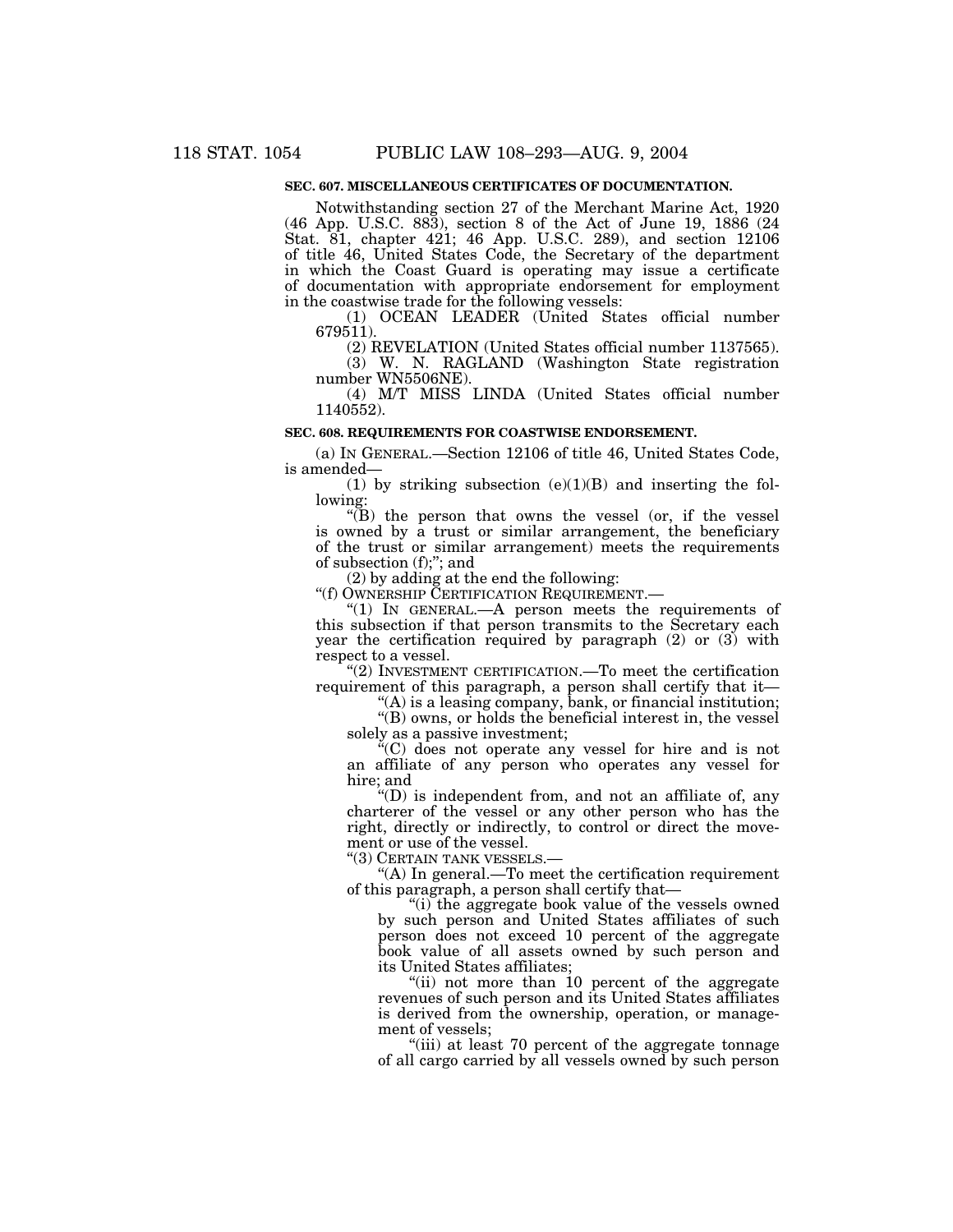and its United States affiliates and documented under this section is qualified proprietary cargo;

"(iv) any cargo other than qualified proprietary cargo carried by all vessels owned by such person and its United States affiliates and documented under this section consists of oil, petroleum products, petrochemicals, or liquified natural gas;

''(v) no vessel owned by such person or any of its United States affiliates and documented under this section carries molten sulphur; and

"(vi) such person owned 1 or more vessels documented under subsection (e) of this section as of the date of enactment of the Coast Guard and Maritime Transportation Act of 2004.

''(B) APPLICATION ONLY TO CERTAIN VESSELS.—A person may make a certification under this paragraph only with respect to—

''(i) a tank vessel having a tonnage of not less than 6,000 gross tons, as measured under section 14502 of this title (or an alternative tonnage measured under section 14302 of this title as prescribed by the Secretary under section 14104 of this title); or

"(ii) a towing vessel associated with a non-selfpropelled tank vessel that meets the requirements of clause (i), where the 2 vessels function as a single self-propelled vessel.

"(4) DEFINITIONS.—In this subsection:

"(A) AFFILIATE.—The term 'affiliate' means, with respect to any person, any other person that is—

''(i) directly or indirectly controlled by, under common control with, or controlling such person; or

''(ii) named as being part of the same consolidated group in any report or other document submitted to the United States Securities and Exchange Commission or the Internal Revenue Service.

''(B) CARGO.—The term 'cargo' does not include cargo to which title is held for non-commercial reasons and primarily for the purpose of evading the requirements of paragraph (3).

''(C) OIL.—The term 'oil' has the meaning given that term in section 2101(20) of this title.

''(D) PASSIVE INVESTMENT.—The term 'passive investment' means an investment in which neither the investor nor any affiliate of such investor is involved in, or has the power to be involved in, the formulation, determination, or direction of any activity or function concerning the management, use, or operation of the asset that is the subject of the investment.

''(E) QUALIFIED PROPRIETARY CARGO.—The term 'qualified proprietary cargo' means—

''(i) oil, petroleum products, petrochemicals, or liquefied natural gas cargo that is beneficially owned by the person who submits to the Secretary an application or annual certification under paragraph (3), or by an affiliate of such person, immediately before, during, or immediately after such cargo is carried in coastwise trade on a vessel owned by such person;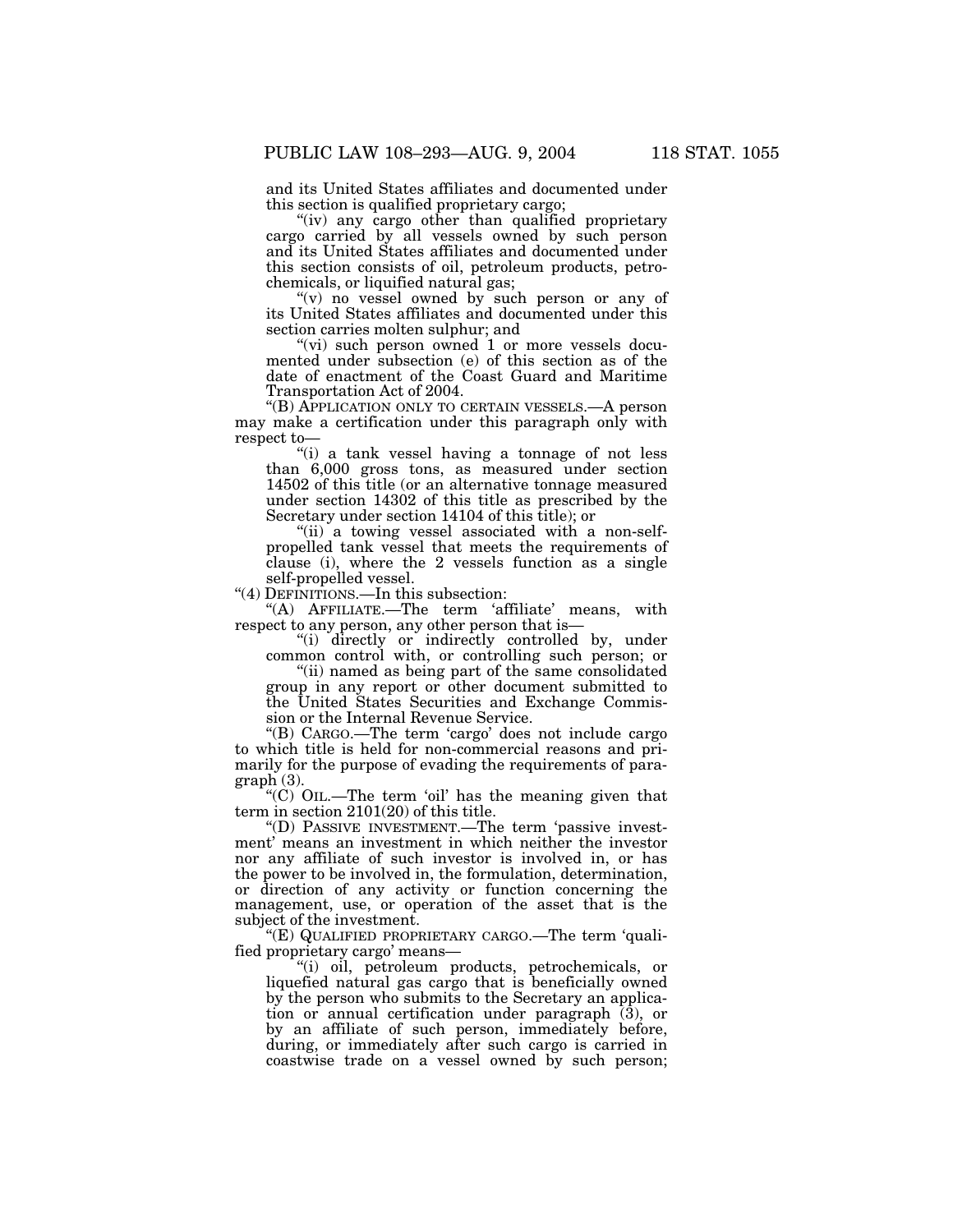''(ii) oil, petroleum products, petrochemicals, or liquefied natural gas cargo not beneficially owned by the person who submits to the Secretary an application or an annual certification under paragraph (3), or by an affiliate of such person, but that is carried in coastwise trade by a vessel owned by such person and which is part of an arrangement in which vessels owned by such person and at least one other person are operated collectively as one fleet, to the extent that an equal amount of oil, petroleum products, petrochemicals, or liquefied natural gas cargo beneficially owned by such person, or an affiliate of such person, is carried in coastwise trade on 1 or more other vessels, not owned by such person, or an affiliate of such person, if such other vessel or vessels are also part of the same arrangement;

"(iii) in the case of a towing vessel associated with a non-self-propelled tank vessel where the 2 vessels function as a single self-propelled vessel, oil, petroleum products, petrochemicals, or liquefied natural gas cargo that is beneficially owned by the person who owns both such towing vessel and the non-self-propelled tank vessel, or any United States affiliate of such person, immediately before, during, or immediately after such cargo is carried in coastwise trade on either of the 2 vessels; or

"(iv) any oil, petroleum products, petrochemicals, or liquefied natural gas cargo carried on any vessel that is either a self-propelled tank vessel having a length of at least 210 meters or a tank vessel that is a liquefied natural gas carrier that—

''(I) was delivered by the builder of such vessel to the owner of such vessel after December 31, 1999; and

 $\sqrt{\text{III}}$  was purchased by a person for the purpose, and with the reasonable expectation, of transporting on such vessel liquefied natural gas or unrefined petroleum beneficially owned by the owner of such vessel, or an affiliate of such owner, from Alaska to the continental United States.

''(F) UNITED STATES AFFILIATE.—The term 'United States affiliate' means, with respect to any person, an affiliate the principal place of business of which is located in the United States.''.

(b) TREATMENT OF OWNER OF CERTAIN VESSELS.—

(1) IN GENERAL.—Notwithstanding any other provision of law, a person shall be treated as a citizen of the United States under section 12102(a) of title 46, United States Code, section 2 of the Shipping Act, 1916 (46 U.S.C. App. 802), and section 27 of the Merchant Marine Act, 1920 (46 U.S.C. App. 883), for purposes of issuance of a coastwise endorsement under section 12106(e) of title 46, United States Code (as that section was in effect on the day before the date of enactment of this Act), for a vessel owned by the person on the date of enactment of this Act, or any replacement vessel of a similar size and function, if the person—

46 USC 12106 note.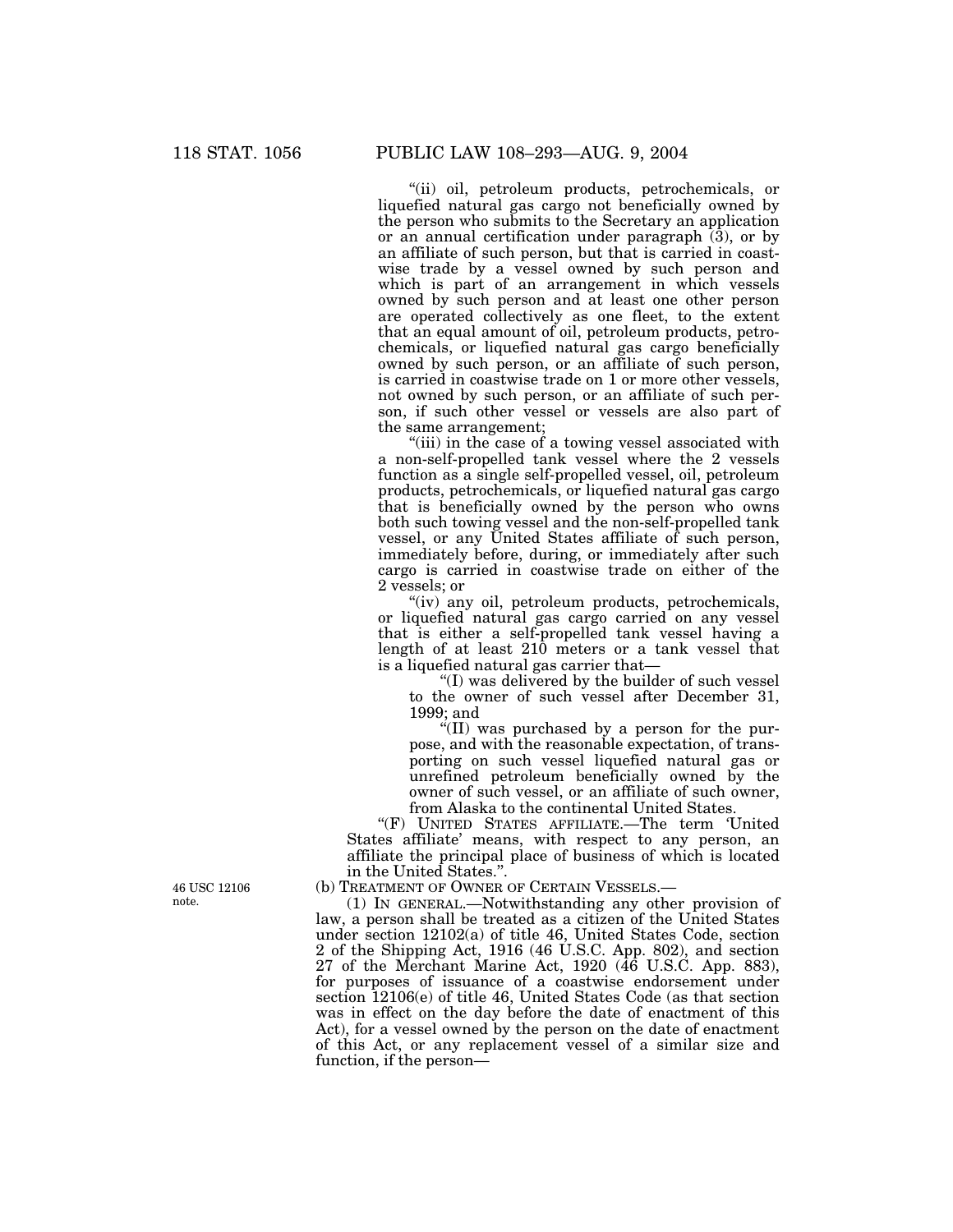(A) owned a vessel before January 1, 2001, that had a coastwise endorsement under section 12106(e) of title 46, United States Code; and

(B) as of the date of the enactment of this Act, derives substantially all of its revenue from leasing vessels engaged in the transportation or distribution of petroleum products and other cargo in Alaska.

(2) LIMITATION ON COASTWISE TRADE.—A vessel owned by a person described in paragraph (1) for which a coastwise endorsement is issued under section 12106(e) of title 46, United States Code, may be employed in the coastwise trade only within Alaska and in the coastwise trade to and from Alaska.

(3) TERMINATION.—The application of this subsection to a person described in paragraph (1) shall terminate if all of that person's vessels described in paragraph (1) are sold to a person eligible to document vessels under section 12106(a) of title 46, United States Code.

(c) APPLICATION TO CERTAIN CERTIFICATES.—

(1) IN GENERAL.—The amendments made by this section, and any regulations published after February 4, 2004, with respect to coastwise endorsements, shall not apply to a certificate of documentation, or renewal thereof, endorsed with a coastwise endorsement for a vessel under section 12106(e) of title 46, United States Code, or a replacement vessel of a similar size and function, that was issued prior to the date of enactment of this Act as long as the vessel is owned by the person named therein, or by a subsidiary or affiliate of that person, and the controlling interest in such owner has not been transferred to a person that was not an affiliate of such owner as of the date of enactment of this Act. Notwithstanding the preceding sentence, however, the amendments made by this section shall apply, beginning 3 years after the date of enactment of this Act, with respect to offshore supply vessels (as defined in section 2101(19) of title 46, United States Code, as that section was in effect on the date of enactment of this Act) with a certificate of documentation endorsed with a coastwise endorsement as of the date of enactment of this Act, and the Secretary of the Department in which the Coast Guard is operating shall revoke any such certificate if the vessel does not by then meet the requirements of section 12106(e) of title 46, United States Code, as amended by this section.

(2) REPLACEMENT VESSEL.—For the purposes of this subsection, "replacement vessel" means-

(A) a temporary replacement vessel for a period of not to exceed 180 days if the vessel described in paragraph (1) is unavailable due to an act of God or a marine casualty; or

(B) a permanent replacement vessel if—

 $(i)$  the vessel described in paragraph  $(1)$  is unavailable for more than 180 days due to an act of God or a marine casualty; or

(ii) a contract to purchase or construct such replacement vessel is executed not later than December 31, 2004.

(d) WAIVER.—The Secretary of Transportation shall waive or 46 USC 12106 reduce the qualified proprietary cargo requirement of section

note.

46 USC 12106 note.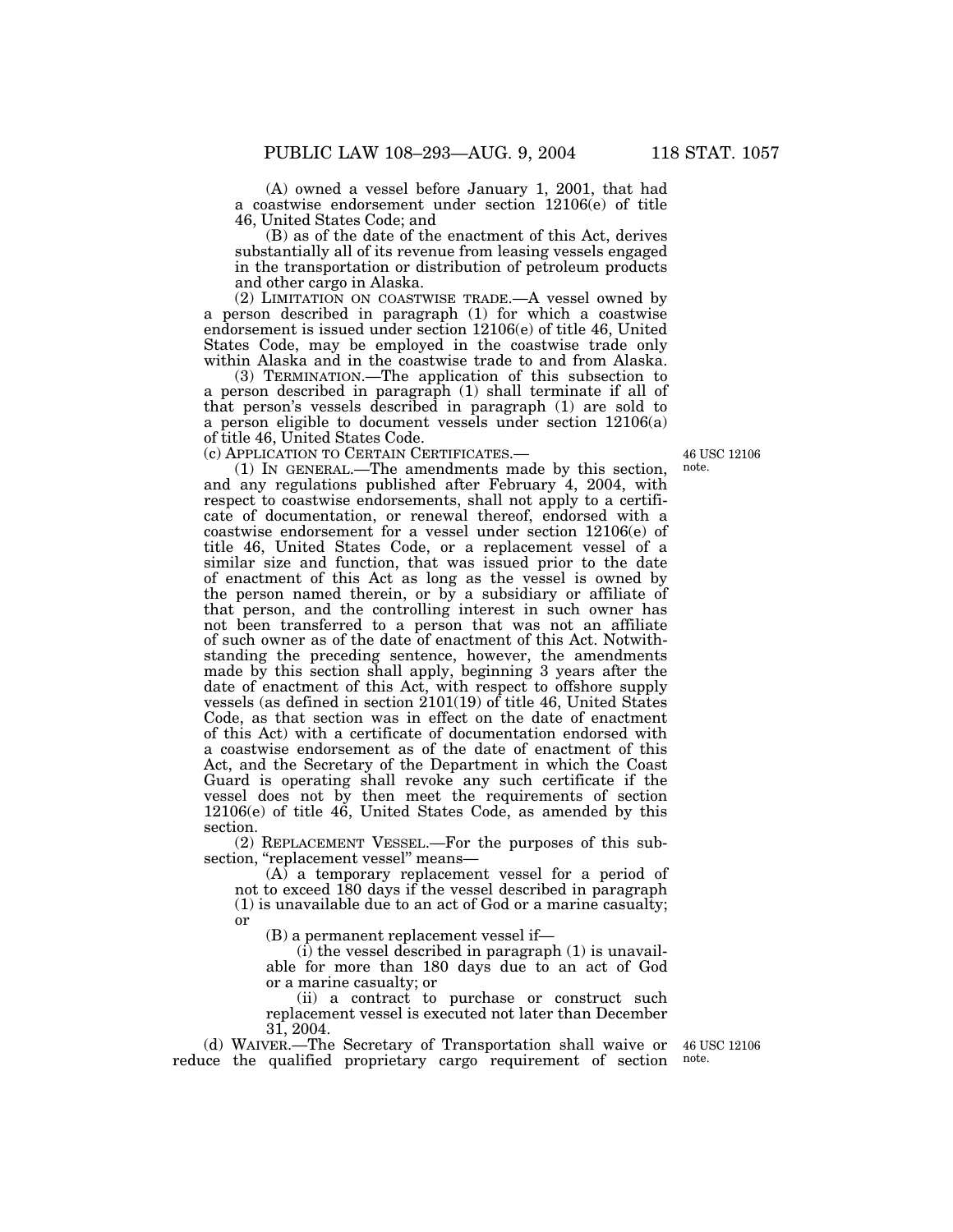12106(f)(3)(A)(iii) of title 46, United States Code, for a vessel if the person that owns the vessel (or, if the vessel is owned by a trust or similar arrangement, the beneficiary of the trust or similar arrangement) notifies the Secretary that circumstances beyond the direct control of such person or its affiliates prevent, or reasonably threaten to prevent, such person from satisfying such requirement, and the Secretary does not, with good cause, determine otherwise. The waiver or reduction shall apply during the period of time that such circumstances exist.

(e) REGULATIONS.—No later than one year after the date of the enactment of this Act, the Secretary of the department in which the Coast Guard is operating shall prescribe final regulations to carry out this section, including amendments made by this section to section 12106 of title 46, United States Code.

# **SEC. 609. CORRECTION OF REFERENCES TO NATIONAL DRIVER REG-ISTER.**

Title 46, United States Code, is amended—

(1) in section 7302—

(A) by striking ''section 206(b)(7) of the National Driver Register Act of 1982 (23 U.S.C. 401 note)'' and inserting " $30305(b)(5)$  of title  $49$ "; and

(B) by striking "section  $205(a)(3)(A)$  or (B) of that Act" and inserting " $30304(a)(3)(A)$  or (B) of title 49";

(2) in section  $7702(d)(1)(B)(iii)$  by striking "section 205(a)(3)(A) or (B) of the National Driver Register Act of 1982'' and inserting "section  $30304(a)(3)(A)$  or  $(B)$  of title 49"; and

(3) in section 7703(3) by striking "section  $205(a)(3)(A)$  or (B) of the National Driver Register Act of 1982'' and inserting "section  $30304(a)(3)(A)$  or (B) of title 49".

33 USC 59kk.

#### **SEC. 610. WATEREE RIVER.**

For purposes of bridge administration, the portion of the Wateree River in the State of South Carolina, from a point 100 feet upstream of the railroad bridge located at approximately mile marker 10.0 to a point 100 feet downstream of such bridge, is declared to not be navigable waters of the United States for purposes of the General Bridge Act of 1946 (33 U.S.C. 525 et seq.).

# **SEC. 611. MERCHANT MARINERS' DOCUMENTS PILOT PROGRAM.**

The Secretary of the department in which the Coast Guard is operating may conduct a pilot program to demonstrate methods to improve processes and procedures for issuing merchant mariners' documents.

# **SEC. 612. CONVEYANCE.**

(a) AUTHORITY TO CONVEY.—

(1) IN GENERAL.—Notwithstanding any other provision of law, the Secretary of the department in which the Coast Guard is operating shall convey, by an appropriate means of conveyance, all right, title, and interest of the United States in and to Sentinel Island, Alaska, to the entity to which the Sentinel Island Light Station is conveyed under section 308(b) of the National Historic Preservation Act (16 U.S.C. 470w–7(b)).

(2) IDENTIFICATION OF PROPERTY.—The Secretary may identify, describe, and determine the property to be conveyed under this subsection.

46 USC 7302 note.

Alaska.

Applicability.

Deadline. 46 USC 12106 note.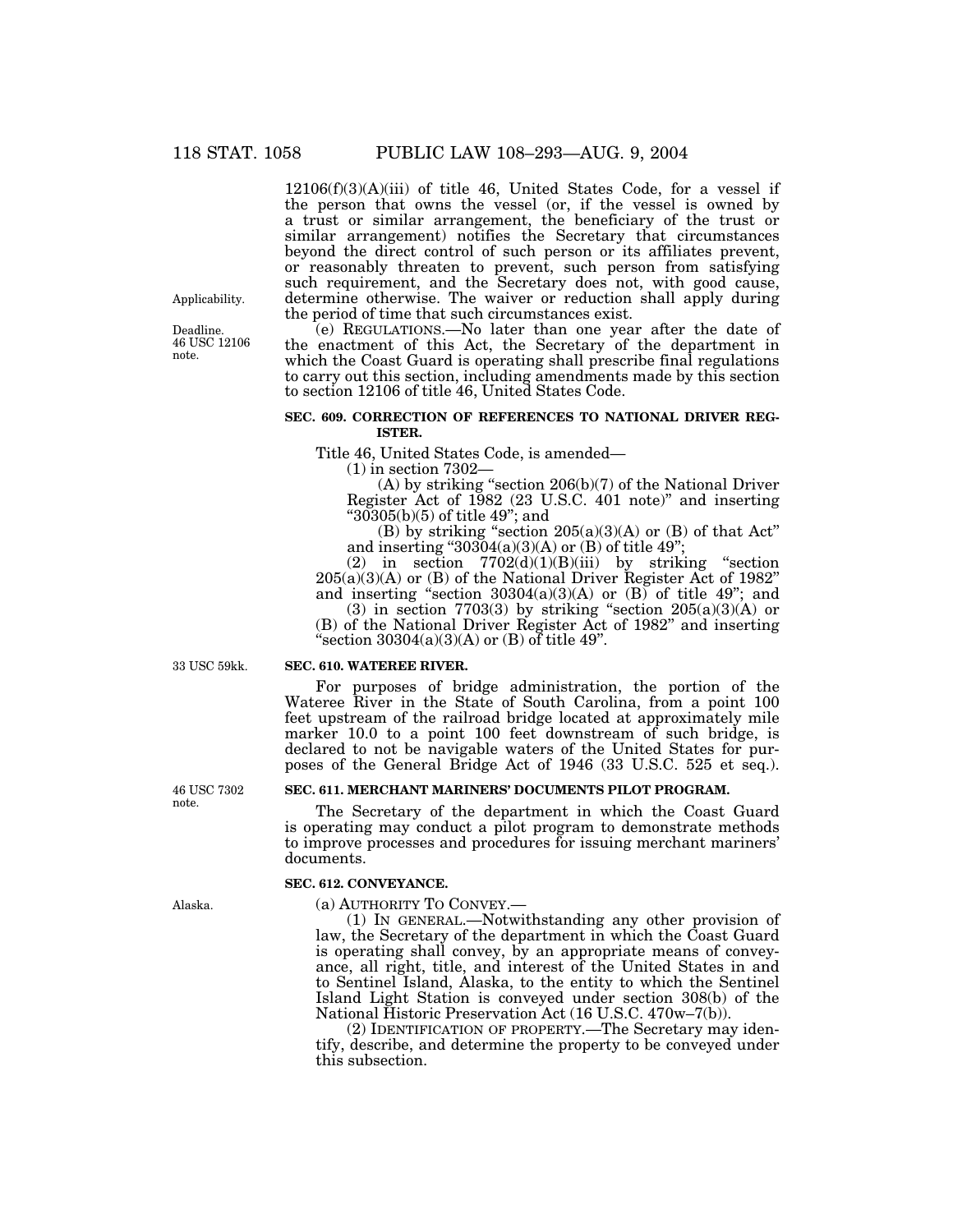(3) LIMITATION.—The Secretary may not under this section convey—

(A) any historical artifact, including any lens or lantern, located on property conveyed under this section at or before the time of the conveyance; or

(B) any interest in submerged land.<br>(b) GENERAL TERMS AND CONDITIONS.—

(1) IN GENERAL.—Any conveyance of property under this section shall be made—

(A) without payment of consideration; and

(B) subject to the terms and conditions required by this section and other terms and conditions the Secretary may consider appropriate, including the reservation of easements and other rights on behalf of the United States.

(2) REVERSIONARY INTEREST.—In addition to any term or condition established under this section, any conveyance of property under this section shall be subject to the condition that all right, title, and interest in the property, at the option of the Secretary shall revert to the United States and be placed under the administrative control of the Secretary, if—

(A) the property, or any part of the property—

(i) ceases to be available and accessible to the public, on a reasonable basis, for educational, park, recreational, cultural, historic preservation, or other similar purposes specified for the property in the terms of conveyance;

(ii) ceases to be maintained in a manner that is consistent with its present or future use as a site for Coast Guard aids to navigation or compliance with this section; or

(iii) ceases to be maintained in a manner consistent with the conditions in paragraph (4) established by the Secretary pursuant to the National Historic Preservation Act (16 U.S.C. 470 et seq.); or

(B) at least 30 days before that reversion, the Secretary provides written notice to the owner that the property is needed for national security purposes.

Deadline. Notification.

(3) MAINTENANCE OF NAVIGATION FUNCTIONS.—Any conveyance of property under this section shall be made subject to the conditions that the Secretary considers to be necessary to assure that—

(A) the lights, antennas, and associated equipment located on the property conveyed that are active aids to navigation shall continue to be operated and maintained by the United States for as long as they are needed for this purpose;

(B) the owner of the property may not interfere or allow interference in any manner with aids to navigation without express written permission from the Commandant of the Coast Guard;

(C) there is reserved to the United States the right to relocate, replace, or add any aids to navigation or make any changes to the property conveyed as may be necessary for navigational purposes;

(D) the United States shall have the right, at any time, to enter the property without notice for the purpose of operating, maintaining, and inspecting aids to navigation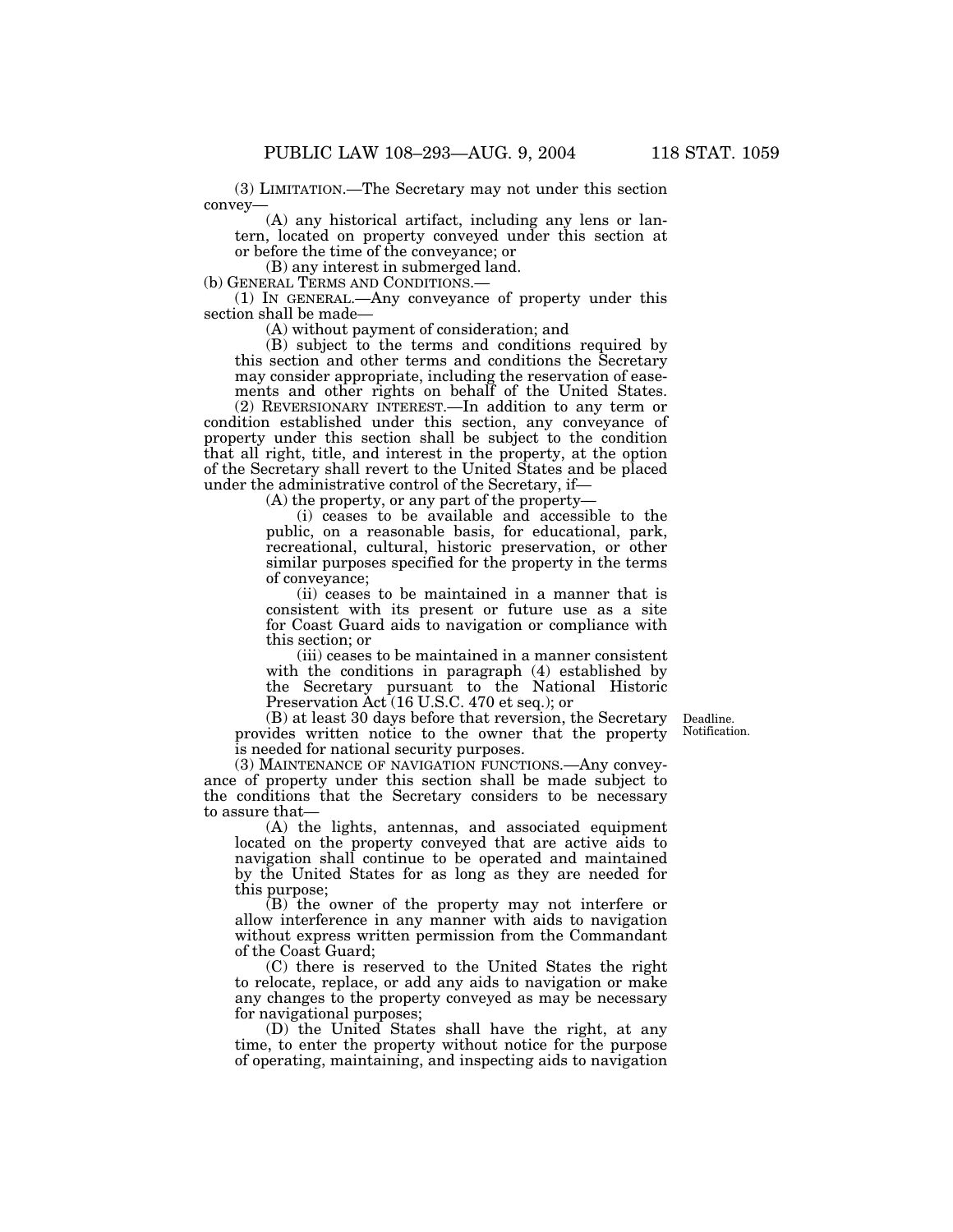and for the purpose of enforcing compliance with this subsection; and

(E) the United States shall have an easement of access to and across the property for the purpose of maintaining the aids to navigation in use on the property.<br>(4) MAINTENANCE OF PROPERTY.—

(A) IN GENERAL.—Subject to subparagraph  $(B)$ , the owner of a property conveyed under this section shall maintain the property in a proper, substantial, and workmanlike manner, and in accordance with any conditions established by the Secretary pursuant to the National Historic Preservation Act (16 U.S.C. 470 et seq.) and other applicable laws.

(B) LIMITATION.—The owner of a property conveyed under this section is not required to maintain any active aids to navigation on the property, except private aids to navigation authorized under section 83 of title 14, United States Code.

(c) DEFINITIONS.—In this section, the following definitions apply:

(1) AIDS TO NAVIGATION.—The term ''aids to navigation'' means equipment used for navigation purposes, including a light, antenna, radio, sound signal, electronic navigation equipment, or other associated equipment that are operated or maintained by the United States.

 $(2)$  OWNER.—The term "owner" means, for property conveyed under this section, the person to which property is conveyed under subsection  $(a)(1)$ , and any successor or assign of that person.

# **SEC. 613. BRIDGE ADMINISTRATION.**

Section 325(b) of the Department of Transportation and Related Agencies Appropriations Act, 1983 (Pub. L. 97–369; 96 Stat. 1765) is amended by striking ''provides at least thirty feet of vertical clearance Columbia River datum and at least eighty feet of horizontal clearance, as" and inserting "is so".

## **SEC. 614. SENSE OF CONGRESS REGARDING CARBON MONOXIDE AND WATERCRAFT.**

It is the sense of the Congress that the Coast Guard should continue—

(1) to place a high priority on addressing the safety risks posed to boaters by elevated levels of carbon monoxide that are unique to watercraft; and

(2) to work with vessel and engine manufacturers, the American Boat & Yacht Council, other Federal agencies, and the entire boating community in order to determine the best ways to adequately address this public safety issue and minimize the number of tragic carbon monoxide-related boating deaths that occur each year.

# **SEC. 615. MITIGATION OF PENALTY DUE TO AVOIDANCE OF A CERTAIN CONDITION.**

(a) TREATMENT OF VIOLATION.—For purposes of any administrative proceeding to consider mitigation of any civil penalty for a violation described in subsection (b), such violation is deemed to have been committed by reason of a safety concern.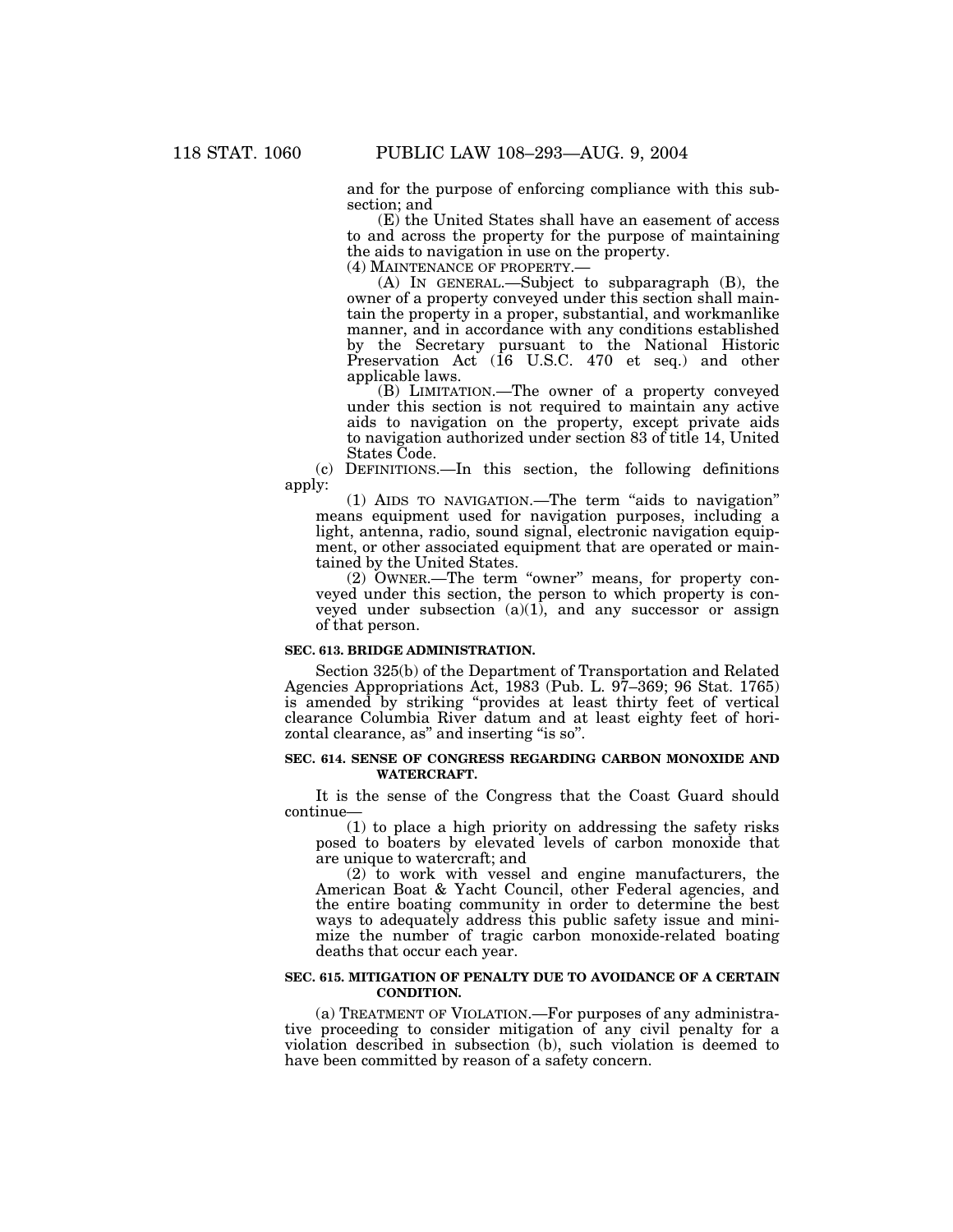(b) VIOLATION DESCRIBED.—A violation referred to in subsection (a) is any violation of the Act of June 19, 1886 (chapter 421; 46 App. U.S.C. 289), occurring before April 1, 2003, and consisting of operation of a passenger vessel in transporting passengers between the Port of New Orleans and another port on the Gulf of Mexico at a time when the master of the vessel determined that the vertical clearance on the Mississippi River at Chalmette, Louisiana, was insufficient to allow the safe return transport of passengers on that vessel to the Port of New Orleans.

(c) RELATED PENALTY AMOUNT.—Any civil penalty assessed for a violation of that Act by a vessel described in subsection (b), that was committed when that vessel was repositioning to the Port of New Orleans in July 2003, shall be mitigated to an amount not to exceed \$100 per passenger.

#### **SEC. 616. CERTAIN VESSELS TO BE TOUR VESSELS.**

(a) VESSELS DEEMED TOUR VESSELS.—Notwithstanding any Alaska. other law, a passenger vessel that is not less than 100 gross tons and not greater than 300 gross tons is deemed to be a tour vessel for the purpose of permit allocation regulations under section 3(h) of Public Law 91–383 (16 U.S.C. 1a–2(h)) and section 3 of the Act of August 25, 1916 (16 U.S.C. 3), with respect to vessel operations in Glacier Bay National Park and Preserve, Alaska (in this section referred to as ''Glacier Bay''), if the Secretary of the department in which the Coast Guard is operating determines that the vessel—

(1) has equipment installed that permits all graywater and blackwater to be stored on board for at least 24 hours;

(2) has a draft of not greater than 15 feet;

(3) has propulsion equipment of not greater than 5,000 horsepower; and

(4) is documented under the laws of the United States. (b) REALLOCATION OF PERMITS.—

(1) REALLOCATION REQUIRED.—Subject to paragraph (2), the Secretary of the Interior, upon application by the operator of a passenger vessel deemed to be a tour vessel under subsection (a), shall reallocate to that vessel any available tour vessel concession permit not used by another vessel, if at the time of application that permit is not sought by a tour vessel of less than 100 gross tons.

(2) LIMITATIONS.—No more than three passenger vessels that are deemed to be a tour vessel under subsection (a) may hold a tour vessel concession permit at any given time, and no more than one such vessel may enter Glacier Bay on any particular date.

(c) COMPLIANCE WITH VESSEL REQUIREMENTS.—

(1) REQUIREMENT TO COMPLY.—Except as otherwise provided in this section, a vessel reallocated a tour vessel concession permit under this section shall comply with all regulations and requirements for Glacier Bay applicable to vessels of at least 100 gross tons.

(2) REVOCATION OF PERMIT.—The Secretary of the Interior may revoke a tour vessel concession permit reallocated to a vessel under this section if that vessel—

(A) discharges graywater or blackwater in Glacier Bay; or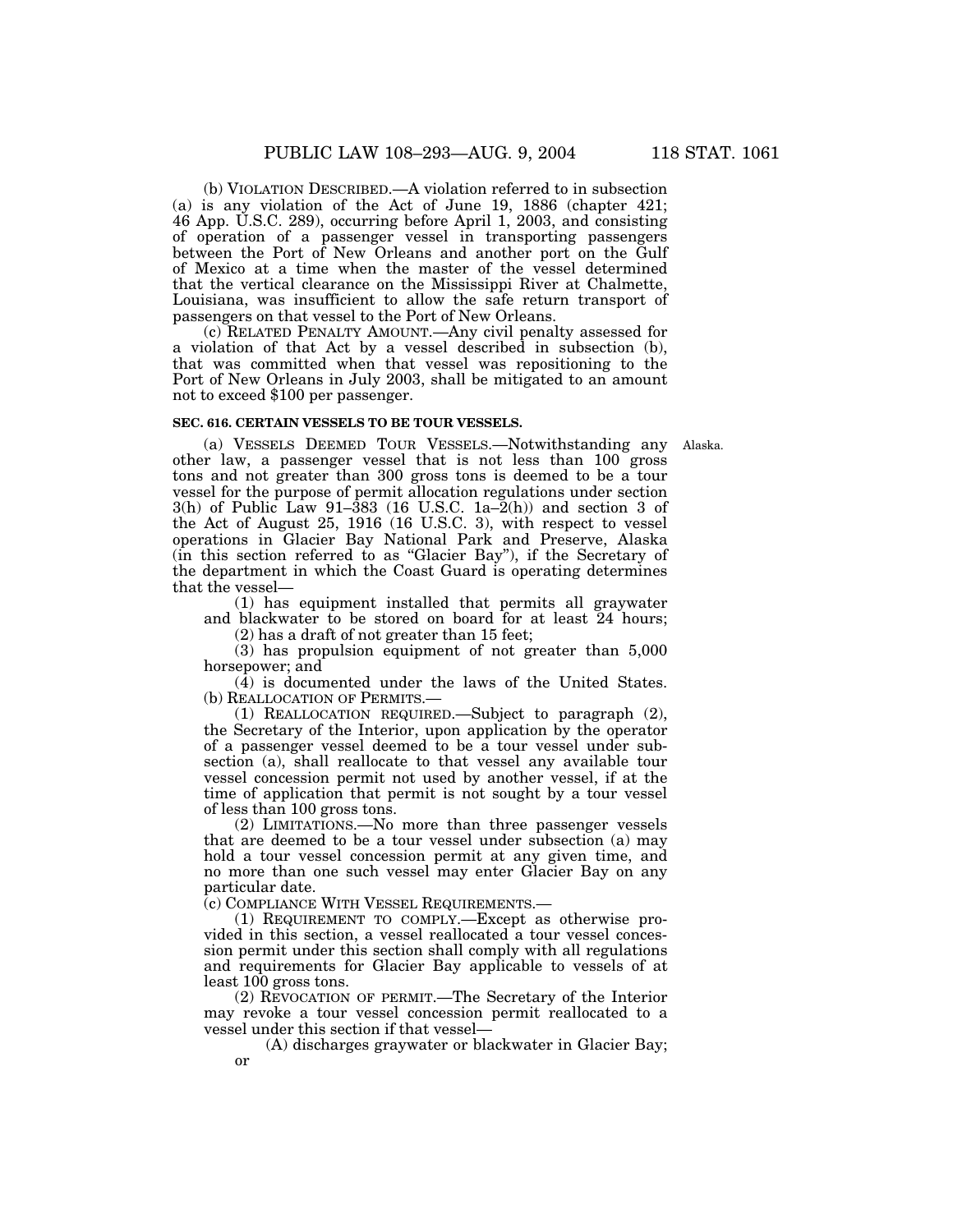(B) violates a vessel operating requirement for Glacier Bay that applies to vessels that are at least 100 gross tons, including restrictions pertaining to speed, route, and closed waters.

(d) TREATMENT OF ENTRIES INTO GLACIER BAY.—An entry into Glacier Bay by a vessel reallocated a tour vessel concession permit under this section shall count against the daily vessel quota and seasonal-use days applicable to entries by tour vessels and shall not count against the daily vessel quota or seasonal-use days of any other class of vessel.

# **SEC. 617. SENSE OF CONGRESS REGARDING TIMELY REVIEW AND ADJUSTMENT OF GREAT LAKES PILOTAGE RATES.**

It is the sense of the Congress that the Secretary of the department in which the Coast Guard is operating should, on a timely basis, review and adjust the rates payable under part 401 of title 46, Code of Federal Regulations, for services performed by United States registered pilots on the Great Lakes.

# **SEC. 618. WESTLAKE CHEMICAL BARGE DOCUMENTATION.**

Notwithstanding section 27 of the Merchant Marine Act, 1920 (46 App. U.S.C. 883) and section 12106 of title 46, United States Code, the Secretary of the department in which the Coast Guard is operating may issue a certificate of documentation with appropriate endorsement for employment in the coastwise trade for each of the following vessels:

|          | (1) Barge WCAO-101 (United States official number   |  |  |
|----------|-----------------------------------------------------|--|--|
| 506677). |                                                     |  |  |
|          | (2) Barge WCAO-102 (United States official number   |  |  |
| 506851). |                                                     |  |  |
|          | (3) Barge WCAO-103 (United States official number   |  |  |
| 506852). |                                                     |  |  |
|          | (4) Barge WCAO-104 (United States official number   |  |  |
| 507172). |                                                     |  |  |
|          | (5) Barge WCAO-105 (United States official number   |  |  |
| 507173). |                                                     |  |  |
|          | (6) Barge WCAO-106 (United States official number   |  |  |
| 620514). |                                                     |  |  |
|          | (7) Barge WCAO-107 (United States official number   |  |  |
| 620515). |                                                     |  |  |
|          | (8) Barge WCAO-108 (United States official number   |  |  |
| 620516). |                                                     |  |  |
|          | (9) Barge WCAO-3002 (United States official number  |  |  |
| 295147). |                                                     |  |  |
|          | (10) Barge WCAO–3004 (United States official number |  |  |
|          |                                                     |  |  |

8 USC 1701.

#### **SEC. 619. CORRECTION TO DEFINITION.**

Paragraph (4) of section 2 of the Enhanced Border Security and Visa Entry Reform Act of 2002 (Public Law 107–173) is amended by striking subparagraph (G) and inserting the following: ''(G) The Coast Guard.''.

#### **SEC. 620. LORAN-C.**

517396).

There are authorized to be appropriated to the Department of Transportation, in addition to funds authorized for the Coast Guard for operation of the LORAN-C system, for capital expenses related to LORAN-C navigation infrastructure, \$25,000,000 for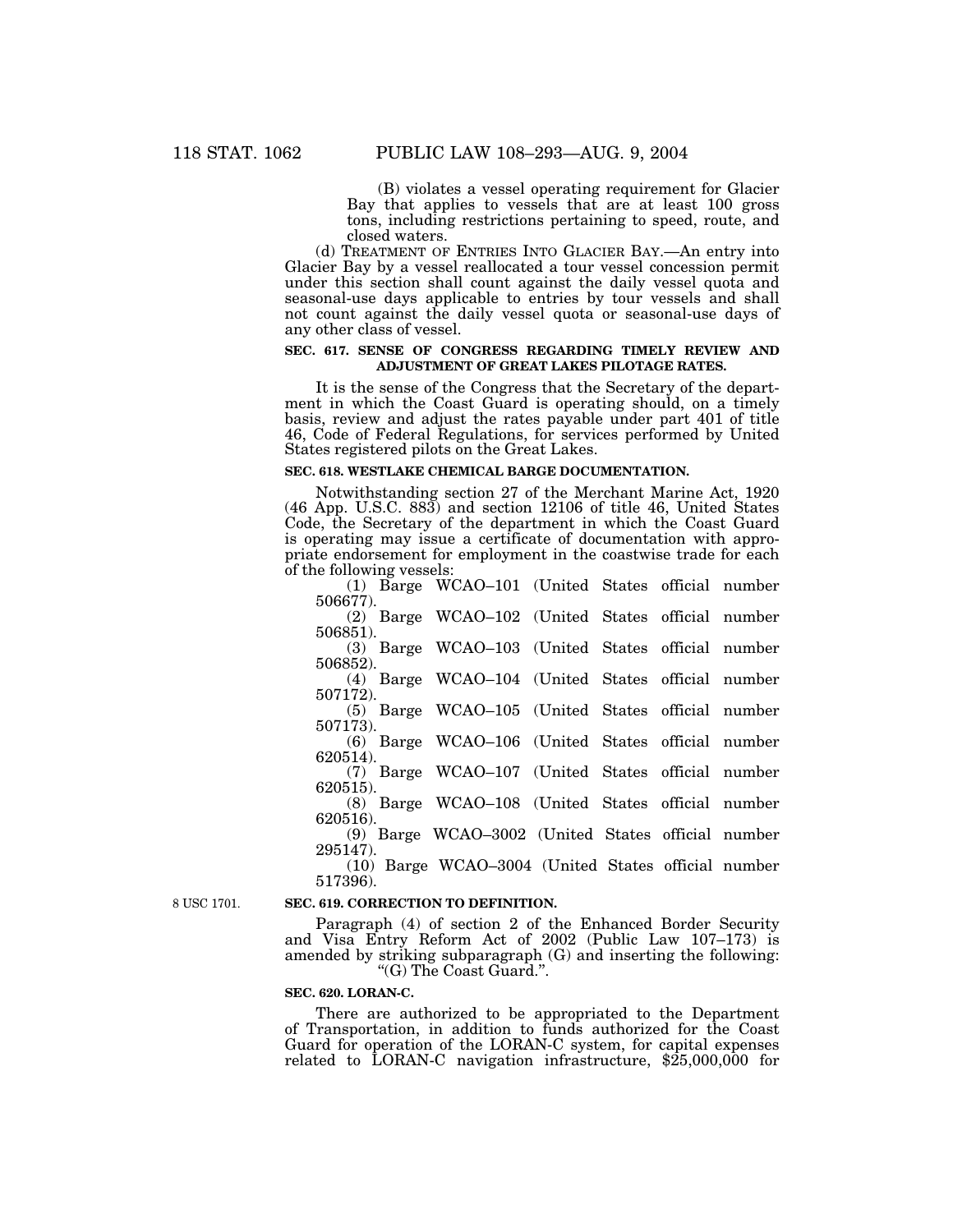fiscal year 2005. The Secretary of Transportation may transfer from the Federal Aviation Administration and other agencies of the Department funds appropriated as authorized under this section in order to reimburse the Coast Guard for related expenses.

# **SEC. 621. DEEPWATER REPORT.**

(a) REPORT.—No later than 180 days after enactment of this Act, the Coast Guard shall provide a written report to the Committee on Commerce, Science, and Transportation of the Senate and the Committee on Transportation and Infrastructure of the House of Representatives with respect to performance under the first term of the Integrated Deepwater System contract.

(b) CONTENTS.—The report shall include the following:

(1) An analysis of how well the prime contractor has met the two key performance goals of operational effectiveness and minimizing total ownership costs.

(2) A description of the measures implemented by the prime contractor to meet these goals and how these measures have been or will be applied for subcontracts awarded during the 5-year term of the contract, as well as criteria used by the Coast Guard to assess the contractor's performance against these goals.

(3) To the extent available, performance and cost comparisons of alternatives examined in implementing the contract.

(4) A detailed description of the measures that the Coast Guard has taken to implement the recommendations of the General Accounting Office's March 2004 report on the Deepwater program (including the development of measurable award fee criteria, improvements to integrated product teams, and a plan for ensuring competition of subcontracts).

(5) A description of any anticipated changes to the mix of legacy and replacement assets over the life of the program, including Coast Guard infrastructure and human capital needs for integrating such assets, and a timetable and estimated costs for maintaining each legacy asset and introducing each replacement asset over the life of the contract, including a comparison to any previous estimates of such costs on an assetspecific basis.

# **SEC. 622. JUDICIAL REVIEW OF NATIONAL TRANSPORTATION SAFETY BOARD FINAL ORDERS.**

Section 1153 of title 49, United States Code, is amended by adding at the end the following:

"(d) COMMANDANT SEEKING JUDICIAL REVIEW OF MARITIME MATTERS.—If the Commandant of the Coast Guard decides that an order of the Board issued pursuant to a review of a Coast Guard action under section 1133 of this title will have an adverse impact on maritime safety or security, the Commandant may obtain judicial review of the order under subsection (a). The Commandant, in the official capacity of the Commandant, shall be a party to the judicial review proceedings.''.

# **SEC. 623. INTERIM AUTHORITY FOR DRY BULK CARGO RESIDUE DIS-POSAL.**

33 USC 1901 note.

(a) EXTENSION OF INTERIM AUTHORITY.—The Secretary of the Department in which the Coast Guard is operating shall continue to implement and enforce United States Coast Guard 1997 Enforcement Policy for Cargo Residues on the Great Lakes (hereinafter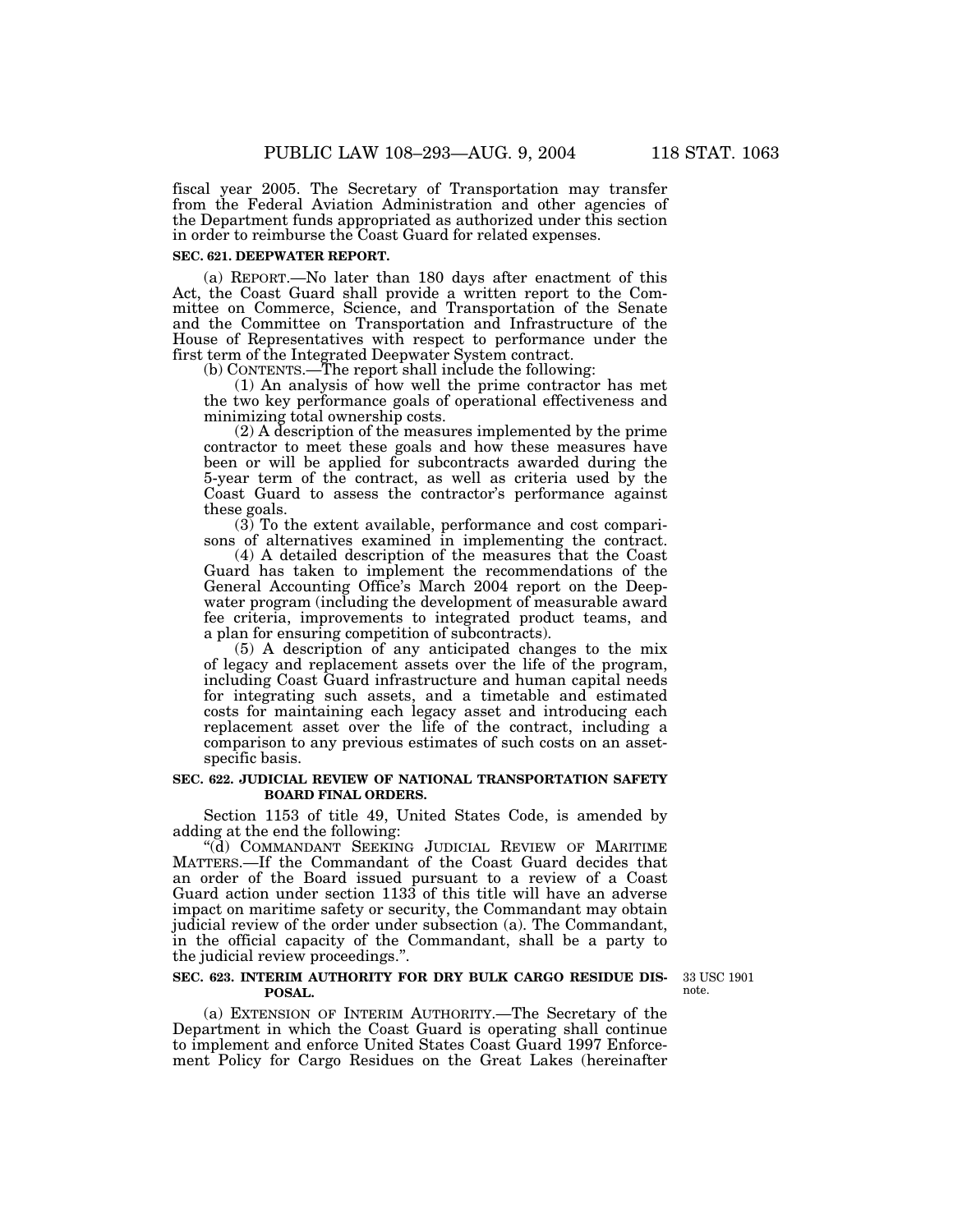in this section referred to as the "Policy") or revisions thereto, in accordance with that policy, for the purpose of regulating incidental discharges from vessels of residues of dry bulk cargo into the waters of the Great Lakes under the jurisdiction of the United States, until the earlier of—

(1) the date regulations are promulgated under subsection (b) for the regulation of incidental discharges from vessels of dry bulk cargo residue into the waters of the Great Lakes under the jurisdiction of the United States; or

(2) September 30, 2008.

(b) PERMANENT AUTHORITY.—Notwithstanding any other law, the Commandant of the Coast Guard may promulgate regulations governing the discharge of dry bulk cargo residue on the Great Lakes.

(c) ENVIRONMENTAL ASSESSMENT.—No later than 90 days after the date of the enactment of this Act, the Secretary of the department in which the Coast Guard is operating shall commence the environmental assessment necessary to promulgate the regulations under subsection (b).

#### **SEC. 624. SMALL PASSENGER VESSEL REPORT.**

(a) IN GENERAL.—Not later than 180 days after the date of the enactment of this Act, the Secretary of the department in which the Coast Guard is operating shall study and report to the Congress regarding measures that should be taken to increase the likelihood of survival of passengers on small passenger vessels who may be in the water resulting from the capsizing of, sinking of, or other marine casualty involving the small passenger vessel. The study shall include a review of the adequacy of existing measures—

(1) to keep the passengers out of the water, including inflatable life rafts and other out-of-the-water survival crafts;

(2) to protect individuals from hypothermia and cold shock in water having a temperature of less than 68 degrees Fahrenheit;

(3) for safe egress of passengers wearing personal flotation devices; and

(4) for the enforcement efforts and degree of compliance regarding the 1996 amendments to the Small Passenger Vessel Regulations (part 185 of title 46, Code of Federal Regulations) requiring the master of a small passenger vessel to require passengers to wear personal flotation devices when possible hazardous conditions exist including—

(A) when transiting hazardous bars or inlets;

(B) during severe weather;

(C) in the event of flooding, fire, or other events that may call for evacuation; and

(D) when the vessel is being towed, except during the towing of a non-self-propelled vessel under normal operating conditions.

(b) CONTENTS.—The report under this section shall include— (1) a section regarding the efforts the Coast Guard has undertaken to enforce the regulations described in subsection  $(a)(4)$ ;

(2) a section detailing compliance with these regulations, to include the number of vessels and masters cited for violations of those regulations for fiscal years 1998 through 2003;

Deadline.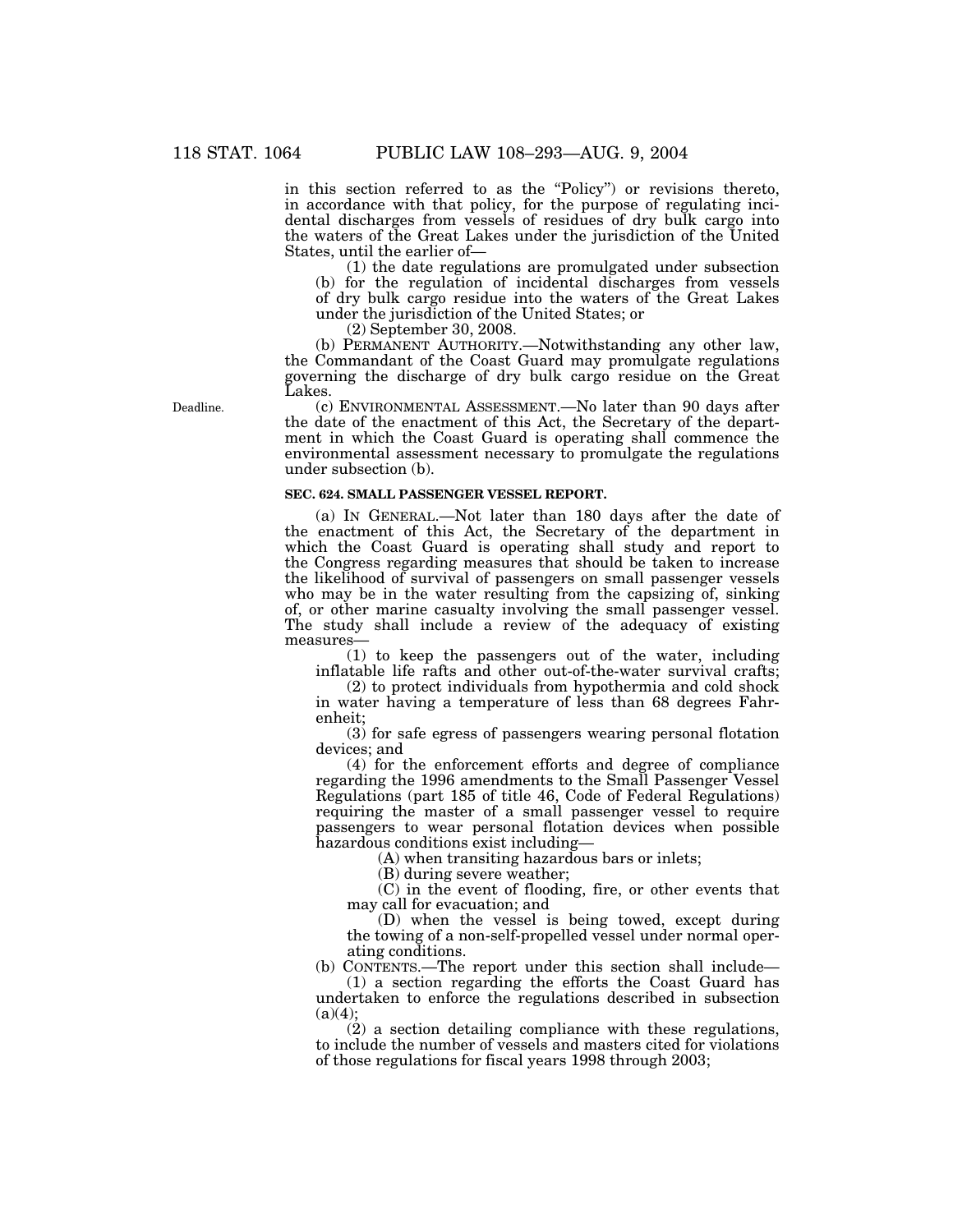(3) a section detailing the number and types of marine casualties that occurred in fiscal years 1998 through 2003 that included violations of those regulations; and

(4) a section providing recommendation on improving compliance with, and possible modifications to, those regulations.

#### **SEC. 625. CONVEYANCE OF MOTOR LIFEBOAT.**

(a) IN GENERAL.—The Commandant of the Coast Guard shall convey all right, title, and interest of the United States in and to the Coast Guard 44-foot Motor Lifeboat Vessel #44345 formerly assigned to the Group Grand Haven Command, to the city of Ludington, Michigan, without consideration, if the recipient complies with the conditions under subsection (b).

(b) CONDITIONS.—As a condition of any conveyance of a vessel under subsection (a), the Commandant shall require the recipient to—

 $(1)$  agree—

(A) to use the vessel for purposes of education and historical display;

(B) not to use the vessel for commercial transportation purposes;

(C) to make the vessel available to the United States Government if needed for use by the Commandant in time of war or a national emergency; and

(D) to hold the Government harmless for any claims arising from exposure to hazardous materials, including asbestos and polychlorinated biphenyls (PCBs), after conveyance of the vessel, except for claims arising from use of the vessel by the Government under subparagraph  $(C);$ 

(2) have funds available that will be committed to operate and maintain the vessel conveyed in good working condition, in the form of cash, liquid assets, or a written loan commitment; and

(3) agree to any other conditions the Commandant considers appropriate.

(c) MAINTENANCE AND DELIVERY OF VESSEL.—Before conveying a vessel under this section, the Commandant shall, to the extent practical, and subject to other Coast Guard mission requirements, make every effort to maintain the integrity of the vessel and its equipment until the time of delivery. The Commandant shall deliver a vessel conveyed under this section at the place where the vessel is located, in its present condition, and without cost to the Government. The conveyance of a vessel under this section shall not be considered a distribution in commerce for purposes of section 6(e) of Public Law 94–469 (15 U.S.C. 2605(e)).

(d) OTHER EXCESS EQUIPMENT.—The Commandant may convey to the recipient of a vessel under this section any excess equipment or parts from other decommissioned Coast Guard vessels for use to enhance the vessel's operability and function as an historical display.

# **SEC. 626. STUDY ON ROUTING MEASURES.**

The Secretary of the department in which the Coast Guard is operating—

(1) shall cooperate with the Administrator of the National Oceanic and Atmospheric Administration in analyzing potential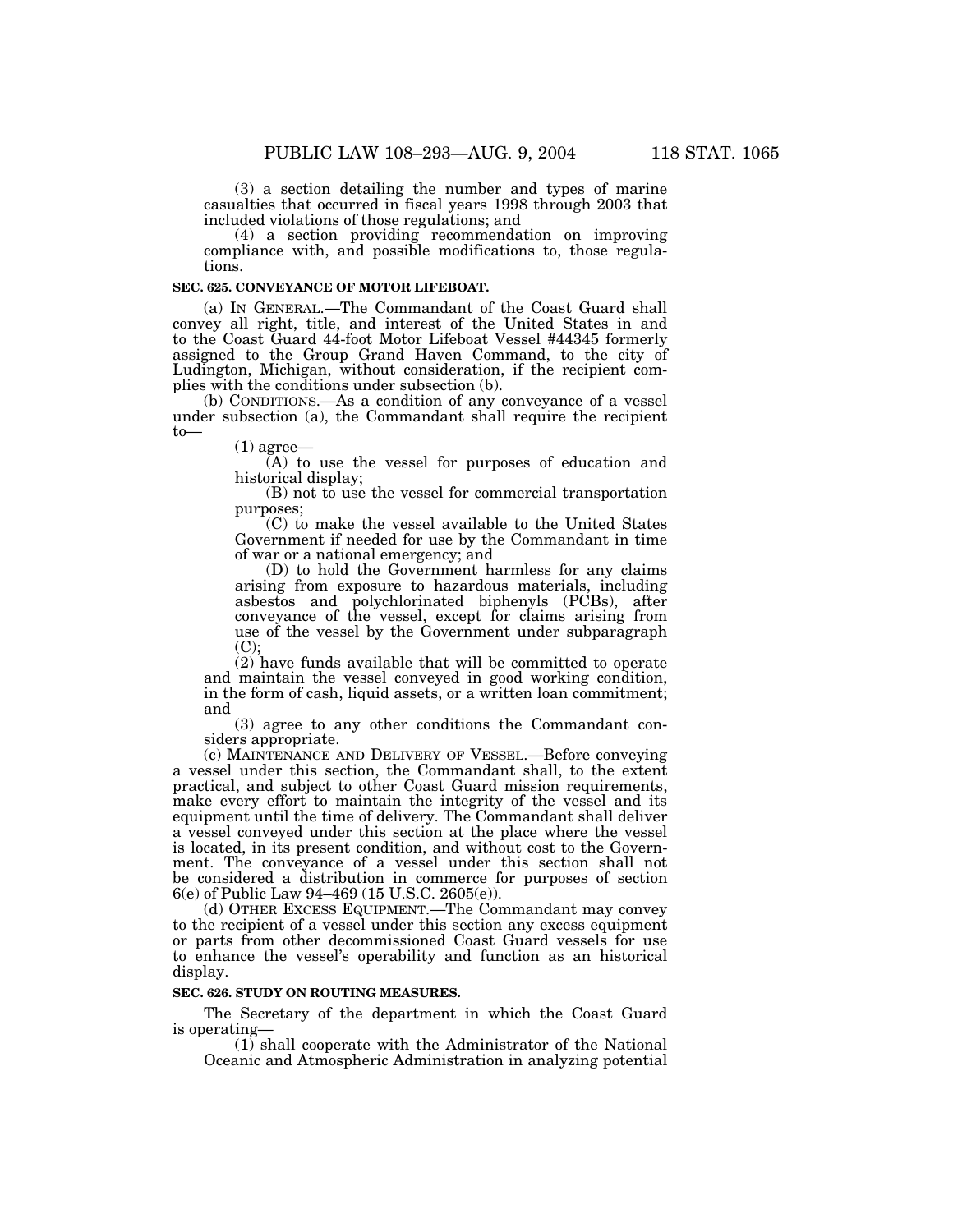vessel routing measures for reducing vessel strikes of North Atlantic Right Whales, as described in the notice published at pages 30857 through 30861 of volume 69 of the Federal Register; and

(2) within 18 months after the date of the enactment of this Act, shall provide a final report of its analysis to the Committee on Commerce, Science, and Transportation of the Senate and the Committee on Transportation and Infrastructure of the House of Representatives.

#### **SEC. 627. CONVEYANCE OF LIGHT STATIONS.**

Section 308(c) of the National Historic Preservation Act (16 U.S.C. 470w–7(c)) is amended by adding at the end the following:

"(4) LIGHT STATIONS ORIGINALLY CONVEYED UNDER OTHER AUTHORITY.—Upon receiving notice of an executed or intended conveyance by an owner who—

"(A) received from the Federal Government under authority other than this Act an historic light station in which the United States retains a reversionary or other interest; and

" $(B)$  is conveying it to another person by sale, gift, or any other manner,

the Secretary shall review the terms of the executed or proposed conveyance to ensure that any new owner is capable of or is complying with any and all conditions of the original conveyance. The Secretary may require the parties to the conveyance and relevant Federal agencies to provide such information as is necessary to complete this review. If the Secretary determines that the new owner has not or is unable to comply with those conditions, the Secretary shall immediately advise the Administrator, who shall invoke any reversionary interest or take such other action as may be necessary to protect the interests of the United States.''.

#### **SEC. 628. WAIVER.**

The Secretary of the department in which the Coast Guard is operating may waive the application of section 2101(21) of title 46, United States Code, with respect to one of two adult chaperones who do not meet the requirements of subparagraph  $(A)$  $(i)$ ,  $(ii)$ , or (iii) of such section on board each vessel owned or chartered by the Florida National High Adventure Sea Base program of the Boy Scouts of America, if the Secretary determines that such a waiver will not compromise safety.

# **SEC. 629. APPROVAL OF MODULAR ACCOMMODATION UNITS FOR LIVING QUARTERS.**

(a) IN GENERAL.—The Secretary of the department in which the Coast Guard is operating shall approve the use of a modular accommodation unit on a floating offshore facility to provide accommodations for up to 12 individuals, if —

(1) the unit is approximately 12 feet in length and 40 feet in width;

(2) before March 31, 2002—

(A) the Secretary approved use of the unit to provide accommodations on such a facility; and

(B) the unit was used to provide such accommodations; and

Deadline. Reports.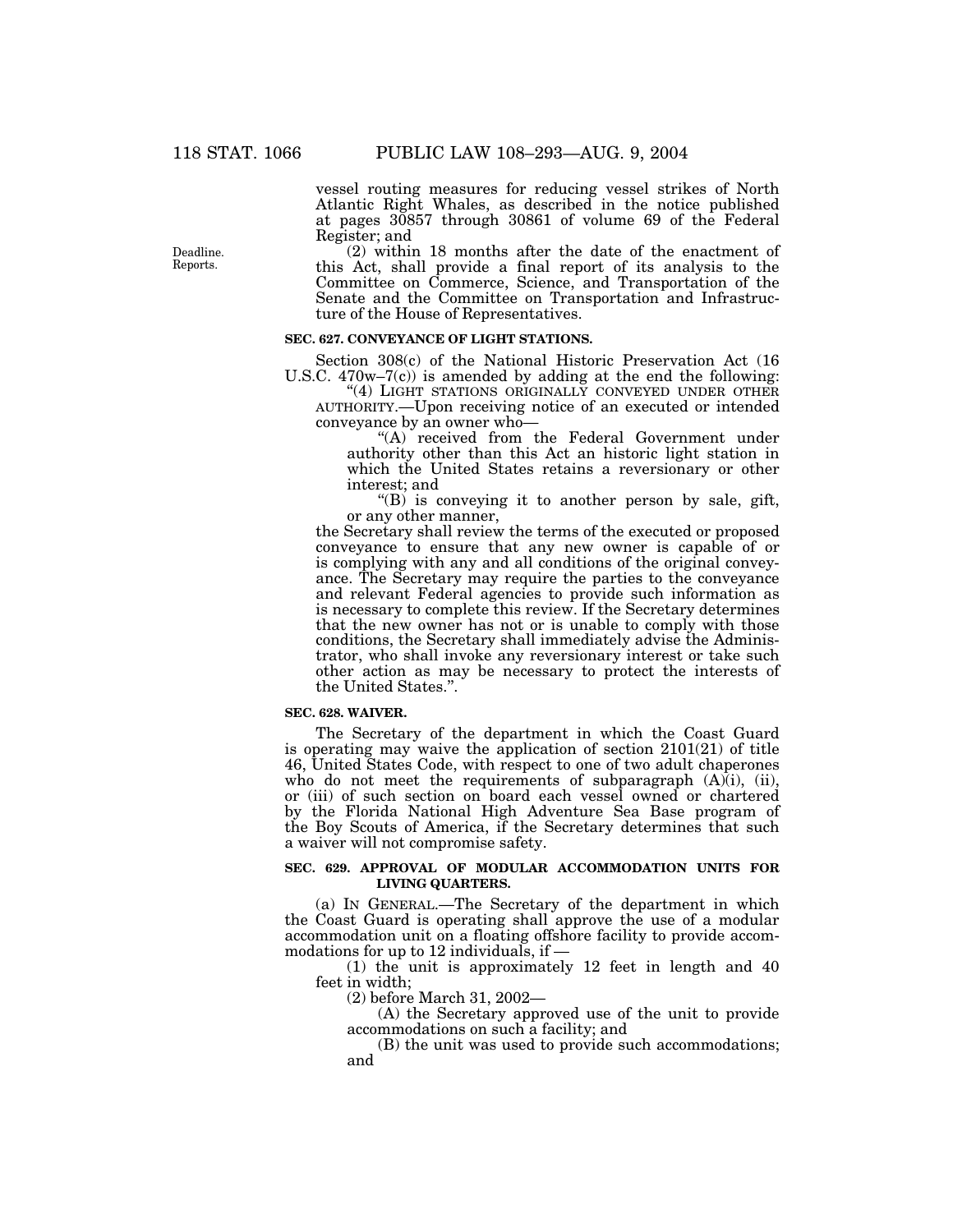(3) the Secretary determines that use of the unit under the approval will not compromise safety.

(b) APPLICATION.—The approval by the Secretary under this section shall apply for the 5-year period beginning on the date of the enactment of this Act.

# **TITLE VII—AMENDMENTS RELATING TO OIL POLLUTION ACT OF 1990**

## **SEC. 701. VESSEL RESPONSE PLANS FOR NONTANK VESSELS OVER 400 GROSS TONS.**

(a) NONTANK VESSEL DEFINED.—Section 311(a) of the Federal Water Pollution Control Act (33 U.S.C. 1321) is amended—

(1) by striking ''and'' after the semicolon in paragraph  $(24)(B);$ 

(2) by striking ''threat.'' in paragraph (25) and inserting ''threat; and''; and

(3) by adding at the end the following:

 $!(26)$  'nontank vessel' means a self-propelled vessel of  $400$ gross tons as measured under section 14302 of title 46, United States Code, or greater, other than a tank vessel, that carries oil of any kind as fuel for main propulsion and that—

 $(A)$  is a vessel of the United States; or

''(B) operates on the navigable waters of the United States."

(b) AMENDMENTS TO REQUIRE RESPONSE PLANS.—Section 311(j) of the Federal Water Pollution Control Act (33 U.S.C. 1321(j)) is amended—

(1) in paragraph (5) in the heading by inserting '', NONTANK VESSEL,'' after ''VESSEL'';

 $(2)$  in paragraph  $(5)(A)$ 

 $(A)$  by inserting: "(i)" after " $(A)$ "; and

(B) by adding at the end the following:

President. Regulations.

"(ii) The President shall also issue regulations which require an owner or operator of a non-tank vessel to prepare and submit to the President a plan for responding, to the maximum extent practicable, to a worst case discharge, and to a substantial threat of such a discharge, of oil.'';

(3) in paragraph (5)(B), in the matter preceding clause (i), by inserting '', nontank vessels,'' after ''vessels'';

(4) in paragraph (5)(B), by redesignating clauses (ii) and (iii) as clauses (iii) and (iv), respectively, and by inserting after clause (i) the following:

''(ii) A nontank vessel.'';

 $(5)$  in paragraph  $(5)(D)$ —

 $(\overline{A})$  by inserting ", nontank vessel," after "vessel";

(B) by striking "and" after the semicolon at the end of clause (iii);

(C) by striking the period at the end of clause (iv) and inserting ''; and''; and

(D) by adding after clause (iv) the following:

" $(v)$  in the case of a plan for a nontank vessel, consider any applicable State-mandated response plan in effect on the date of the enactment of the Coast Guard and Maritime Transportation Act of 2004 and ensure consistency to the extent practicable.'';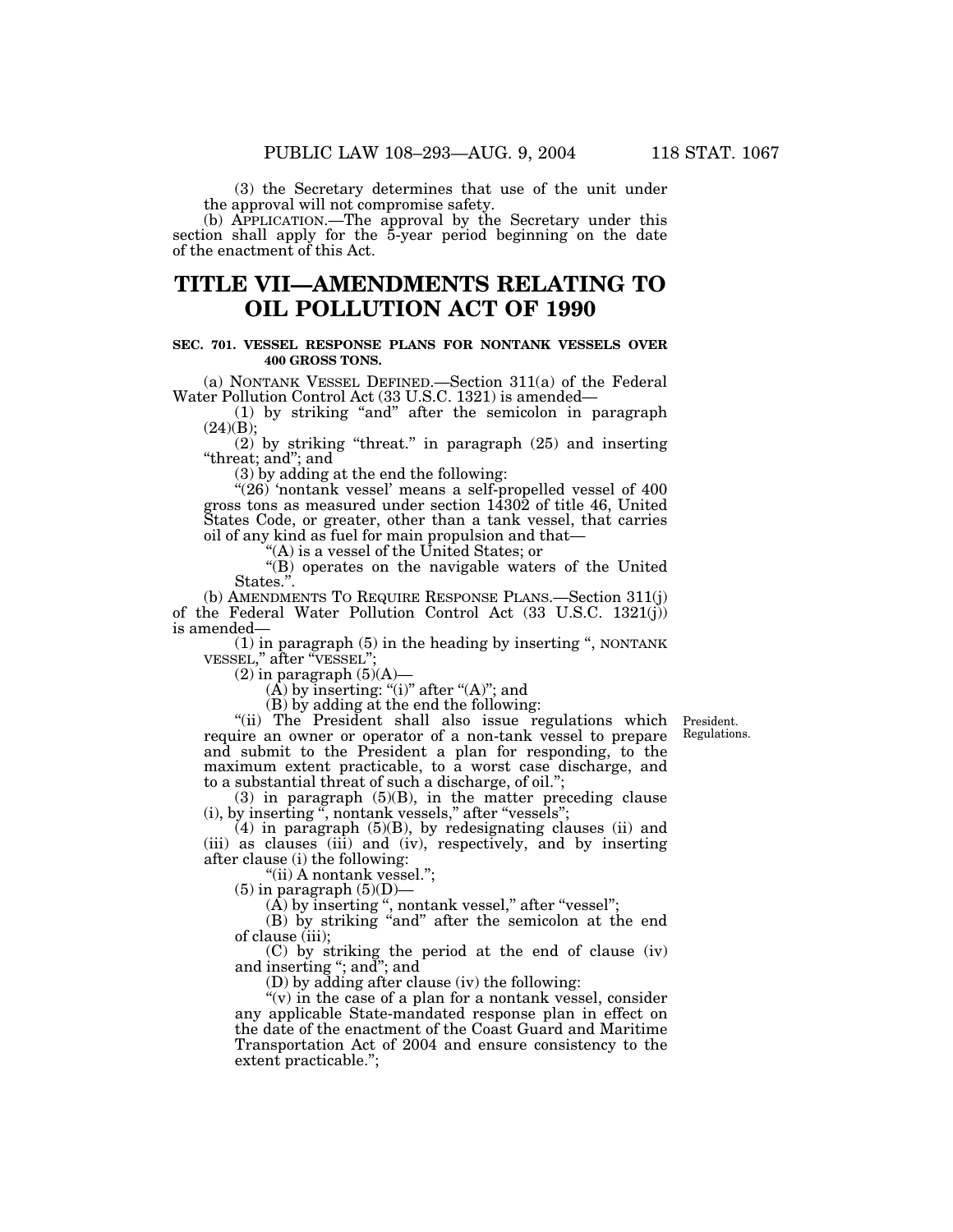$(6)$  by inserting "non-tank vessel," in paragraph  $(5)(E)$  after "vessel," each place it appears;

 $(7)$  in paragraph  $(5)(\text{F})$ —

 $\left(\mathrm{A}\right)$  by inserting "non-tank vessel," after "vessel,";

(B) by striking ''vessel or'' and inserting ''vessel, nontank vessel, or''.

 $(8)$  in paragraph  $(5)(G)$  by inserting "nontank vessel," after ''vessel,'';

 $(9)$  in paragraph  $(5)(H)$  by inserting "and nontank vessel" after ''each tank vessel;

(10) in paragraph (6) in the matter preceding subparagraph (A) by striking ''Not later than 2 years after the date of enactment of this section, the President shall require—'' and inserting "The President may require—";

(11) in paragraph (6)(B) by inserting '', and nontank vessels carrying oil of any kind as fuel for main propulsion," after ''cargo''; and

 $(12)$  in paragraph (7) by inserting ", nontank vessel," after ''vessel''.

(c) IMPLEMENTATION DATE.—No later than one year after the date of enactment of this Act, the owner or operator of a nontank vessel (as defined section 311(j)(9) of the Federal Water Pollution Control Act  $(33 \text{ U.S.C. } 1321(j)(9))$ , as amended by this section) shall prepare and submit a vessel response plan for such vessel.

(d) ADDITION OF NOXIOUS LIQUID SUBSTANCES TO THE LIST OF HAZARDOUS SUBSTANCES FOR WHICH THE COAST GUARD MAY REQUIRE A RESPONSE PLAN.—Section 311(j)(5) of the Federal Water Pollution Control Act  $(33 \text{ U.S.C.1321}(j)(5))$  is further amended—

(1) by redesignating subparagraphs (B) through (H) as subparagraphs (C) through (I), respectively;

(2) by inserting after subparagraph (A) the following:

"(B) The Secretary of the Department in which the Coast Guard is operating may issue regulations which require an owner or operator of a tank vessel, a non-tank vessel, or a facility described in subparagraph (C) that transfers noxious liquid substances in bulk to or from a vessel to prepare and submit to the Secretary a plan for responding, to the maximum extent practicable, to a worst case discharge, and to a substantial threat of such a discharge, of a noxious liquid substance that is not designated as a hazardous substance or regulated as oil in any other law or regulation. For purposes of this paragraph, the term 'noxious liquid substance' has the same meaning when that term is used in the MARPOL Protocol described in section 2(a)(3) of the Act to Prevent Pollution from Ships  $(33 \text{ U.S.C. } 1901(a)(3))$ .";

(3) by striking "subparagraph  $(B)$ " in subparagraph  $(A)$ and inserting "subparagraph  $(C)$ ";

(4) by striking ''subparagraph (A)'' in subparagraph (C), as redesignated, and inserting "subparagraphs  $(A)$  and  $(B)$ "; and

 $(5)$  by striking "subparagraph  $(D)$ ," in clause  $(i)$  of subparagraph  $(F)$ , as redesignated, and inserting "subparagraph  $(E)$ ,".

## **SEC. 702. REQUIREMENTS FOR TANK LEVEL AND PRESSURE MONI-TORING DEVICES.**

(a) REQUIREMENTS.—Section 4110 of the Oil Pollution Act of 1990 (46 U.S.C. 3703 note) is amended—

Deadline. 33 USC 1321 note.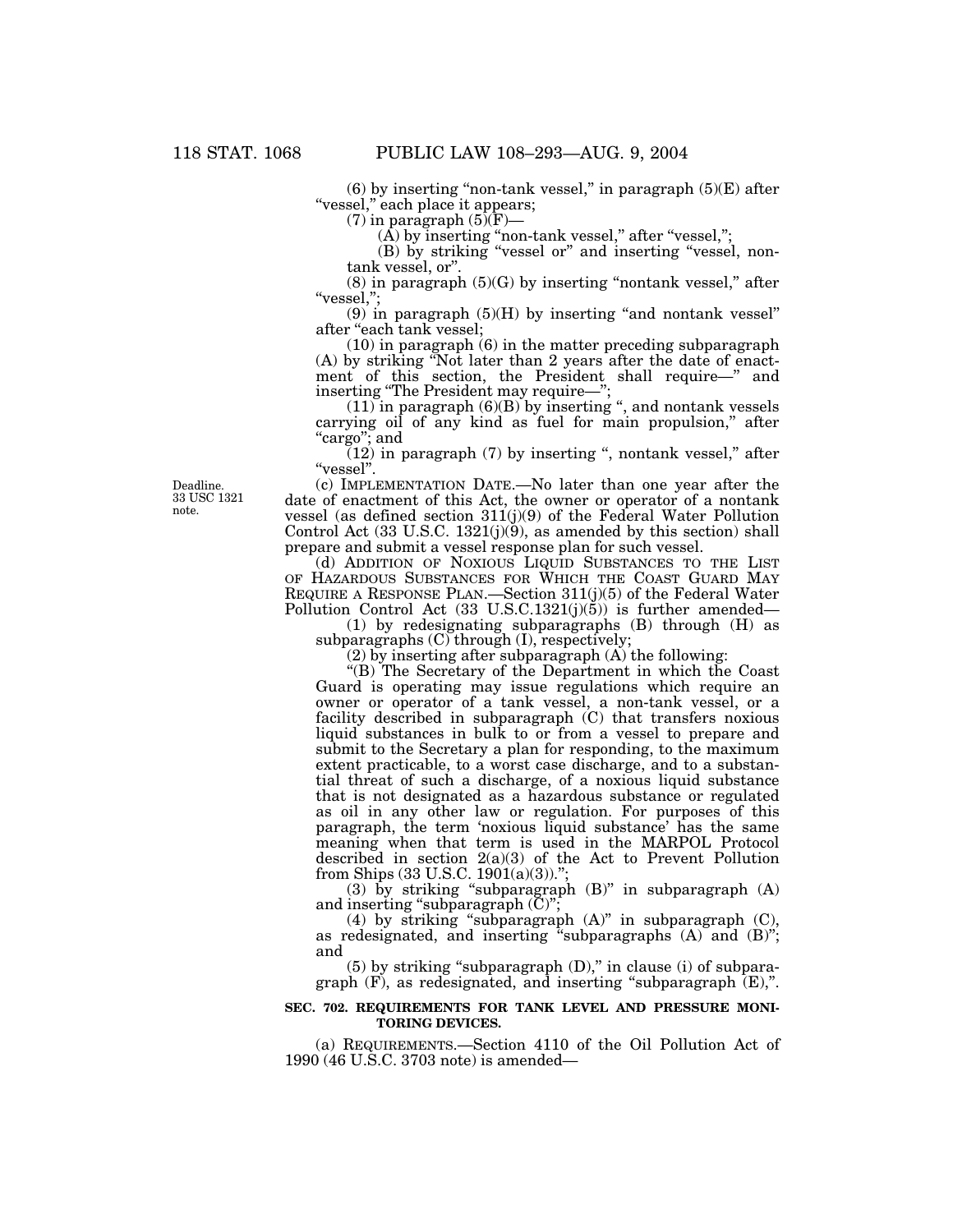(1) in subsection (a), by striking ''Not later than 1 year after the date of the enactment of this Act, the Secretary shall'' and inserting ''The Secretary may''; and

 $(2)$  in subsection  $(b)$ –

(A) by striking ''Not later than 1 year after the date of the enactment of this Act, the Secretary shall'' and inserting ''No sooner than 1 year after the Secretary prescribes regulations under subsection (a), the Secretary may''; and

(B) by striking ''the standards'' and inserting ''any standards''.

(b) STUDY.—

(1) STUDY REQUIREMENT.—The Secretary of the department in which the Coast Guard is operating shall conduct a study analyzing the costs and benefits of methods other than those described in subsections (a) and (b) of section 4110 of the Oil Pollution Act of 1990 for effectively detecting the loss of oil from oil cargo tanks. The study may include technologies, monitoring procedures, and other methods.

(2) INPUT.—In conducting the study, the Secretary may seek input from Federal agencies, industry, and other entities.

(3) REPORT.—The Secretary shall submit a report on the findings and conclusions of the study to the Committee on Commerce, Science, and Transportation of the Senate and Committee on Transportation and Infrastructure of the House of Representatives by not later than 180 days after the date of the enactment of this Act.

#### **SEC. 703. LIABILITY AND COST RECOVERY.**

(a) DEFINITION OF OWNER OR OPERATOR.—Section 1001(26) of the Oil Pollution Act of 1990 (33 U.S.C. 2701(26)) is amended to read as follows:

" $(26)$  'owner or operator'—

''(A) means—

''(i) in the case of a vessel, any person owning, operating, or chartering by demise, the vessel;

"(ii) in the case of an onshore or offshore facility, any person owning or operating such facility;

 $\alpha$ <sup>"</sup>(iii) in the case of any abandoned offshore facility, the person who owned or operated such facility immediately prior to such abandonment;

"(iv) in the case of any facility, title or control" of which was conveyed due to bankruptcy, foreclosure, tax delinquency, abandonment, or similar means to a unit of State or local government, any person who owned, operated, or otherwise controlled activities at such facility immediately beforehand;

"(v) notwithstanding subparagraph  $(B)(i)$ , and in the same manner and to the same extent, both procedurally and substantively, as any nongovernmental entity, including for purposes of liability under section 1002, any State or local government that has caused or contributed to a discharge or substantial threat of a discharge of oil from a vessel or facility ownership or control of which was acquired involuntarily through—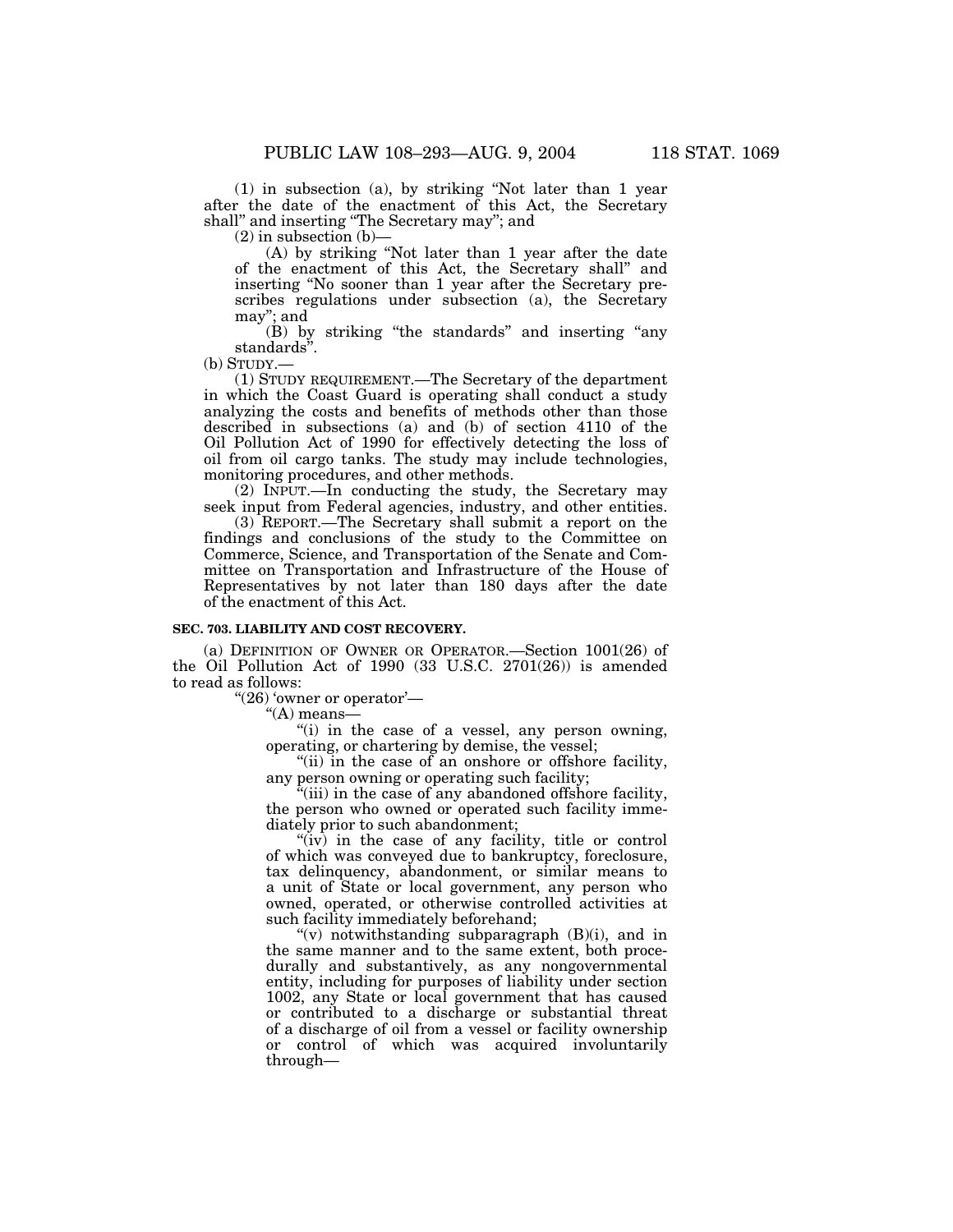''(I) seizure or otherwise in connection with law enforcement activity;

''(II) bankruptcy;

''(III) tax delinquency;

''(IV) abandonment; or

''(V) other circumstances in which the government involuntarily acquires title by virtue of its function as sovereign;

"(vi) notwithstanding subparagraph (B)(ii), a person that is a lender and that holds indicia of ownership primarily to protect a security interest in a vessel or facility if, while the borrower is still in possession of the vessel or facility encumbered by the security interest, the person—

''(I) exercises decision making control over the environmental compliance related to the vessel or facility, such that the person has undertaken responsibility for oil handling or disposal practices related to the vessel or facility; or

''(II) exercises control at a level comparable to that of a manager of the vessel or facility, such that the person has assumed or manifested responsibility—

"(aa) for the overall management of the vessel or facility encompassing day-to-day decision making with respect to environmental compliance; or

''(bb) over all or substantially all of the operational functions (as distinguished from financial or administrative functions) of the vessel or facility other than the function of environmental compliance; and

''(B) does not include—

''(i) A unit of state or local government that acquired ownership or control of a vessel or facility involuntarily through—

''(I) seizure or otherwise in connection with law enforcement activity;

''(II) bankruptcy;

"(III) tax delinquency;

''(IV) abandonment; or

 $\degree$ (V) other circumstances in which the government involuntarily acquires title by virtue of its function as sovereign;

"(ii) a person that is a lender that does not participate in management of a vessel or facility, but holds indicia of ownership primarily to protect the security interest of the person in the vessel or facility; or

"(iii) a person that is a lender that did not participate in management of a vessel or facility prior to foreclosure, notwithstanding that the person—

''(I) forecloses on the vessel or facility; and

"(II) after foreclosure, sells, re-leases (in the case of a lease finance transaction), or liquidates the vessel or facility, maintains business activities, winds up operations, undertakes a removal action under section 311(c) of the Federal Water Pollution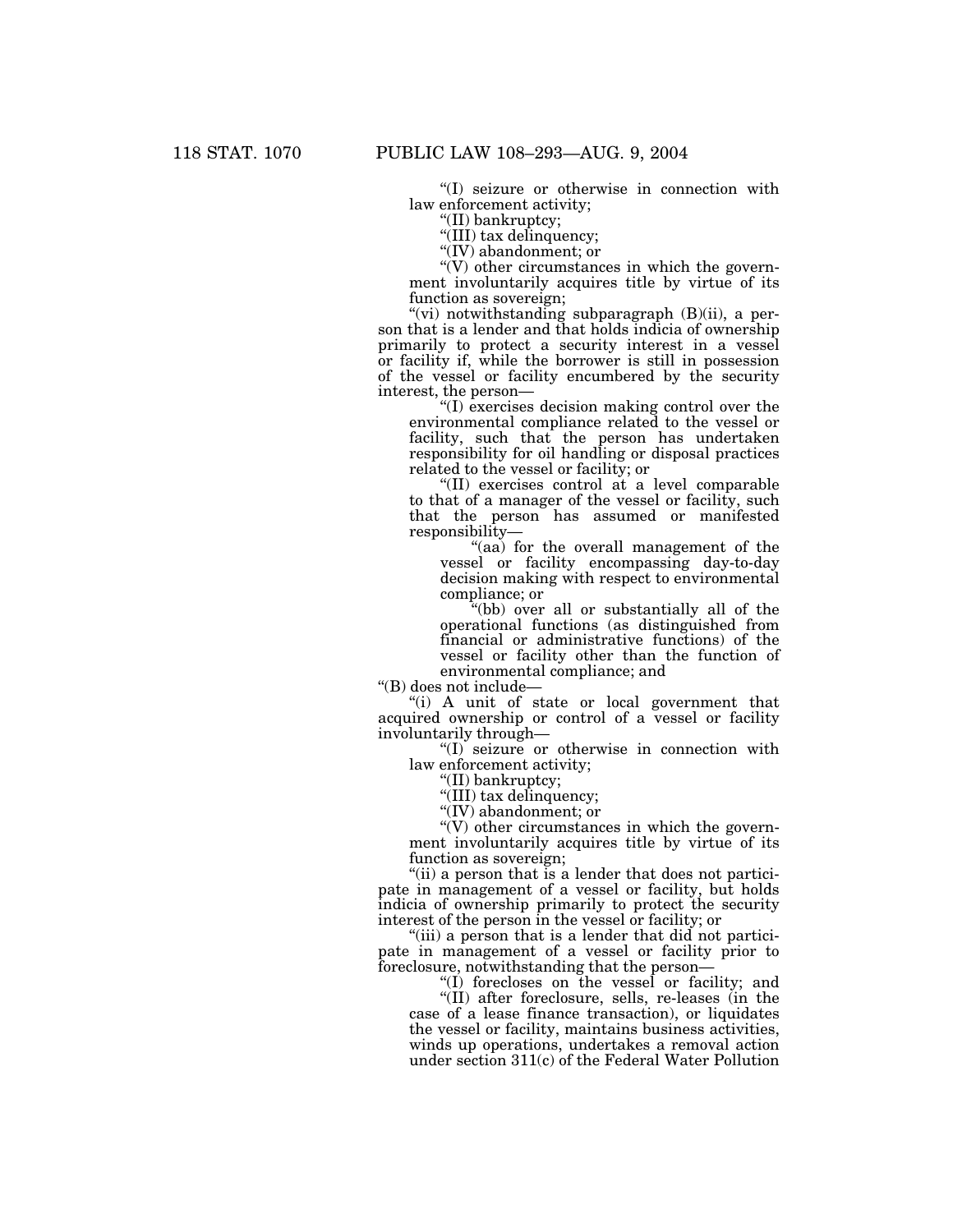Control Act  $(33 \text{ U.S.C. } 1321(c))$  or under the direction of an on-scene coordinator appointed under the National Contingency Plan, with respect to the vessel or facility, or takes any other measure to preserve, protect, or prepare the vessel or facility prior to sale or disposition,

if the person seeks to sell, re-lease (in the case of a lease finance transaction), or otherwise divest the person of the vessel or facility at the earliest practicable, commercially reasonable time, on commercially reasonable terms, taking into account market conditions and legal and regulatory requirements;'

(b) OTHER DEFINITIONS.—Section 1001 of the Oil Pollution Act of 1990 (33 U.S.C. 2701) is amended by striking "and" after the semicolon at the end of paragraph (36), by striking the period at the end of paragraph (37) and inserting a semicolon, and by adding at the end the following:

''(38) 'participate in management'—

 $\hat{A}(A)(i)$  means actually participating in the management or operational affairs of a vessel or facility; and

''(ii) does not include merely having the capacity to influence, or the unexercised right to control, vessel or facility operations; and

''(B) does not include—

''(i) performing an act or failing to act prior to the time at which a security interest is created in a vessel or facility;

"(ii) holding a security interest or abandoning or releasing a security interest;

"(iii) including in the terms of an extension of credit, or in a contract or security agreement relating to the extension, a covenant, warranty, or other term or condition that relates to environmental compliance;

"(iv) monitoring or enforcing the terms and conditions of the extension of credit or security interest;  $''(v)$  monitoring or undertaking one or more inspec-

tions of the vessel or facility;

"(vi) requiring a removal action or other lawful means of addressing a discharge or substantial threat of a discharge of oil in connection with the vessel or facility prior to, during, or on the expiration of the term of the extension of credit;

"(vii) providing financial or other advice or counseling in an effort to mitigate, prevent, or cure default or diminution in the value of the vessel or facility;

"(viii) restructuring, renegotiating, or otherwise agreeing to alter the terms and conditions of the extension of credit or security interest, exercising forbearance;

 $\mathcal{L}(\mathbf{x})$  exercising other remedies that may be available under applicable law for the breach of a term or condition of the extension of credit or security agreement; or

"(x) conducting a removal action under  $311(c)$  of the Federal Water Pollution Control Act (33 U.S.C. 1321(c)) or under the direction of an on-scene coordinator appointed under the National Contingency Plan,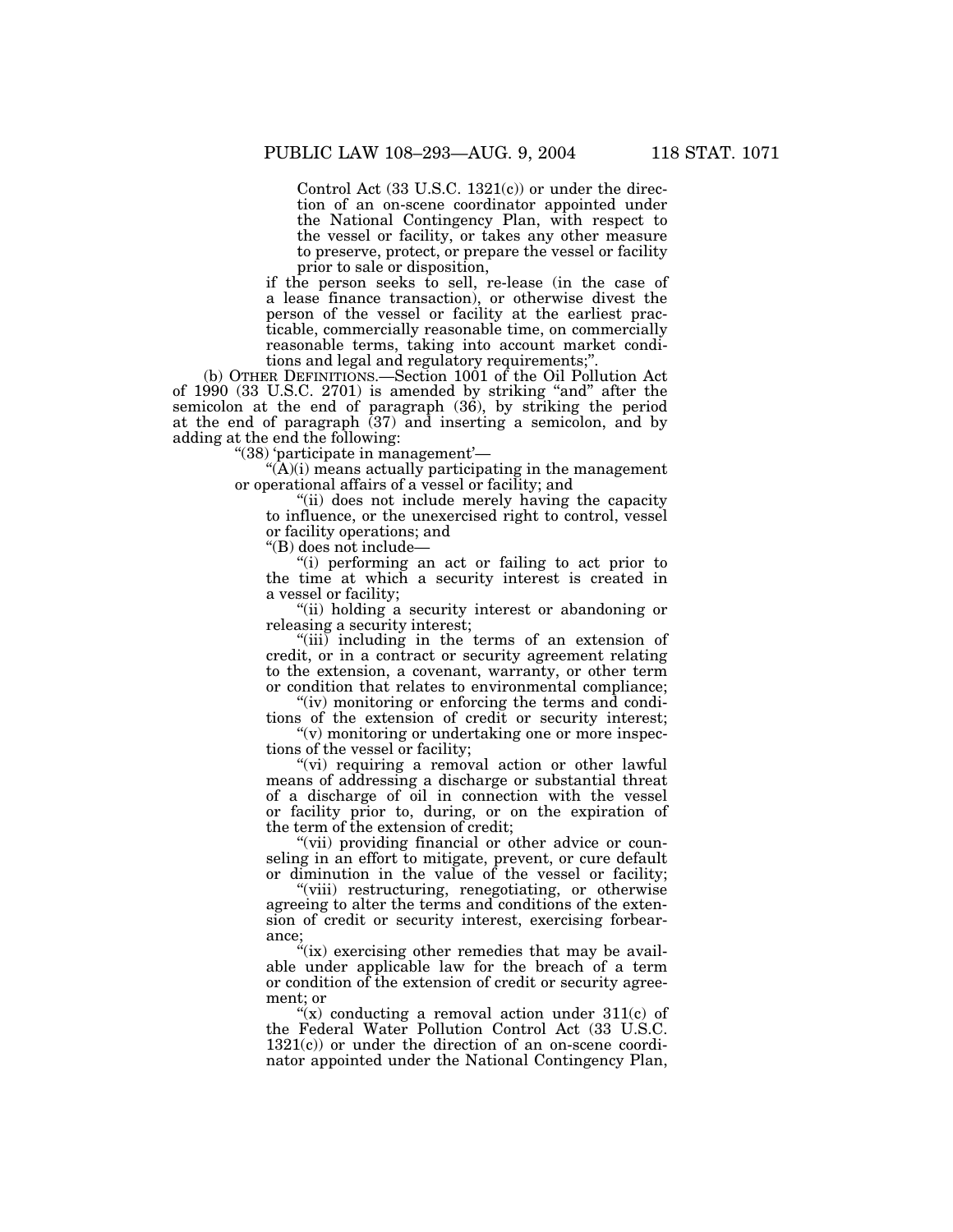if such actions do not rise to the level of participating in management under subparagraph (A) of this paragraph and paragraph  $(26)(A)(vi)$ ;

"(39) 'extension of credit' has the meaning provided in section 101(20)(G)(i) of the Comprehensive Environmental Response, Compensation and Liability Act of 1980 (42 U.S.C.  $960\overline{1}(20)(G)(i)$ ;

"(40) 'financial or administrative function' has the meaning provided in section 101(20)(G)(ii) of the Comprehensive Environmental Response, Compensation and Liability Act of 1980 (42 U.S.C. 9601(20)(G)(ii));

"(41) 'foreclosure' and 'foreclose' each has the meaning provided in section 101(20)(G)(iii) of the Comprehensive Environmental Response, Compensation and Liability Act of 1980 (42 U.S.C.  $9601(20)(\dot{G})(iii)$ ;

"(42) 'lender' has the meaning provided in section  $101(20)(G)(iv)$  of the Comprehensive Environmental Response, Compensation and Liability Act of 1980 (42 U.S.C. 9601(20)(G)(iv));

"(43) 'operational function' has the meaning provided in section  $101(20)(G)(v)$  of the Comprehensive Environmental Response, Compensation and Liability Act of 1980 (42 U.S.C.  $9601(20)(G)(v);$  and

"(44) 'security interest' has the meaning provided in section  $101(20)(G)(vi)$  of the Comprehensive Environmental Response, Compensation and Liability Act of 1980 (42 U.S.C.  $9601(20)(G)(vi)$ .".

(c) DEFINITION OF CONTRACTUAL RELATIONSHIP.—Section 1003 of the Oil Pollution Act of 1990 (33 U.S.C. 2703) is amended by adding at the end the following:

''(d) DEFINITION OF CONTRACTUAL RELATIONSHIP.—

" $(1)$  In GENERAL.—For purposes of subsection  $(a)(3)$  the term 'contractual relationship' includes, but is not limited to, land contracts, deeds, easements, leases, or other instruments transferring title or possession, unless—

" $(A)$  the real property on which the facility concerned is located was acquired by the responsible party after the placement of the oil on, in, or at the real property on which the facility concerned is located;

''(B) one or more of the circumstances described in subparagraph (A), (B), or (C) of paragraph (2) is established by the responsible party by a preponderance of the evidence; and

''(C) the responsible party complies with paragraph (3).

"(2) REQUIRED CIRCUMSTANCE.—The circumstances referred to in paragraph  $(1)(B)$  are the following:

" $(A)$  At the time the responsible party acquired the real property on which the facility is located the responsible party did not know and had no reason to know that oil that is the subject of the discharge or substantial threat of discharge was located on, in, or at the facility.

''(B) The responsible party is a government entity that acquired the facility—

''(i) by escheat;

''(ii) through any other involuntary transfer or acquisition; or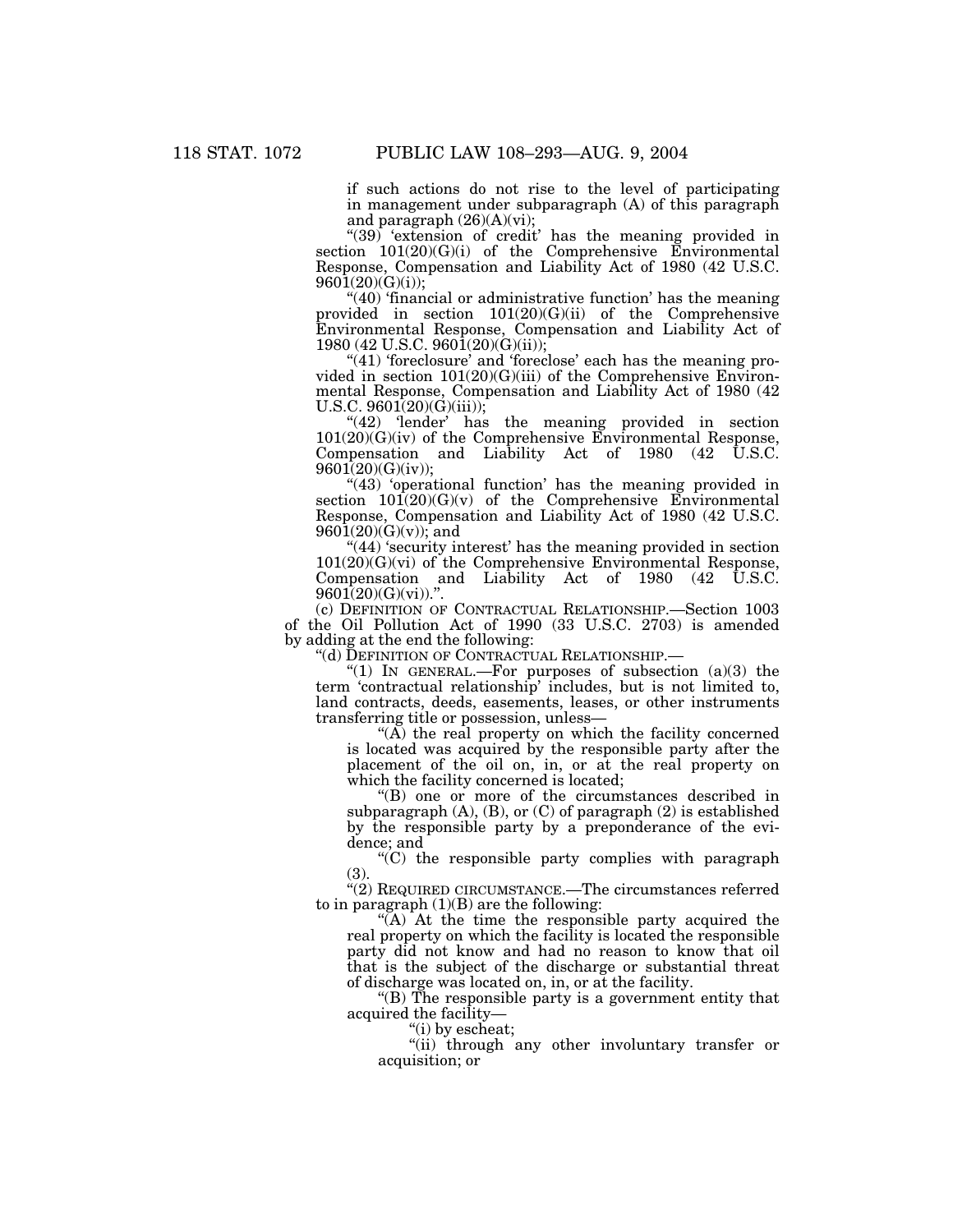''(iii) through the exercise of eminent domain authority by purchase or condemnation.

''(C) The responsible party acquired the facility by inheritance or bequest.

"(3) ADDITIONAL REQUIREMENTS.-For purposes of paragraph  $(1)(C)$ , the responsible party must establish by a preponderance of the evidence that the responsible party—

"(A) has satisfied the requirements of section  $1003(a)(3)(A)$  and (B);

''(B) has provided full cooperation, assistance, and facility access to the persons that are authorized to conduct removal actions, including the cooperation and access necessary for the installation, integrity, operation, and maintenance of any complete or partial removal action;

 $(C)$  is in compliance with any land use restrictions established or relied on in connection with the removal action; and

''(D) has not impeded the effectiveness or integrity of any institutional control employed in connection with the removal action.

"(4) REASON TO KNOW.-

''(A) APPROPRIATE INQUIRIES.—To establish that the responsible party had no reason to know of the matter described in paragraph (2)(A), the responsible party must demonstrate to a court that-

''(i) on or before the date on which the responsible party acquired the real property on which the facility is located, the responsible party carried out all appropriate inquiries, as provided in subparagraphs (B) and (D), into the previous ownership and uses of the real property on which the facility is located in accordance with generally accepted good commercial and customary standards and practices; and

''(ii) the responsible party took reasonable steps to—

''(I) stop any continuing discharge;

''(II) prevent any substantial threat of discharge; and

''(III) prevent or limit any human, environmental, or natural resource exposure to any previously discharged oil.

''(B) REGULATIONS ESTABLISHING STANDARDS AND PRAC-Deadline. TICES.—Not later than 2 years after the date of the enactment of this paragraph, the Secretary, in consultation with the Administrator of the Environmental Protection Agency, shall by regulation establish standards and practices for the purpose of satisfying the requirement to carry out all appropriate inquiries under subparagraph (A).

''(C) CRITERIA.—In promulgating regulations that establish the standards and practices referred to in subparagraph (B), the Secretary shall include in such standards and practices provisions regarding each of the following:

"(i) The results of an inquiry by an environmental professional.

"(ii) Interviews with past and present owners, operators, and occupants of the facility and the real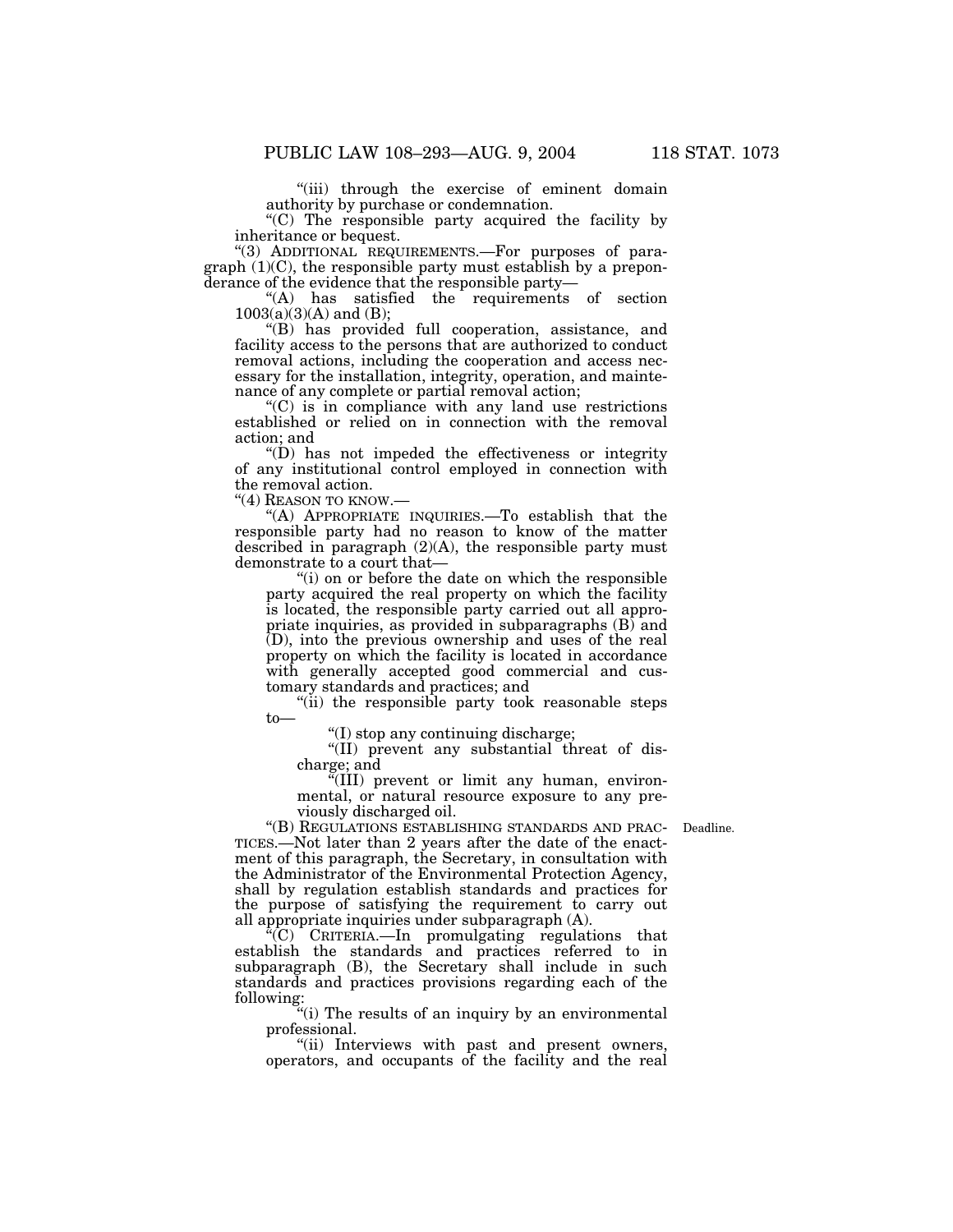property on which the facility is located for the purpose of gathering information regarding the potential for oil at the facility and on the real property on which the facility is located.

"(iii) Reviews of historical sources, such as chain of title documents, aerial photographs, building department records, and land use records, to determine previous uses and occupancies of the real property on which the facility is located since the property was first developed.

"(iv) Searches for recorded environmental cleanup liens against the facility and the real property on which the facility is located that are filed under Federal, State, or local law.

" $(v)$  Reviews of Federal, State, and local government records, waste disposal records, underground storage tank records, and waste handling, generation, treatment, disposal, and spill records, concerning oil at or near the facility and on the real property on which the facility is located.

"(vi) Visual inspections of the facility, the real property on which the facility is located, and adjoining properties.

''(vii) Specialized knowledge or experience on the part of the responsible party.

"(viii) The relationship of the purchase price to the value of the facility and the real property on which the facility is located, if oil was not at the facility or on the real property.

"(ix) Commonly known or reasonably ascertainable information about the facility and the real property on which the facility is located.

" $(x)$  The degree of obviousness of the presence or likely presence of oil at the facility and on the real property on which the facility is located, and the ability to detect the oil by appropriate investigation.

''(D) INTERIM STANDARDS AND PRACTICES.—

''(i) REAL PROPERTY PURCHASED BEFORE MAY 31, 1997.—With respect to real property purchased before May 31, 1997, in making a determination with respect to a responsible party described in subparagraph (A), a court shall take into account—

''(I) any specialized knowledge or experience on the part of the responsible party;

''(II) the relationship of the purchase price to the value of the facility and the real property on which the facility is located, if the oil was

not at the facility or on the real property;<br>"(III) commonly known or r commonly known or reasonably ascertainable information about the facility and the real property on which the facility is located;

''(IV) the obviousness of the presence or likely presence of oil at the facility and on the real property on which the facility is located; and

"(V) the ability of the responsible party to detect oil by appropriate inspection.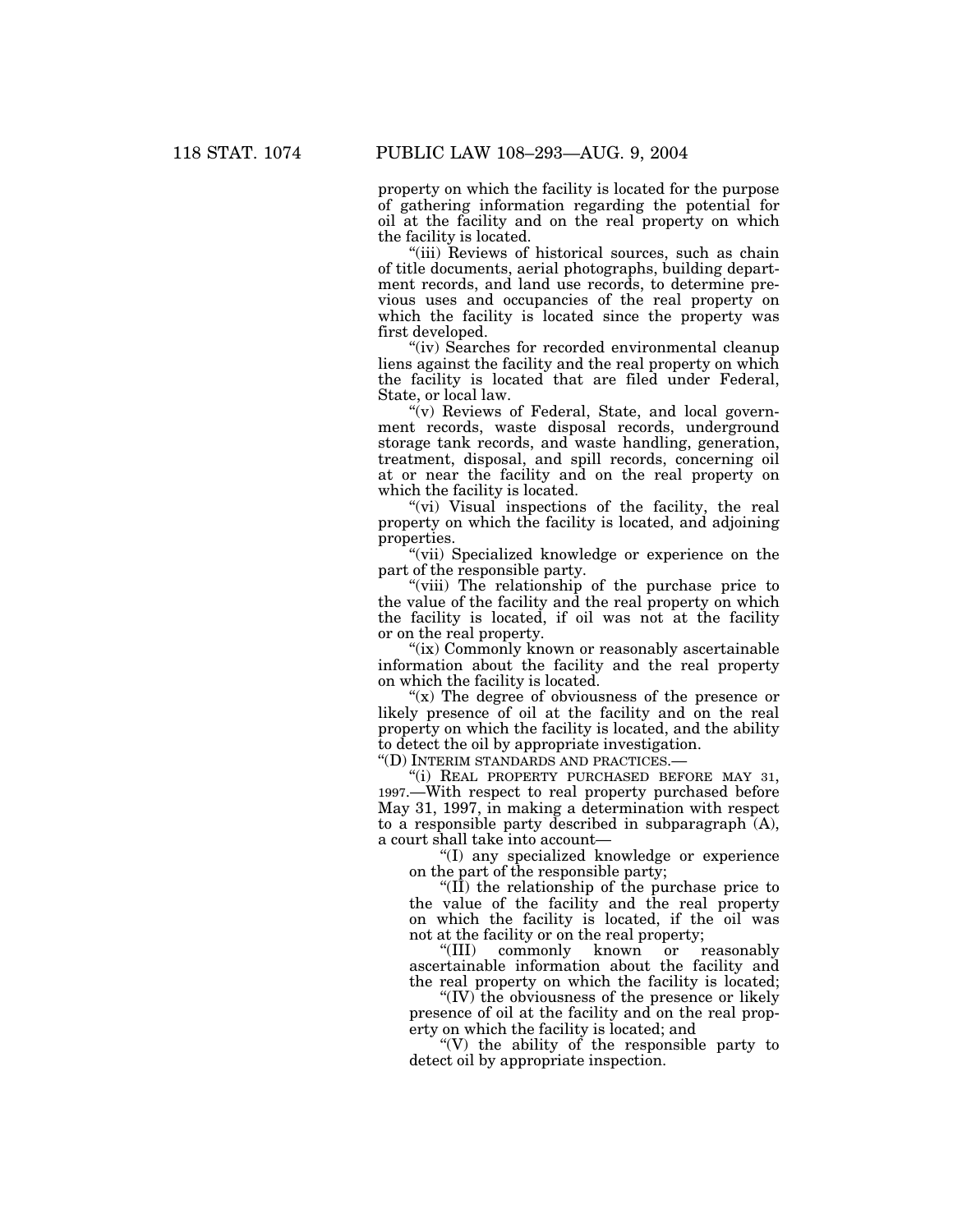''(ii) REAL PROPERTY PURCHASED ON OR AFTER MAY 31, 1997.—With respect to real property purchased on or after May 31, 1997, until the Secretary promulgates the regulations described in clause (ii), the procedures of the American Society for Testing and Materials, including the document known as 'Standard E1527– 97', entitled 'Standard Practice for Environmental Site Assessment: Phase I Environmental Site Assessment Process', shall satisfy the requirements in subparagraph (A).

 $C(E)$  SITE INSPECTION AND TITLE SEARCH.—In the case of real property for residential use or other similar use purchased by a nongovernmental or noncommercial entity, inspection and title search of the facility and the real property on which the facility is located that reveal no basis for further investigation shall be considered to satisfy the requirements of this paragraph.

''(5) PREVIOUS OWNER OR OPERATOR.—Nothing in this paragraph or in section  $1003(a)(3)$  shall diminish the liability of any previous owner or operator of such facility who would otherwise be liable under this Act. Notwithstanding this paragraph, if a responsible party obtained actual knowledge of the discharge or substantial threat of discharge of oil at such facility when the responsible party owned the facility and then subsequently transferred ownership of the facility or the real property on which the facility is located to another person without disclosing such knowledge, the responsible party shall be treated as liable under 1002(a) and no defense under section 1003(a) shall be available to such responsible party.

"(6) LIMITATION ON DEFENSE.—Nothing in this paragraph shall affect the liability under this Act of a responsible party who, by any act or omission, caused or contributed to the discharge or substantial threat of discharge of oil which is the subject of the action relating to the facility.''.

# **SEC. 704. OIL SPILL RECOVERY INSTITUTE.**

Section 5006 of the Oil Pollution Act of 1990 (33 U.S.C. 2736) is amended—

(1) in the first subsection (c), as added by section  $1102(b)(4)$ of Public Law 104–324 (110 Stat. 3965), by striking ''with the eleventh year following the date of enactment of the Coast Guard Authorization Act of 1996,'' and inserting ''October 1, 2012''; and

(2) by redesignating the second subsection (c) as subsection (d).

### **SEC. 705. ALTERNATIVES.**

Section 4115(e)(3) of the Oil Pollution Act of 1990 (46 U.S.C. 3703a note) is amended to read as follows:

"(3) No later than one year after the date of enactment Deadline. of the Coast Guard and Maritime Transportation Act of 2004, the Secretary shall, taking into account the recommendations contained in the report by the Marine Board of the National Research Council entitled 'Environmental Performance of

Tanker Design in Collision and Grounding' and dated 2001, establish and publish an environmental equivalency evaluation index (including the methodology to develop that index) to assess overall outflow performance due to collisions and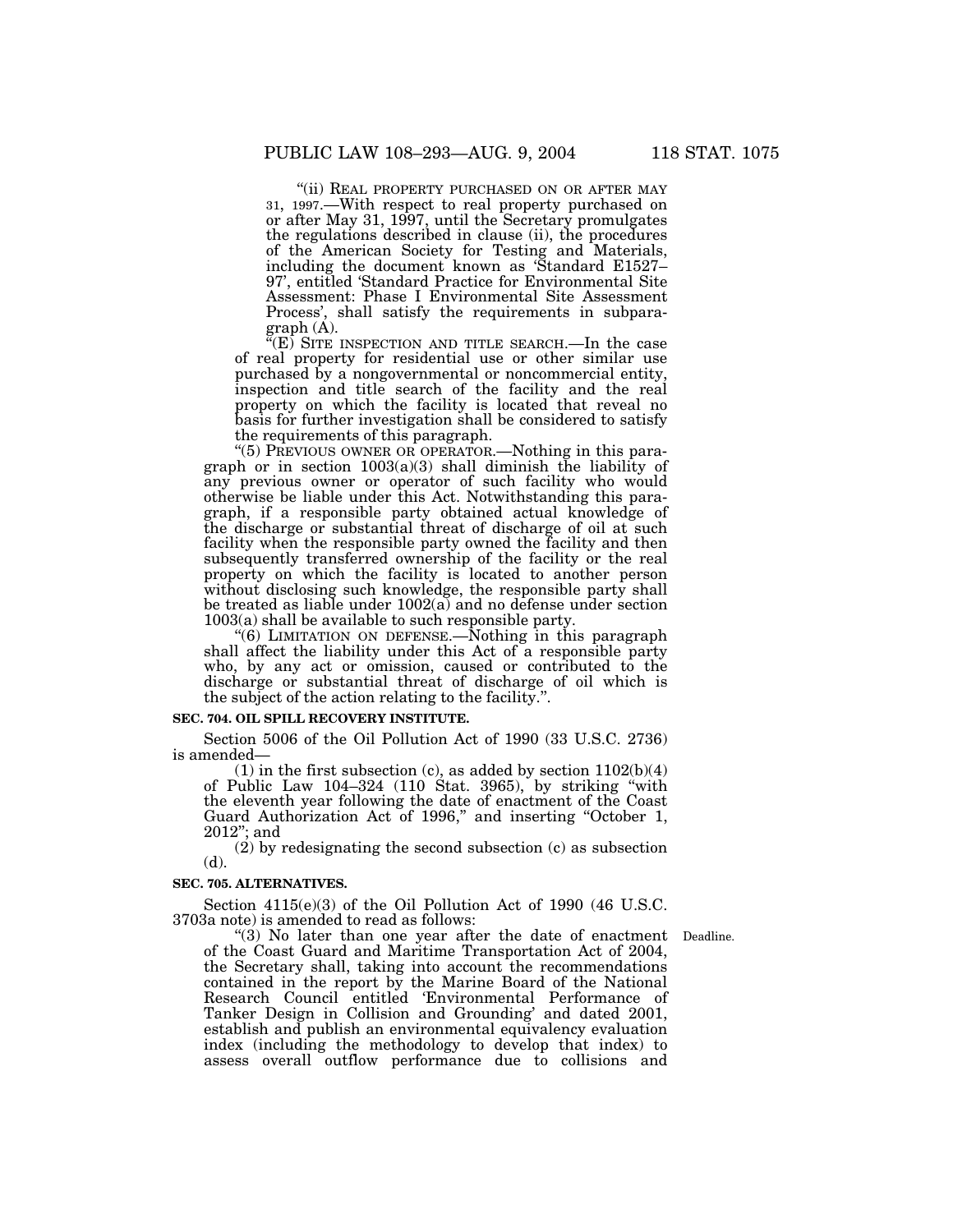groundings for double hull tank vessels and alternative hull designs.''.

#### **SEC. 706. AUTHORITY TO SETTLE.**

Section 1015 of the Oil Pollution Act of 1990 (33 U.S.C. 2715) is amended by adding at the end the following:

"(d) AUTHORITY TO SETTLE.—The head of any department or agency responsible for recovering amounts for which a person is liable under this title may consider, compromise, and settle a claim for such amounts, including such costs paid from the Fund, if the claim has not been referred to the Attorney General. In any case in which the total amount to be recovered may exceed \$500,000 (excluding interest), a claim may be compromised and settled under the preceding sentence only with the prior written approval of the Attorney General.''.

### **SEC. 707. REPORT ON IMPLEMENTATION OF THE OIL POLLUTION ACT OF 1990.**

No later than 180 days after the date of the enactment of this Act, the Commandant of the Coast Guard shall provide a written report to the Committee on Commerce, Science, and Transportation and the Committee on Environment and Public Works of the Senate and the Committee on Transportation and Infrastructure of the House of Representatives that shall include the following:

(1) The status of the levels of funds currently in the Oil Spill Liability Trust Fund and projections for levels of funds over the next 5 years, including a detailed accounting of expenditures of funds from the Oil Spill Liability Trust Fund for each of fiscal years 2000 through 2004 by all agencies that receive such funds.

(2) The domestic and international implications of changing the phase-out date for single hull vessels pursuant to section 3703a of title 46, United States Code, from 2015 to 2010.

(3) The costs and benefits of requiring vessel monitoring systems on tank vessels used to transport oil or other hazardous cargo, and of using additional aids to navigation, such as RACONs.

(4) A summary of the extent to which the response costs and damages for oil spill incidents have exceeded the liability limits established in section 1004 of the Oil Pollution Act of 1990 (33 U.S.C. 2704), and a description of the steps that the Coast Guard has taken or plans to take to implement subsection  $(d)(4)$  of that section.

(5) A summary of manning, inspection, and other safety issues for tank barges and towing vessels used in connection with them, including—

(A) a description of applicable Federal regulations, guidelines, and other policies;

(B) a record of infractions of applicable requirements described in subparagraph (A) over the past 10 years;

(C) an analysis of oil spill data over the past 10 years, comparing the number and size of oil spills from tank barges with those from tanker vessels of a similar size; and

(D) recommendations on areas of possible improvements to existing regulations, guidelines and policies with respect to tank barges and towing vessels.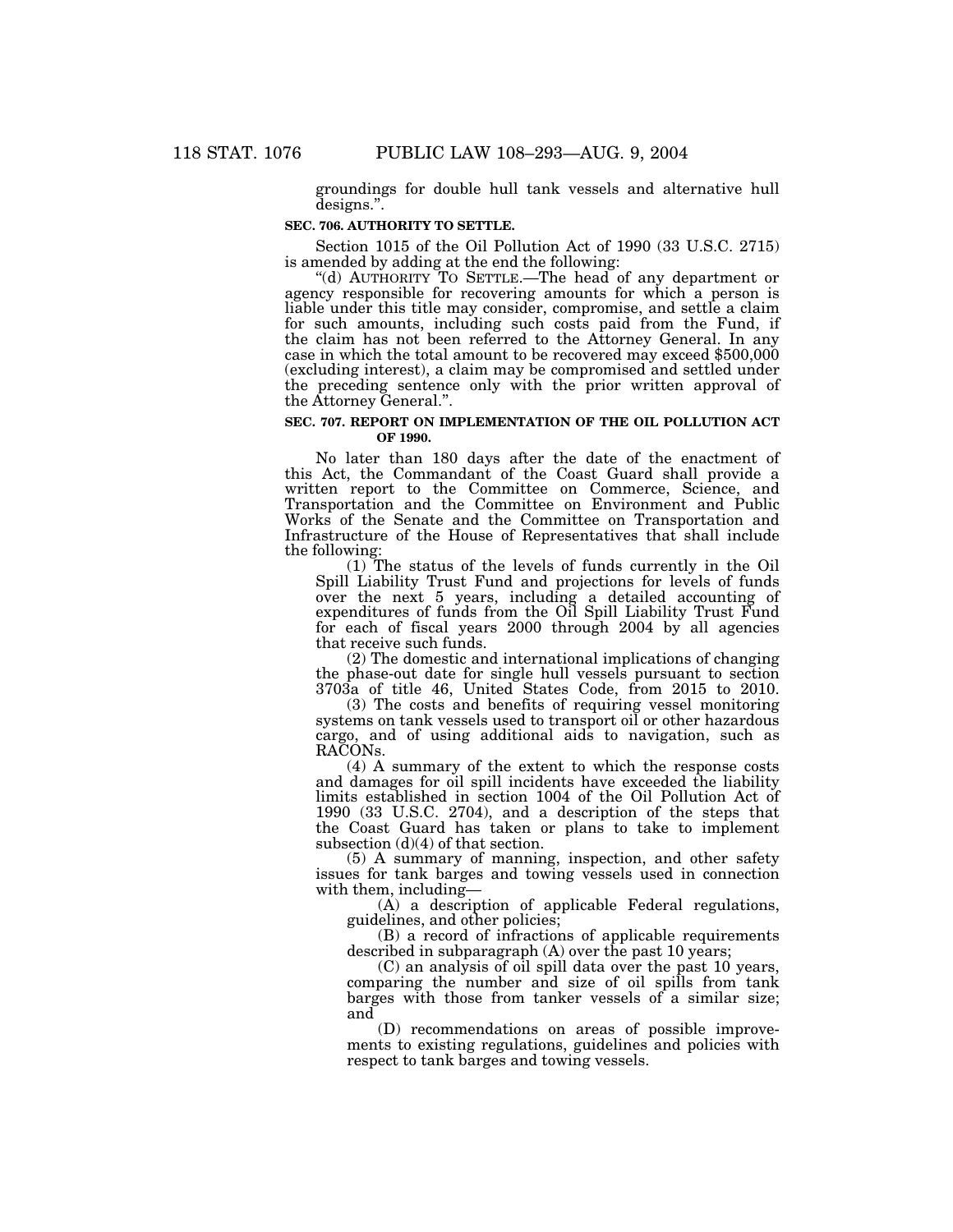# **SEC. 708. LOANS FOR FISHERMEN AND AQUACULTURE PRODUCERS IMPACTED BY OIL SPILLS.**

(a) INTEREST; PARTIAL PAYMENT OF CLAIMS.—Section 1013 of the Oil Pollution Act of 1990 (33 U.S.C. 2713) is amended by adding at the end the following:

''(f) LOAN PROGRAM.—

''(1) IN GENERAL.—The President shall establish a loan President. program under the Fund to provide interim assistance to fishermen and aquaculture producer claimants during the claims procedure.

"(2) ELIGIBILITY FOR LOAN.—A loan may be made under paragraph (1) only to a fisherman or aquaculture producer that—

''(A) has incurred damages for which claims are authorized under section 1002;

''(B) has made a claim pursuant to this section that is pending; and

''(C) has not received an interim payment under section 1005(a) for the amount of the claim, or part thereof, that is pending.

" $(3)$  TERMS AND CONDITIONS OF LOANS.—A loan awarded under paragraph (1)—

" $(A)$  shall have flexible terms, as determined by the President;

''(B) shall be for a period ending on the later of— ''(i) the date that is 5 years after the date on which the loan is made; or

''(ii) the date on which the fisherman or aquaculture producer receives payment for the claim to which the loan relates under the procedure established by subsections (a) through (e) of this section; and

 $\sqrt{\text{C}}$  shall be at a low interest rate, as determined by the President.''.

(b) USES OF THE FUND.—Section 1012(a) of the Oil Pollution Act of 1990 (33 U.S.C. 2712(a)) is amended—

(1) by striking "Act." in paragraph  $(5)(C)$  and inserting "Act; and"; and

(2) by adding at the end the following:

''(6) the making of loans pursuant to the program established under section 1013(f).''.

(c) STUDY.—Not later than 270 days after the date of enactment Deadline. of this Act, the Secretary of Commerce, in consultation with the Administrator of the Environmental Protection Agency, shall submit to the Congress a study that contains—

(1) an assessment of the effectiveness of the claims procedures and emergency response programs under the Oil Pollution Act of 1990 (33 U.S.C.  $2701$  et seq.) concerning claims filed by, and emergency responses carried out to protect the interests of, fishermen and aquaculture producers; and

(2) any legislative or other recommendations to improve the procedures and programs referred to in paragraph (1).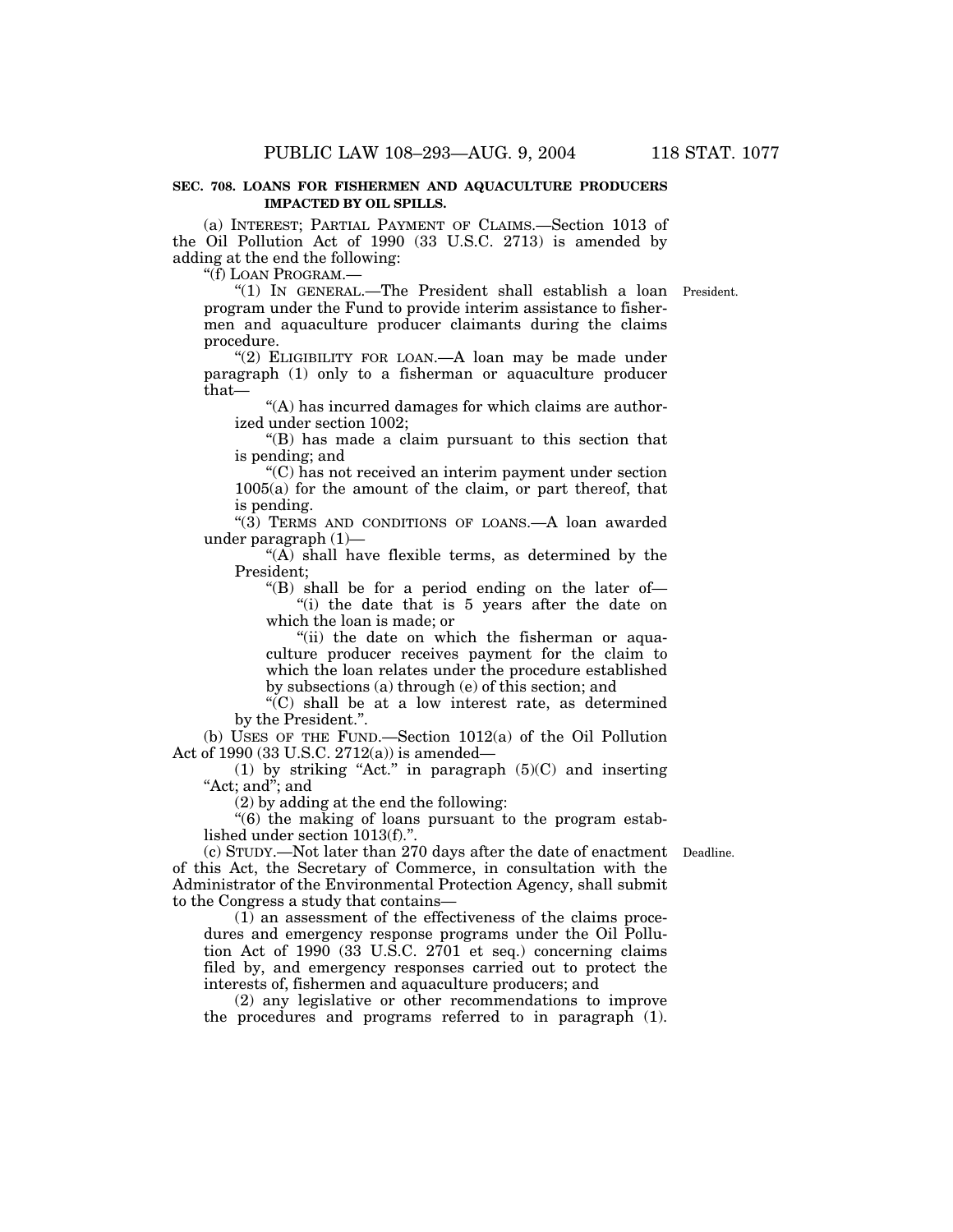# **TITLE VIII—MARITIME TRANSPORTATION SECURITY**

# **SEC. 801. ENFORCEMENT.**

(a) IN GENERAL.—Chapter 701 of title 46, United States Code, is amended by adding at the end the following:

# **''§ 70118. Firearms, arrests, and seizure of property**

''Subject to guidelines approved by the Secretary, members of the Coast Guard may, in the performance of official duties—

"(1) carry a firearm; and

" $(2)$  while at a facility-

"(A) make an arrest without warrant for any offense against the United States committed in their presence; and

''(B) seize property as otherwise provided by law.

# **''§ 70119. Enforcement by State and local officers**

''(a) IN GENERAL.—Any State or local government law enforcement officer who has authority to enforce State criminal laws may make an arrest for violation of a security zone regulation prescribed under section 1 of title II of the Act of June 15, 1917 (chapter 30; 50 U.S.C. 191) or security or safety zone regulation under section 7(b) of the Ports and Waterways Safety Act (33 U.S.C. 1226(b)) or a safety zone regulation prescribed under section 10(d) of the Deepwater Port Act of 1974 (33 U.S.C. 1509(d)) by a Coast Guard official authorized by law to prescribe such regulations, if—

''(1) such violation is a felony; and

" $(2)$  the officer has reasonable grounds to believe that the person to be arrested has committed or is committing such violation.

''(b) OTHER POWERS NOT AFFECTED.—The provisions of this section are in addition to any power conferred by law to such officers. This section shall not be construed as a limitation of any power conferred by law to such officers, or any other officer of the United States or any State. This section does not grant to such officers any powers not authorized by the law of the State in which those officers are employed.''.

(b) CLERICAL AMENDMENT.—The chapter analysis at the beginning of chapter 701 of title 46, United States Code, is amended by adding at the end the following:

''70118. Enforcement. ''70119. Enforcement by State and local officers.''.

# **SEC. 802. IN REM LIABILITY FOR CIVIL PENALTIES AND COSTS.**

(a) AMENDMENTS TO TITLE 46, UNITED STATES CODE.—Chapter 701 of title 46, United States Code, is amended—

(1) by redesignating section 70117 as 70119; and

 $(2)$  by inserting after section 70116 the following:

# **''§ 70117. In rem liability for civil penalties and certain costs**

''(a) CIVIL PENALTIES.—Any vessel operated in violation of this chapter or any regulations prescribed under this chapter shall be liable in rem for any civil penalty assessed pursuant to section 70120 for such violation, and may be proceeded against for such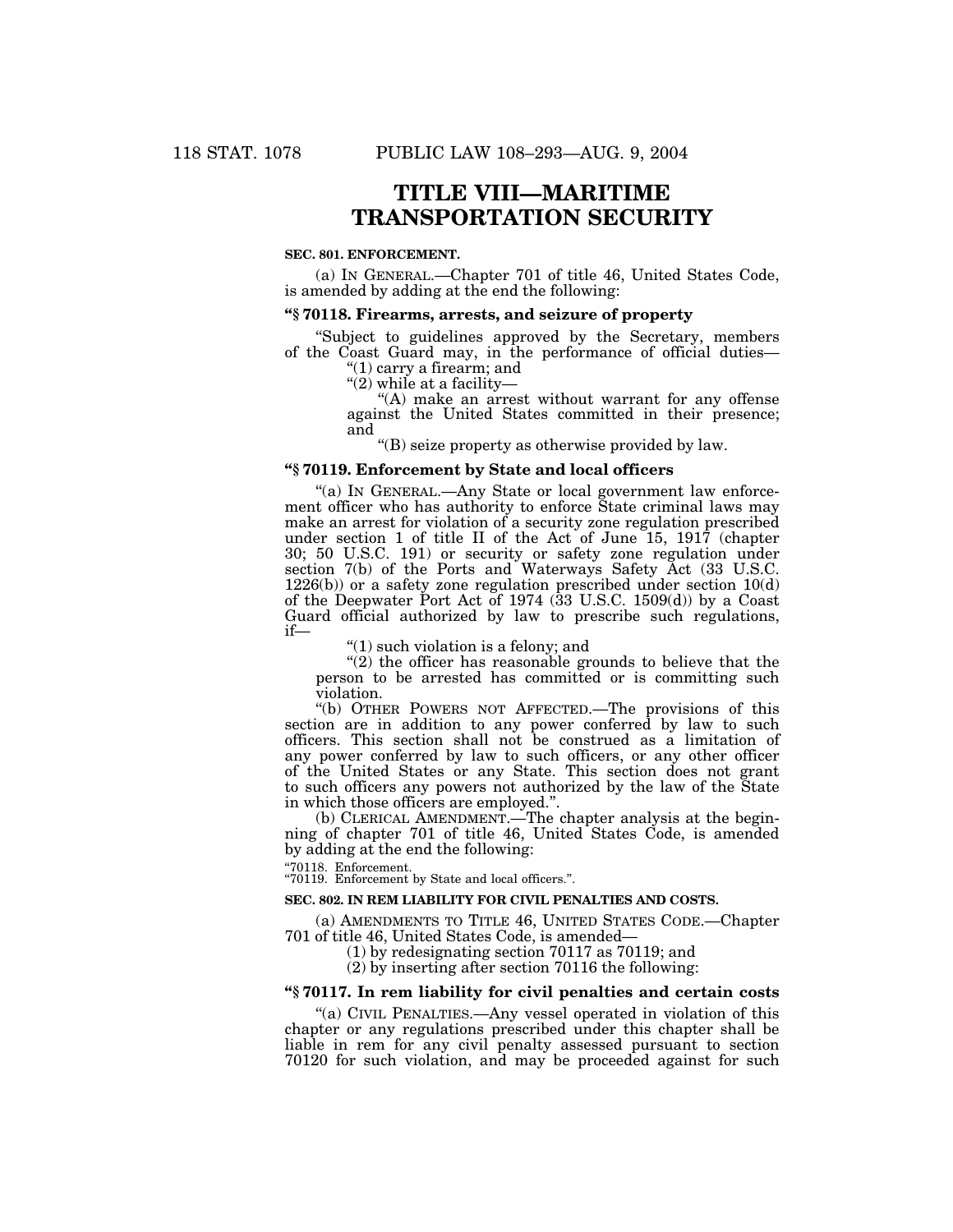liability in the United States district court for any district in which the vessel may be found.

'(b) REIMBURSABLE COSTS OF SERVICE PROVIDERS.—A vessel shall be liable in rem for the reimbursable costs incurred by any service provider related to implementation and enforcement of this chapter and arising from a violation by the operator of the vessel of this chapter or any regulations prescribed under this chapter, and may be proceeded against for such liability in the United States district court for any district in which such vessel may be found.

''(c) DEFINITIONS.—In this subsection—

"(1) the term 'reimbursable costs' means costs incurred by any service provider acting in conformity with a lawful order of the Federal government or in conformity with the instructions of the vessel operator; and

 $\degree$ (2) the term 'service provider' means any port authority, facility or terminal operator, shipping agent, Federal, State, or local government agency, or other person to whom the management of the vessel at the port of supply is entrusted, for—

"(A) services rendered to or in relation to vessel crew on board the vessel, or in transit to or from the vessel, including accommodation, detention, transportation, and medical expenses; and

''(B) required handling of cargo or other items on board the vessel.

# **''§ 70118. Withholding of clearance**

"(a) REFUSAL OR REVOCATION OF CLEARANCE.—If any owner, agent, master, officer, or person in charge of a vessel is liable for a penalty under section 70119, or if reasonable cause exists to believe that the owner, agent, master, officer, or person in charge may be subject to a penalty under section 70120, the Secretary may, with respect to such vessel, refuse or revoke any clearance required by section 4197 of the Revised Statutes of the United States (46 U.S.C. App. 91).

''(b) CLEARANCE UPON FILING OF BOND OR OTHER SURETY.— The Secretary may require the filing of a bond or other surety as a condition of granting clearance refused or revoked under this subsection.''.

(b) ACT OF JUNE 15, 1917.—Section 2 of title II of the Act of June 15, 1917 (chapter 30; 50 U.S.C. 192), is amended—

(1) in subsection (c) by striking ''Act'' each place it appears and inserting ''title''; and

(2) by adding at the end the following:

''(d) IN REM LIABILITY.—Any vessel that is used in violation of this title, or of any regulation issued under this title, shall be liable in rem for any civil penalty assessed pursuant to subsection (c) and may be proceeded against in the United States district court for any district in which such vessel may be found.<br>"(e) WITHHOLDING OF CLEARANCE.—

"(1) IN GENERAL.—If any owner, agent, master, officer, or person in charge of a vessel is liable for a penalty or fine under subsection (c), or if reasonable cause exists to believe that the owner, agent, master, officer, or person in charge may be subject to a penalty or fine under this section, the Secretary may, with respect to such vessel, refuse or revoke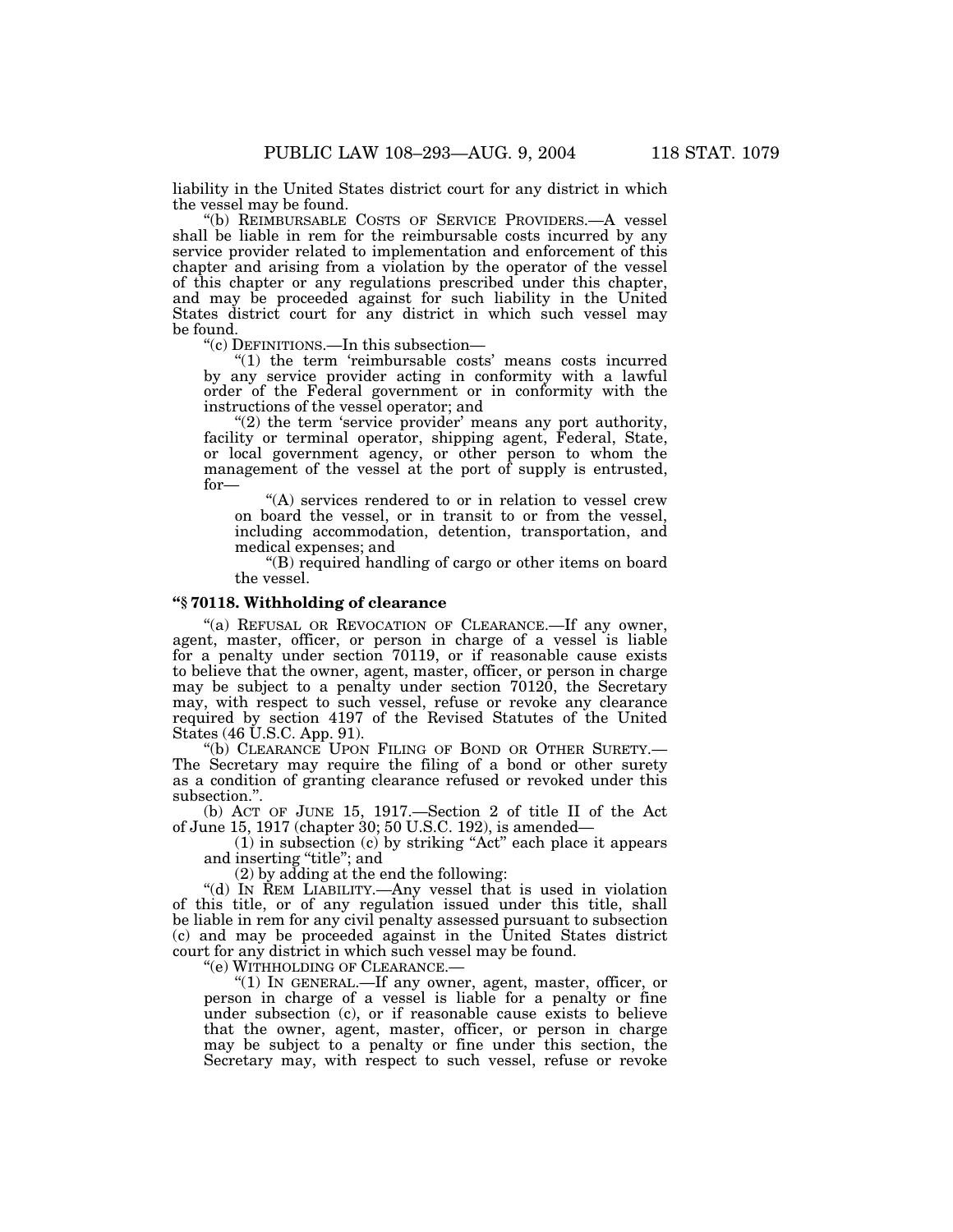any clearance required by section 4197 of the Revised Statutes of the United States (46 U.S.C. App. 91).

" $(2)$  CLEARANCE UPON FILING OF BOND OR OTHER SURETY.— The Secretary may require the filing of a bond or other surety as a condition of granting clearance refused or revoked under this subsection.''.

(c) CLERICAL AMENDMENT.—The chapter analysis at the beginning of chapter 701 of title 46, United States Code, is amended by striking the last item and inserting the following:

''70117. In rem liability for civil penalties and certain costs.

''70118. Enforcement by injunction or withholding of clearance.

''70119. Civil penalty.''.

# **SEC. 803. MARITIME INFORMATION.**

(a) MARITIME INTELLIGENCE.—Section 70113(a) of title 46, United States Code, is amended by adding at the end the following: ''The system may include a vessel risk profiling component that assigns incoming vessels a terrorism risk rating.''.

(b) VESSEL TRACKING SYSTEM.—Section 70115 of title 46, United States Code, is amended in the first sentence by striking "may" and inserting "shall, consistent with international treaties, conventions, and agreements to which the United States is a party,''.

(c) MARITIME INFORMATION.—Within 90 days after the date of the enactment of this Act, the Secretary of the department in which the Coast Guard is operating shall submit a report to the Committee on Commerce, Science, and Transportation of the Senate and the Committee on Transportation and Infrastructure of the House of Representatives containing a plan for the implementation of section 70113 of title 46, United States Code. The plan shall—

(1) identify Federal agencies with maritime information relating to vessels, crew, passengers, cargo, and cargo shippers, those agencies' maritime information collection and analysis activities, and the resources devoted to those activities;

(2) establish a lead agency within the Department of Homeland Security to coordinate the efforts of other Department agencies in the collection of maritime information and to identify and avoid unwanted redundancy in those efforts;

(3) identify redundancy in the collection and analysis of maritime information by agencies within the department in which the Coast Guard is operating;

(4) establish a timeline for coordinating the collection of maritime information among agencies within the department in which the Coast Guard is operating;

(5) include recommendations on co-locating agency personnel in order to maximize expertise, minimize costs, and avoid redundancy in both the collection and analysis of maritime information;

(6) establish a timeline for the incorporation of information on vessel movements derived through the implementation of sections 70114 and 70115 of title 46, United States Code, into the system for collecting and analyzing maritime information;

(7) include recommendations on educating Federal officials on the identification of security risks posed through commercial maritime transportation operations;

(8) include an assessment of the availability and expertise of private sector maritime information resources;

Deadline. Reports.

Establishment.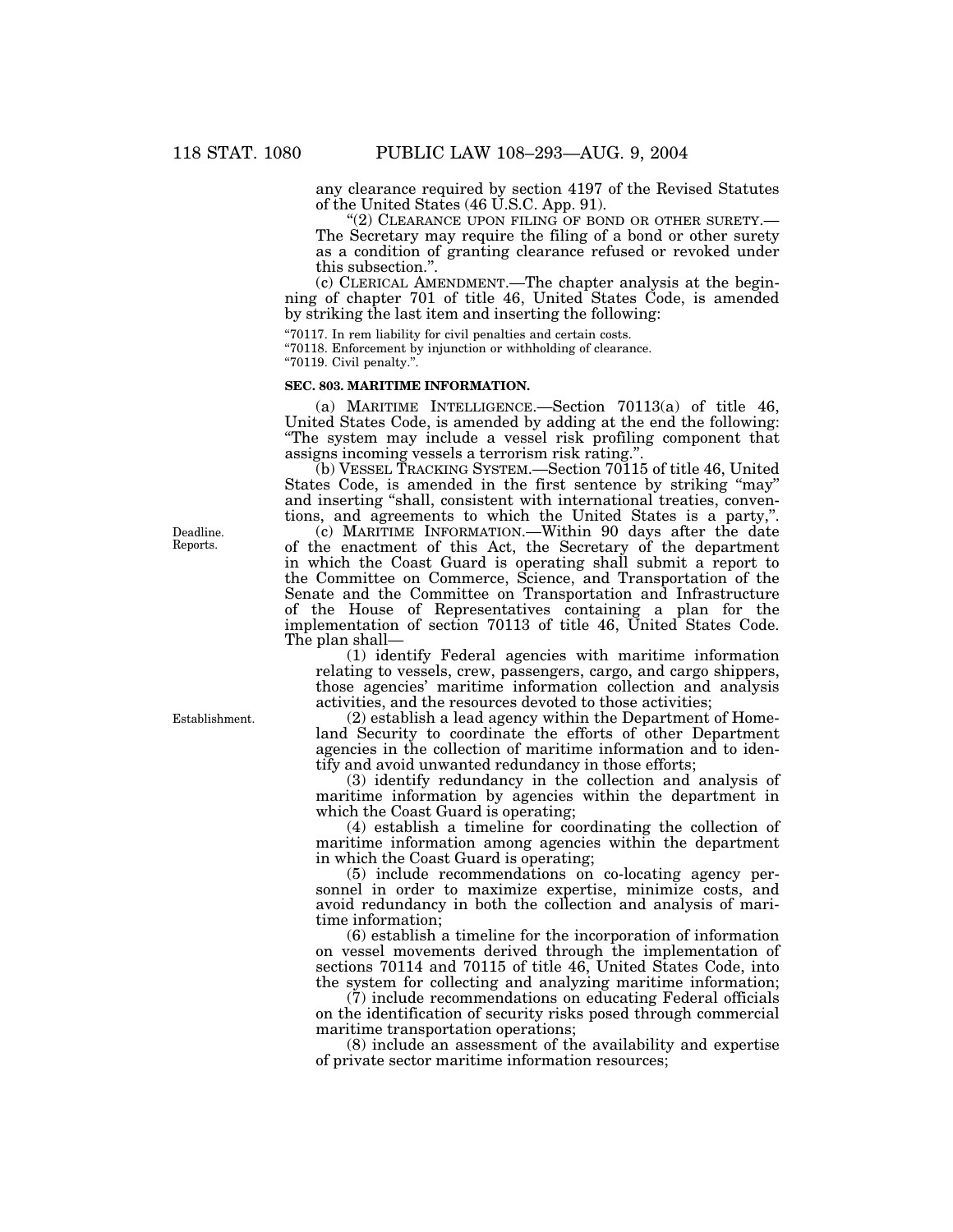(9) include recommendations on how private sector maritime information resources could be utilized to analyze maritime security risks;

(10) include recommendations on how to disseminate information collected and analyzed through Federal maritime security coordinators, including the manner and extent to which State, local, and private security personnel should be utilized, which should be developed after consideration by the Secretary of the need for nondisclosure of sensitive security information; and

(11) include recommendations on the need for and how the department could help support a maritime information sharing and analysis center for the purpose of collecting and disseminating real-time or near real-time information to and from public and private entities, along with recommendations on the appropriate levels of funding to help disseminate maritime security information to the private sector.

(d) LIMITATION ON ESTABLISHMENT OF LEAD AGENCY.—The Secretary may not establish a lead agency within the Department of Homeland Security to coordinate the efforts of other Department agencies in the collection of maritime information, until at least 90 days after the plan under subsection (c) is submitted to the Committee on Commerce, Science, and Transportation of the Senate and the Committee on Transportation and Infrastructure of the House of Representatives.

# **SEC. 804. MARITIME TRANSPORTATION SECURITY GRANTS.**

(a) GRANT PROGRAM.—Section 70107(a) of title 46, United States Code, is amended to read as follows:

''(a) IN GENERAL.—The Secretary shall establish a grant program for making a fair and equitable allocation of funds to implement Area Maritime Transportation Security Plans and facility security plans among port authorities, facility operators, and State and local government agencies required to provide port security services. Before awarding a grant under the program, the Secretary shall provide for review and comment by the appropriate Federal Maritime Security Coordinators and the Maritime Administrator. In administering the grant program, the Secretary shall take into account national economic and strategic defense concerns.''.

(b) SECRETARY ADMINISTERING.—Section 70107 of title 46, United States Code, is amended—

(1) by striking ''Secretary of Transportation'' each place it appears and inserting "Secretary"

(2) by striking ''Department of Transportation'' each place it appears and inserting ''department in which the Coast Guard is operating''.

(c) EFFECTIVE DATE.—Subsections (a) and (b)—

(1) shall take effect October 1, 2004; and

(2) shall not affect any grant made before that date.

(d) REPORT ON DESIGN OF MARITIME TRANSPORTATION SECURITY GRANT PROGRAM.—Within 90 days after the date of enactment of this Act, the Secretary of the department in which the Coast Guard is operating shall transmit a report to the Committee on Commerce, Science, and Transportation of the Senate and the Committee on Transportation and Infrastructure of House of Representatives on the design of the maritime transportation security grant program established under section 70107(a) of title 46, United

46 USC 70107 note.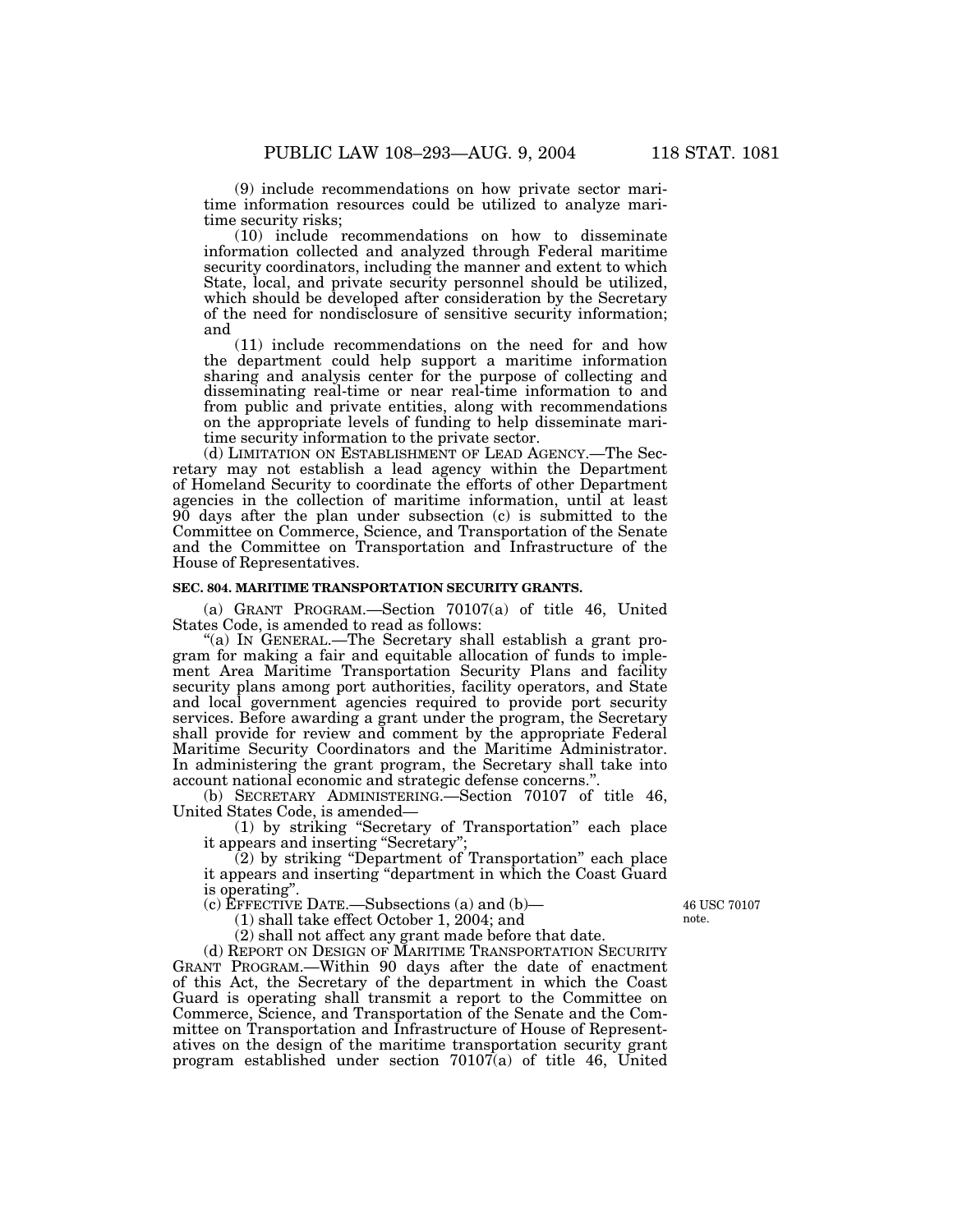States Code. In the report, the Secretary shall include recommendations on—

(1) whether the grant program should be discretionary or formula-based and the reasons for the recommendation;

(2) requirements for ensuring that Federal funds will not be substituted for grantee funds;

(3) targeting requirements to ensure that funding is directed in a manner that considers—

(A) national economic and strategic defense concerns; and

(B) the fiscal capacity of the recipients to fund facility security plan requirements without grant funds; and

(4) matching requirements to ensure that Federal funds provide an incentive to grantees for the investment of their own funds in the improvements financed in part by Federal funds provided under the program.

### **SEC. 805. SECURITY ASSESSMENT OF WATERS UNDER THE JURISDIC-TION OF THE UNITED STATES.**

Not later than one year after the date of the enactment of this Act, the Secretary of the department in which the Coast Guard is operating shall—

(1) conduct a vulnerability assessment under section 70102(b) of title 46, United States Code, of the waters under the jurisdiction of the United States that are adjacent to nuclear facilities that may be damaged by a transportation security incident as defined in section 70101 (6) of title 46, United States Code;

(2) coordinate with the appropriate Federal agencies in preparing the vulnerability assessment required under paragraph (1); and

(3) submit the vulnerability assessments required under paragraph (1) to the Committee on Transportation and Infrastructure of the House of Representatives and the Committee on Commerce, Science, and Transportation of the Senate.

#### **SEC. 806. MEMBERSHIP OF AREA MARITIME SECURITY ADVISORY COMMITTEES.**

Section 70112(b) of title 46, United States Code, is amended by adding at the end to following:

 $F(5)$  The membership of an Area Maritime Security Advisory Committee shall include representatives of the port industry, terminal operators, port labor organizations, and other users of the port areas.''.

# **SEC. 807. JOINT OPERATIONAL CENTERS FOR PORT SECURITY.**

The Commandant of the Coast Guard shall report to the Congress, within 180 days after the date of the enactment of this Act, on the implementation and use of joint operational centers for port security at certain United States seaports. The report shall—

(1) compare and contrast the composition and operational characteristics of existing joint operational centers for port security, including those in Norfolk, Virginia, Charleston, South Carolina, and San Diego, California;

(2) examine the use of such centers to implement—

(A) the plans developed under section 70103 of title 46, United States Code;

Deadline.

Reports. Deadline.

Virginia. South Carolina. California.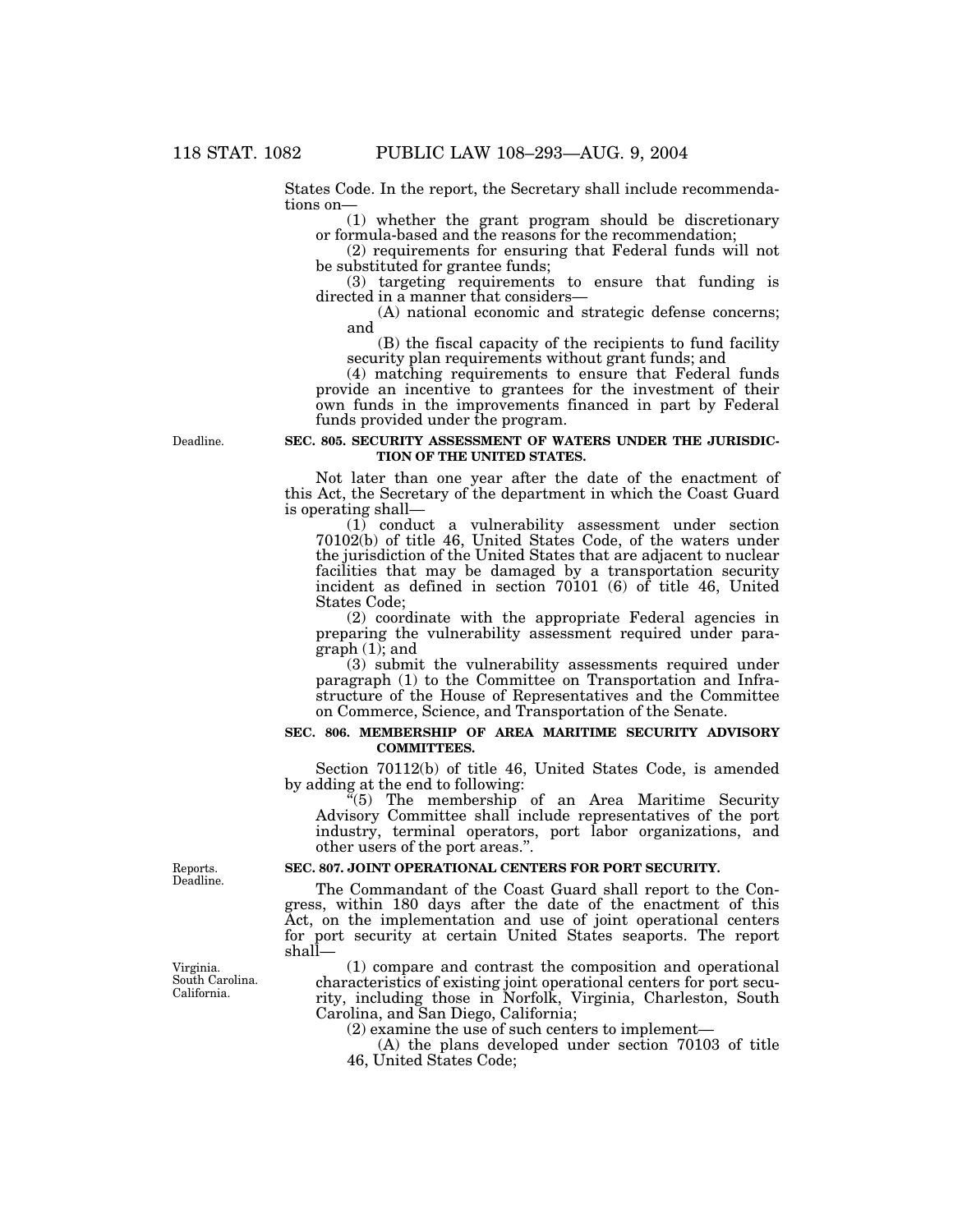(B) maritime intelligence activities under section 70113 of title 46, United States Code;

(C) short and long range vessel tracking under sections

70114 and 70115 of title 46, United States Code; and (D) secure transportation systems under section 70116 of title 46, United States Code; and

(3) estimate the number, location and costs of such centers necessary to implement the activities authorized under sections 70103, 701113, 70114, 70115, and 70116 of title 46, United States Code.

#### **SEC. 808. INVESTIGATIONS.**

(a) IN GENERAL.—Section 70107 of title 46, United States Code, is amended by striking subsection (i) and inserting the following:

''(i) INVESTIGATIONS.— ''(1) IN GENERAL.—The Secretary shall conduct investigations, fund pilot programs, and award grants, to examine or develop—

''(A) methods or programs to increase the ability to target for inspection vessels, cargo, crewmembers, or passengers that will arrive or have arrived at any port or place in the United States;

''(B) equipment to detect accurately explosives, chemical, or biological agents that could be used in a transportation security incident against the United States;

''(C) equipment to detect accurately nuclear or radiological materials, including scintillation-based detection equipment capable of signalling the presence of nuclear or radiological materials;

''(D) improved tags and seals designed for use on shipping containers to track the transportation of the merchandise in such containers, including sensors that are able to track a container throughout its entire supply chain, detect hazardous and radioactive materials within that container, and transmit that information to the appropriate law enforcement authorities;

''(E) tools, including the use of satellite tracking systems, to increase the awareness of maritime areas and to identify potential transportation security incidents that could have an impact on facilities, vessels, and infrastructure on or adjacent to navigable waterways, including underwater access;

 $\mathcal{F}(F)$  tools to mitigate the consequences of a transportation security incident on, adjacent to, or under navigable waters of the United States, including sensor equipment, and other tools to help coordinate effective response to a transportation security incident;

 $(G)$  applications to apply existing technologies from other areas or industries to increase overall port security;

"(H) improved container design, including blast-resistant containers; and

''(I) methods to improve security and sustainability of port facilities in the event of a maritime transportation security incident, including specialized inspection facilities.

''(2) IMPLEMENTATION OF TECHNOLOGY.— ''(A) IN GENERAL.—In conjunction with ongoing efforts to improve security at United States ports, the Secretary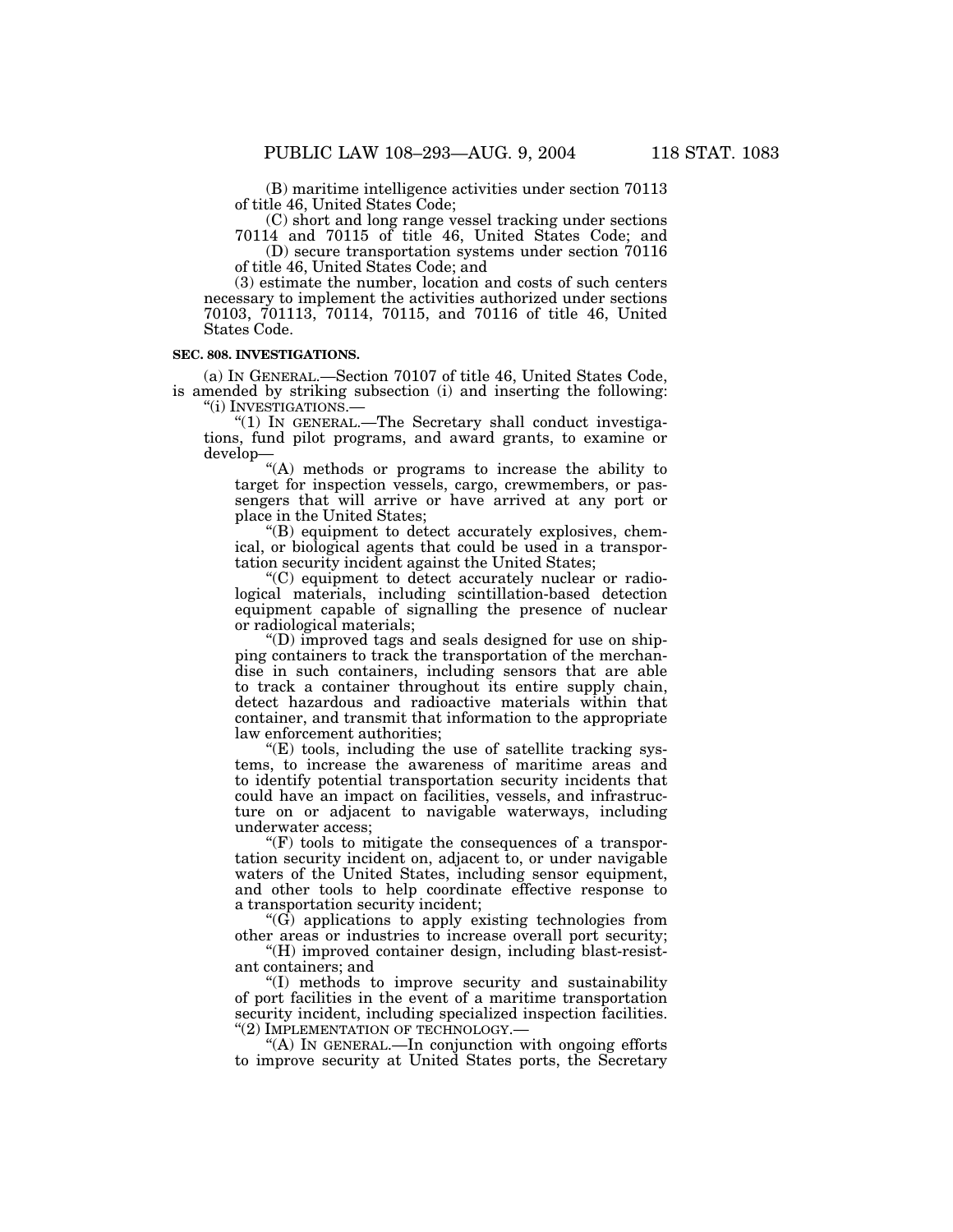may conduct pilot projects at United States ports to test the effectiveness and applicability of new port security projects, including—

''(i) testing of new detection and screening technologies;

''(ii) projects to protect United States ports and infrastructure on or adjacent to the navigable waters of the United States, including underwater access; and

"(iii) tools for responding to a transportation security incident at United States ports and infrastructure on or adjacent to the navigable waters of the United States, including underwater access.

''(B) AUTHORIZATION OF APPROPRIATIONS.—There is authorized to be appropriated to the Secretary \$35,000,000 for each of fiscal years 2005 through 2009 to carry out this subsection.

"(3) NATIONAL PORT SECURITY CENTERS.-

''(A) IN GENERAL.—The Secretary may make grants or enter into cooperative agreements with eligible nonprofit institutions of higher learning to conduct investigations in collaboration with ports and the maritime transportation industry focused on enhancing security of the Nation's ports in accordance with this subsection through National Port Security Centers.

''(B) APPLICATIONS.—To be eligible to receive a grant under this paragraph, a nonprofit institution of higher learning, or a consortium of such institutions, shall submit an application to the Secretary in such form and containing such information as the Secretary may require.

''(C) COMPETITIVE SELECTION PROCESS.—The Secretary shall select grant recipients under this paragraph through a competitive process on the basis of the following criteria:

''(i) Whether the applicant can demonstrate that personnel, laboratory, and organizational resources will be available to the applicant to carry out the investigations authorized in this paragraph.

"(ii) The applicant's capability to provide leadership in making national and regional contributions to the solution of immediate and long-range port and maritime transportation security and risk mitigation problems.

"(iii) Whether the applicant can demonstrate that is has an established, nationally recognized program in disciplines that contribute directly to maritime transportation safety and education.

"(iv) Whether the applicant's investigations will involve major United States ports on the East Coast, the Gulf Coast, and the West Coast, and Federal agencies and other entities with expertise in port and maritime transportation.

"(v) Whether the applicant has a strategic plan for carrying out the proposed investigations under the grant.

''(4) ADMINISTRATIVE PROVISIONS.—

''(A) NO DUPLICATION OF EFFORT.—Before making any grant, the Secretary shall coordinate with other Federal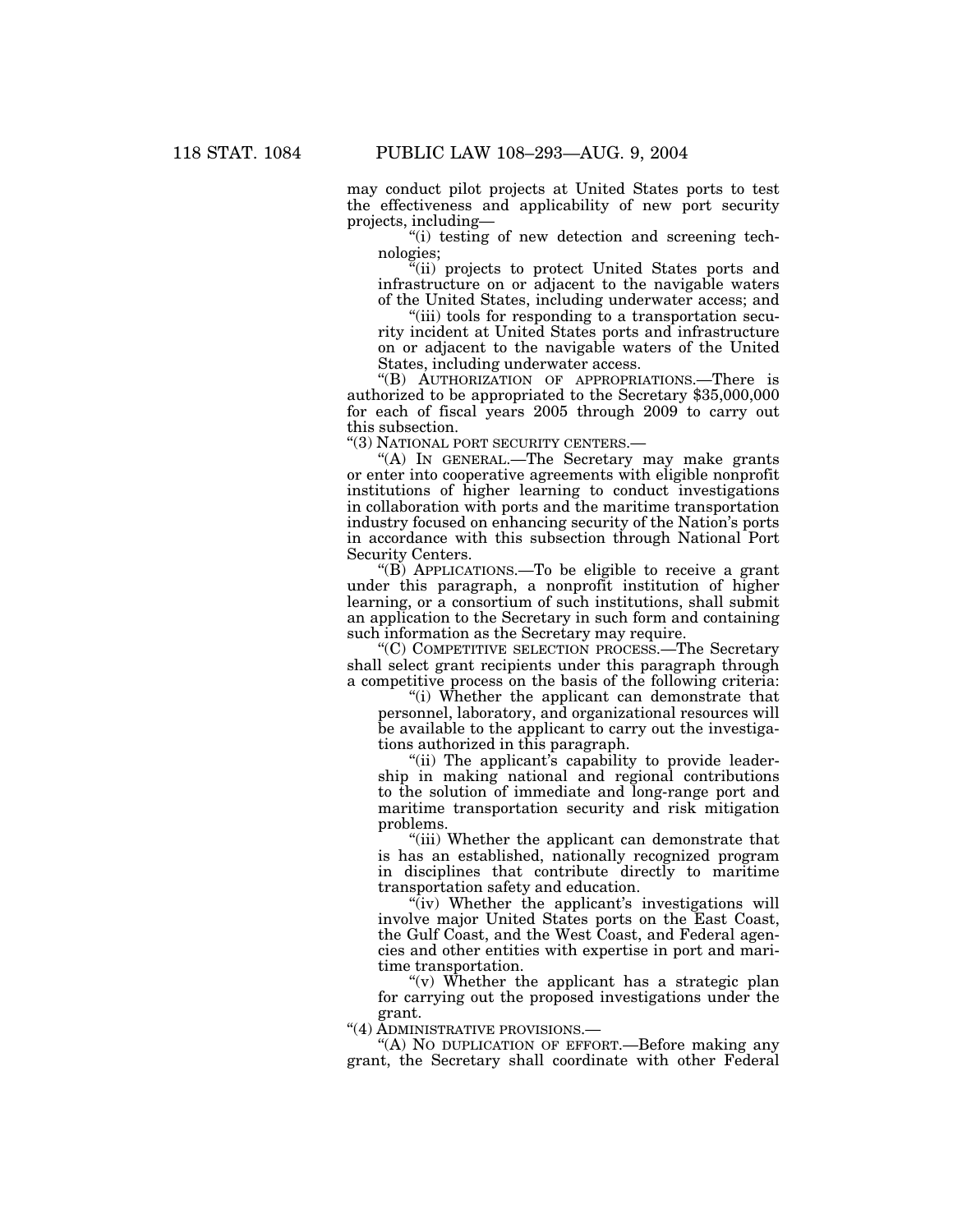agencies to ensure the grant will not duplicate work already being conducted with Federal funding.

Regulations.

''(B) ACCOUNTING.—The Secretary shall by regulation establish accounting, reporting, and review procedures to ensure that funds made available under paragraph (1) are used for the purpose for which they were made available, that all expenditures are properly accounted for, and that amounts not used for such purposes and amounts not expended are recovered.

''(C) RECORDKEEPING.—Recipients of grants shall keep all records related to expenditures and obligations of funds provided under paragraph (1) and make them available upon request to the Inspector General of the department in which the Coast Guard is operating and the Secretary for audit and examination.

''(5) ANNUAL REVIEW AND REPORT.—The Inspector General of the department in which the Coast Guard is operating shall annually review the programs established under this subsection to ensure that the expenditures and obligations of funds are consistent with the purposes for which they are provided, and report the findings to the Committee on Commerce, Science, and Transportation of the Senate and the Committee on Transportation and Infrastructure of the House of Representatives.''.

# **SEC. 809. VESSEL AND INTERMODAL SECURITY REPORTS.**

(a) IN GENERAL.—Within 180 days after the date of the enactment of this Act, the Secretary of the department in which the Coast Guard is operating shall submit the reports and plan required under subsections  $(b)$ ,  $(c)$ ,  $(e)$ ,  $(f)$ , and  $(j)$  to the Committee on Commerce, Science, and Transportation of the Senate and the Committee on Transportation and Infrastructure of the House of Representatives.

(b) REPORT REGARDING SECURITY INSPECTION OF VESSELS AND VESSEL-BORNE CARGO CONTAINERS ENTERING THE UNITED STATES.—

(1) REQUIREMENT.—The Secretary shall prepare a report regarding the numbers and types of vessels and vessel-borne cargo containers that enter the United States in a year.

(2) CONTENTS.—The report shall include the following:

(A) A section regarding security inspection of vessels that includes the following:

(i) A complete breakdown of the numbers and types of vessels that entered the United States in the most recent 1-year period for which information is available.

(ii) The cost incurred by the Federal Government in inspecting such vessels in such 1-year period, including specification and comparison of such cost for each type of vessel.

(iii) An estimate of the per-vessel cost that would be incurred by the Federal Government in inspecting each type of vessel that enters the United States each year, including costs for personnel, vessels, equipment, and funds.

(iv) An estimate of the annual total cost that would be incurred by the Federal Government in inspecting all vessels that enter the United States each year,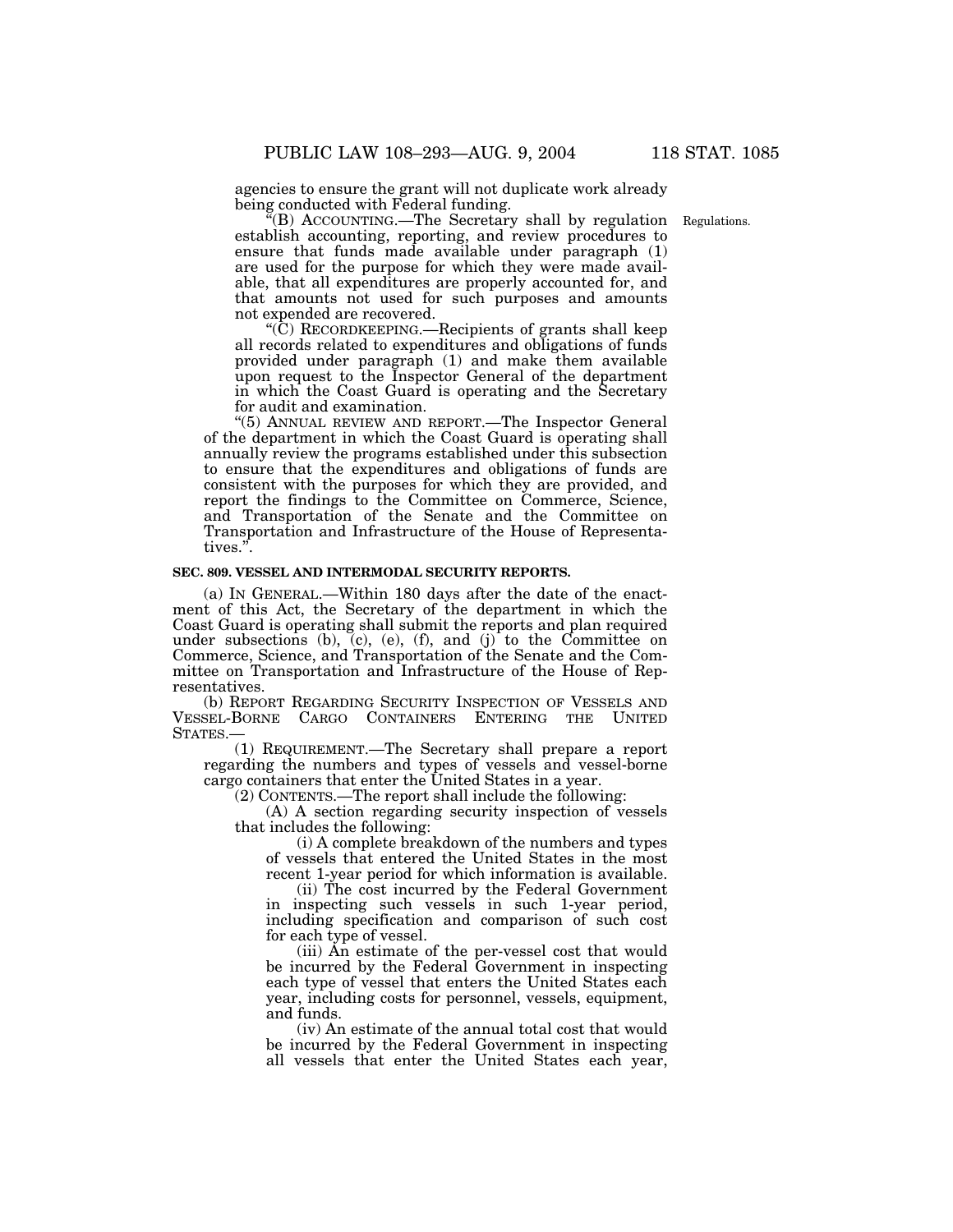including costs for personnel, vessels, equipment, and funds.

(B) A section regarding security inspection of containers that includes the following:

(i) A complete breakdown of the numbers and types of vessel-borne cargo containers that entered the United States in the most recent 1-year period for which information is available, including specification of the number of 1 TEU containers and the number of 2 TEU containers.

(ii) The cost incurred by the Federal Government in inspecting such containers in such 1-year period, including specification and comparison of such cost for a 1 TEU container and for a 2 TEU container, and the number of each inspected.

(iii) An estimate of the per-container cost that would be incurred by the Federal Government in inspecting each type of vessel-borne container that enters the United States each year, including costs for personnel, vessels, and equipment.

(iv) An estimate of the annual total cost that would be incurred by the Federal Government in inspecting, and where allowed by international agreement, inspecting in a foreign port, all vessel-borne containers that enter the United States each year, including costs for personnel, vessels, and equipment.

(c) PLAN FOR IMPLEMENTING SECURE SYSTEMS OF TRANSPOR-TATION.—The Secretary shall prepare a plan for the implementation of section 70116 of title 46, United States Code. The plan shall—

(1) include a timeline for establishing standards and procedures pursuant to section 70116(b) of title 46, United States Code;

(2) provide a preliminary assessment of resources necessary to evaluate and certify secure systems of transportation, and the resources necessary to validate that the secure systems of transportation are operating in compliance with the certification requirements;

(3) contain an analysis of whether establishing a voluntary user fee to fund the certification of private secure systems of transportation, paid for by the person applying for certification, would enhance cargo security;

(4) contain an analysis of the need for and feasibility of establishing a system to inspect, monitor, and track intermodal shipping containers within the United States; and

(5) contain an analysis of the need for and feasibility of developing international standards for secure systems of transportation, including recommendations, that includes an examination of working with appropriate international organizations to develop standards to enhance the physical security of shipping containers consistent with section  $70116$ of title 46, United States Code.

(d) INSPECTOR GENERAL IMPLEMENTATION REPORT.—One year after the date on which the plan under subsection (c) is submitted to the Congress, the Inspector General of the department in which the Coast Guard is operating shall transmit a report evaluating the progress made by the department in implementing the plan to the Committee on Commerce, Science, and Transportation of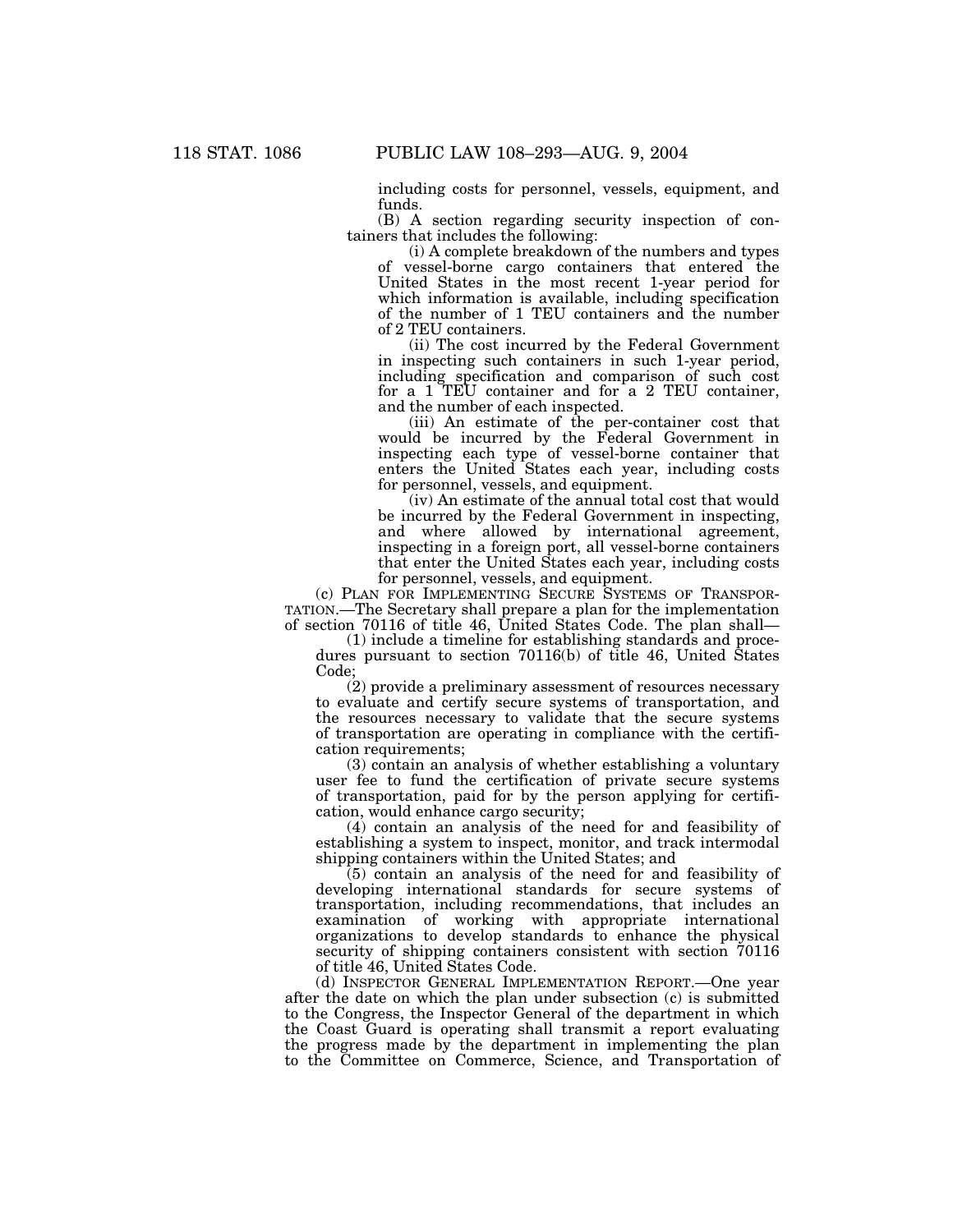the Senate and the Committee on Transportation and Infrastructure of the House of Representatives.

(e) REPORT ON RADIATION DETECTORS.—The Secretary shall prepare a report on progress in the installation of a system of radiation detection at all major United States seaports, and a timeline and expected completion date for the system. In the report, the Secretary shall include a preliminary analysis of any issues related to the installation or efficacy of the radiation detection equipment, as well as a cost estimate for completing installation of the system.

(f) REPORT ON NONINTRUSIVE INSPECTION AT FOREIGN PORTS.— The Secretary shall prepare a report—

(1) on whether and to what extent foreign seaports have been willing to utilize nonintrusive screening equipment at their ports to screen cargo, including the number of cargo containers that have been screened at foreign seaports, and the ports where they were screened;

(2) indicating which foreign ports may be willing to utilize nonintrusive screening equipment for cargo exported for import into the United States; and

(3) indicating ways to increase the effectiveness of the United States Government's targeting and screening activities outside the United States and to what extent additional resources and program changes will be necessary to maximize scrutiny of cargo in foreign seaports that is destined for the United States.

(g) EVALUATION OF CARGO INSPECTION TARGETING SYSTEM FOR INTERNATIONAL INTERMODAL CARGO CONTAINERS.—Within 180 days after the date of the enactment of this Act and annually thereafter, the Inspector General of the department in which the Coast Guard is operating shall prepare a report that includes an assessment of—

(1) the effectiveness of the current tracking system to determine whether it is adequate to prevent international intermodal containers from being used for purposes of terrorism;

(2) the sources of information, and the quality of the information at the time of reporting, used by the system to determine whether targeting information is collected from the best and most credible sources and evaluate data sources to determine information gaps and weaknesses;

(3) the targeting system for reporting and analyzing inspection statistics, as well as testing effectiveness;

(4) the competence and training of employees operating the system to determine whether they are sufficiently capable to detect potential terrorist threats; and

(5) whether the system is an effective system to detect potential acts of terrorism and whether additional steps need to be taken in order to remedy deficiencies in targeting international intermodal containers for inspection.

(h) ACTION REPORT.—If the Inspector General of the department in which the Coast Guard is operating determines in any of the reports prepared under subsection (g) that the targeting system is insufficiently effective as a means of detecting potential acts of terrorism utilizing international intermodal containers, then the Secretary of the department in which the Coast Guard is operating

Deadlines. 46 USC 70101 note.